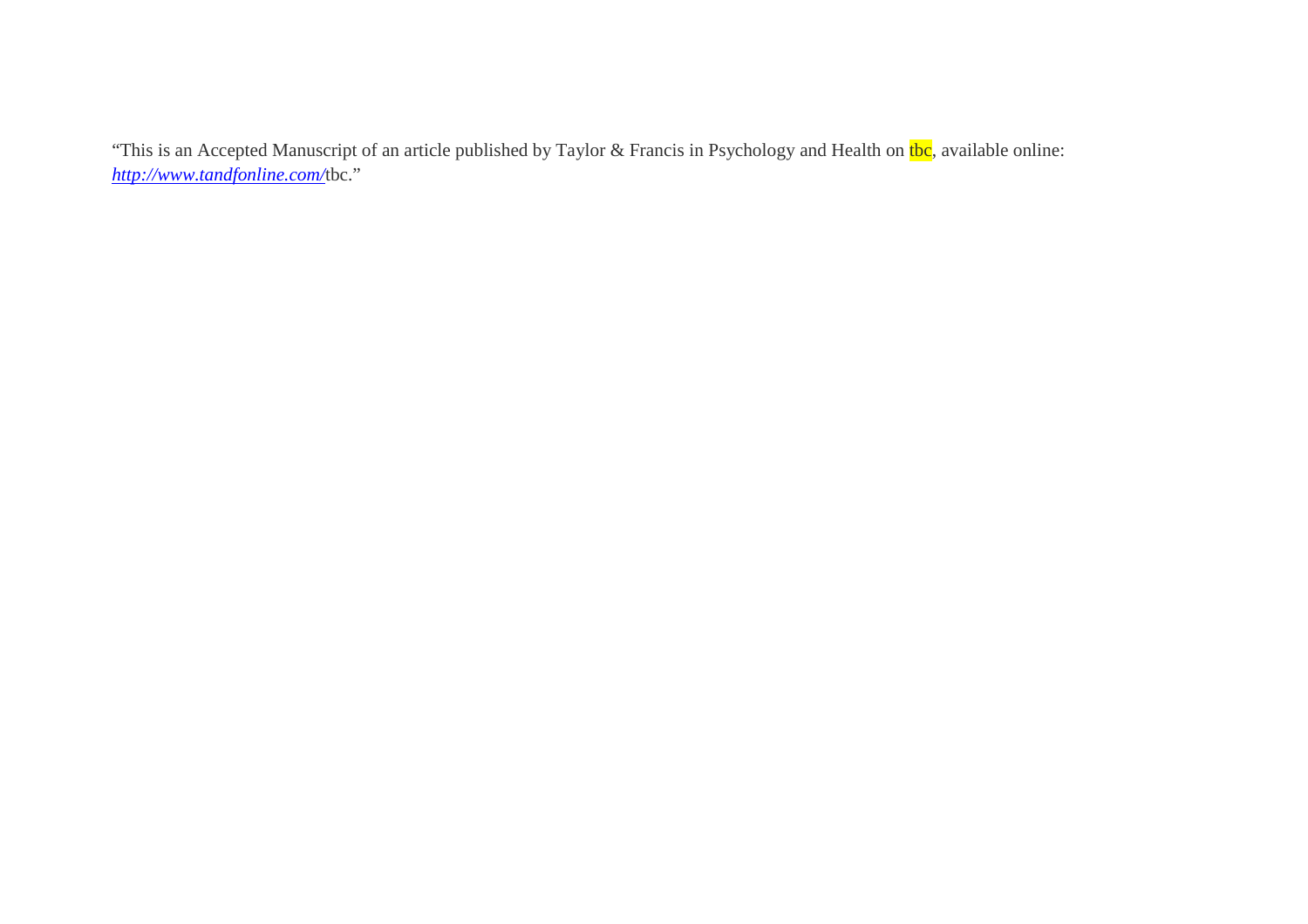#### **Developing successful social support: An interpretative phenomenological analysis of mechanisms and processes in a chronic pain support group**

Word count: 8231

Katherine A. Finlay<sup>1</sup>

Sue Peacock<sup>2</sup>

James Elander<sup>3</sup>

<sup>1</sup>Department of Psychology, School of Science and Postgraduate Medicine, University of Buckingham, Buckingham, Bucks. MK18 1EG. Telephone: 01280 828340; Email: [katherine.finlay@buckingham.ac.uk](mailto:katherine.finlay@buckingham.ac.uk)

<sup>2</sup>Department of Health Psychology, Milton Keynes Hospital NHS Foundation Trust, Standing Way, Eaglestone, Milton Keynes, Bucks. MK6 5LD. Telephone: 01908 660033 x2383. Email: [sue.peacock@mkhospital.nhs.uk](mailto:sue.peacock@mkhospital.nhs.uk)

<sup>3</sup>Centre for Psychological Research, University of Derby, Derbyshire, DE22 1GB. Telephone: 01332 593048. Email: [j.elander@derby.ac.uk](mailto:j.elander@derby.ac.uk)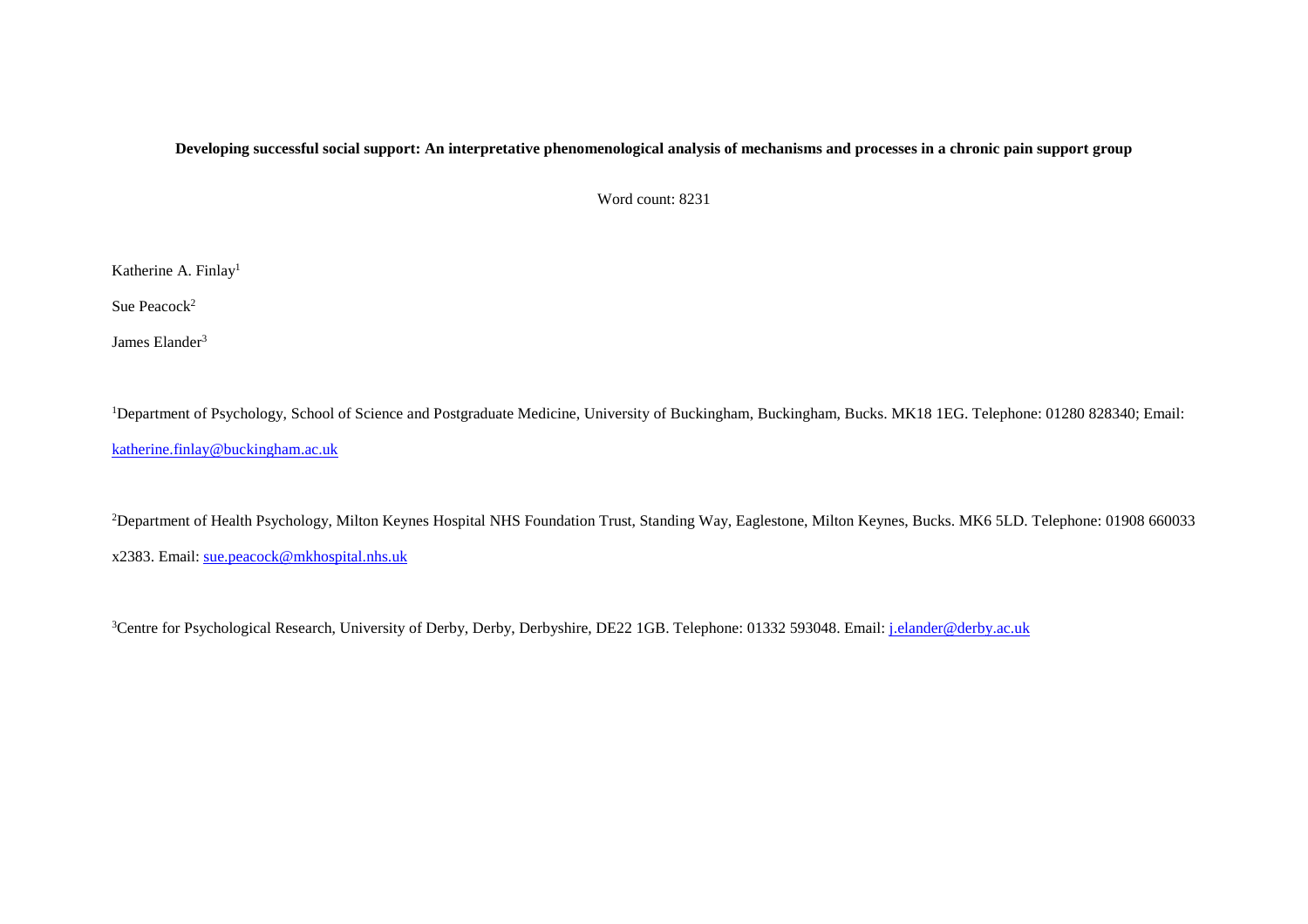# **Developing successful social support: An interpretative phenomenological analysis of mechanisms and processes in a chronic pain support group**

## **Abstract**

*Objective*. The experience of long-term membership of a successful Chronic Pain Support Group (CPSG) was explored to identify; i) factors associated with social support, and; ii) ways that health-care professionals (HCPs) could help CPSGs become more effective and supportive.

*Design*. Interpretative Phenomenological Analysis enabled exploration of participants' experiences of membership and rationales for continued attendance.

*Main outcome measures*. Twelve participants (four males, eight females), recruited from a regional CPSG, completed semi-structured interviews lasting from 45-120 minutes. Following verbatim transcription, idiographic then cross-case analyses were undertaken.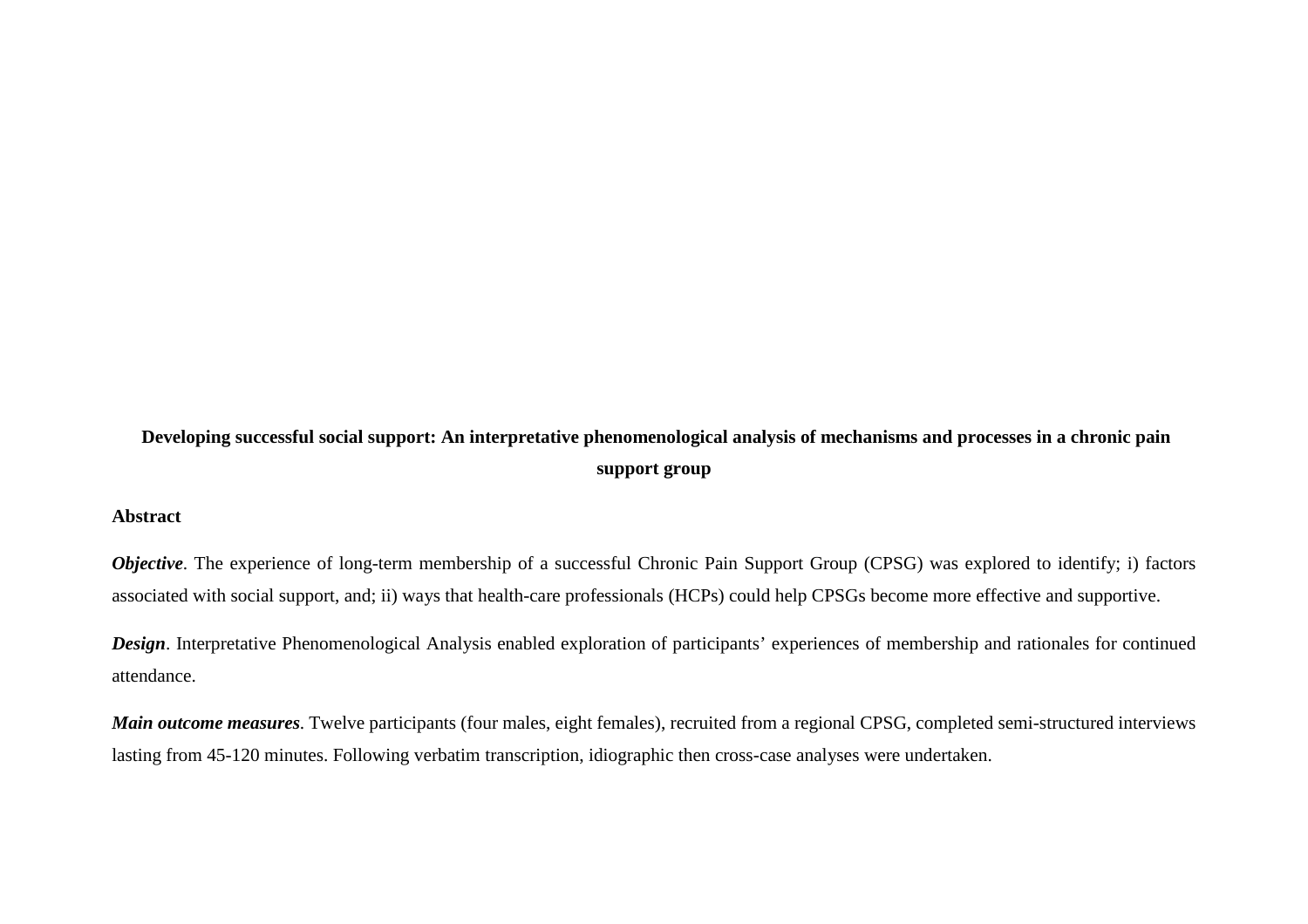*Results*. Three superordinate themes emerged: (1) Investing in the new normal; (2) The nurturing environment; (3) Growth facilitation through social evolution. Increased investment and identification with membership, generated snowballing social engagement, enhancing pain management/well-being through collective humour and peer-to-peer support. Explicit guidance by HCPs in early stages of group formation/development, and subsequent implicit influences on group attitudes and actions, promoted the group's development into its current healthy, supportive state.

*Conclusion*. Contrary to stereotypes, membership offered positive respite from chronic pain through collective coping. Successful CPSGs forge an independent identity, fostering strong group investment and an ability to live well with chronic pain. HCPs can provide a stabilising foundation for CPSGs to develop positively and supportively.

Long-standing, chronic pain represents a significant challenge to patients and healthcare professionals. As a consequence of the distress and disability experienced, quality of life is often impaired (Williams, Eccleston, & Morley, 2012). Behavioural and cognitive treatments for the management of chronic pain have been widely researched and psychological approaches are central to effective multidisciplinary care (Breivik, Collett, Ventafridda, Cohen, & Gallacher, 2006; British Pain Society, 2013; Kaiser, Mooreville, & Kannan, 2015). However, recent research has criticised traditional psychological therapies for their focus on the individual in pain, neglecting the social world in which pain is experienced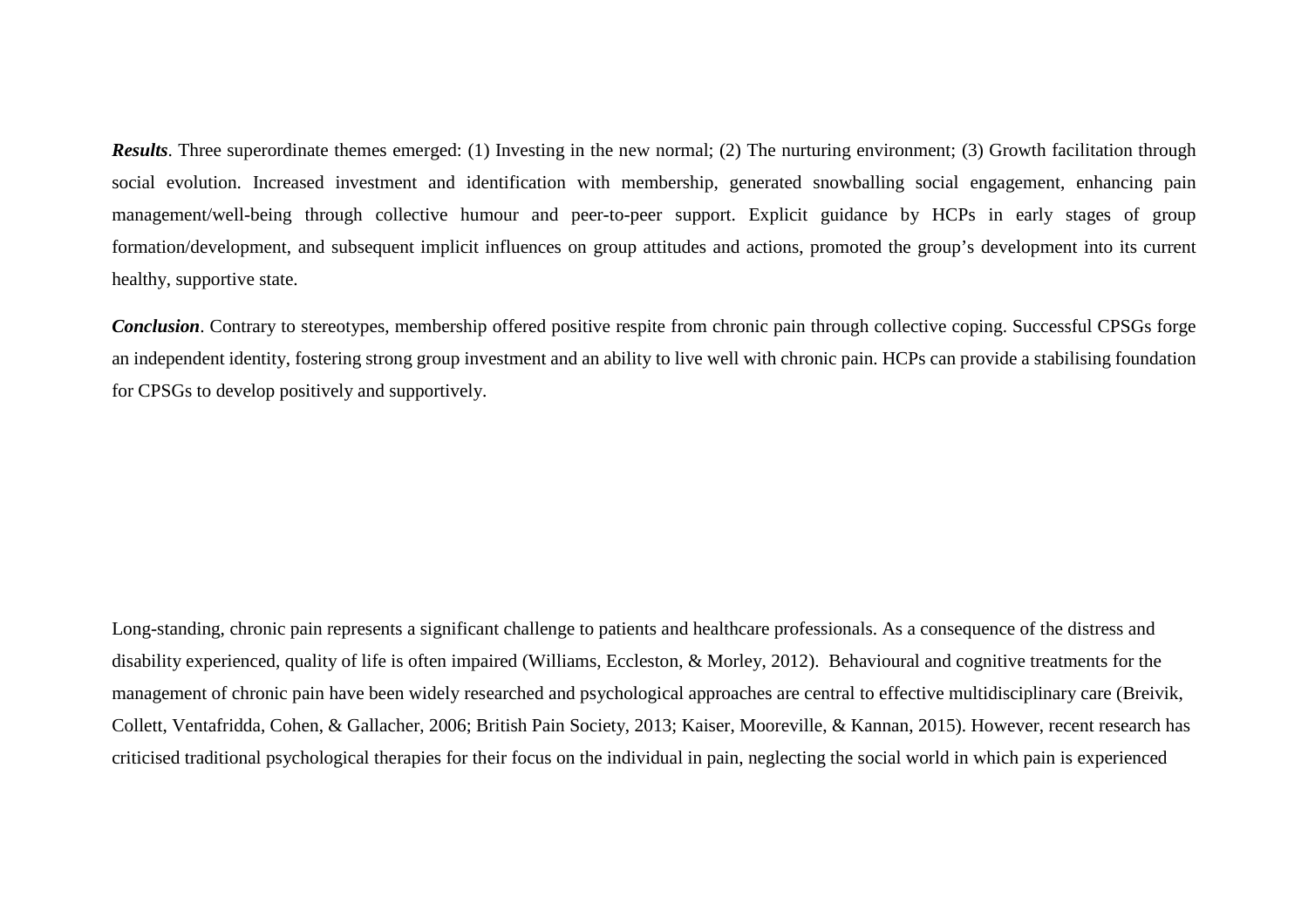(Riekert, Ockene, & Pbert, 2014). Pain is primed by prior experiences, patterned by learning and interpersonal modelling, and strongly influenced by a constant transaction between the person in pain, their social support structures and the healthcare professionals (HCPs) managing their clinical care (Davison, Pennebaker, & Dickerson, 2000; Goubert, Vlaeyen, Crombez, & Craig, 2011). To improve treatment outcomes, there is a need for pain to be addressed in the context of the social support structures that form each individual's social world (Linton & Shaw, 2011; Williams et al., 2012).

Improving social support structures for those facing chronic health conditions has both psychological and physiological benefits. Psychologically, enhanced social support is associated with increased health-related quality of life (Ibrahim, Teo, Che Din, Abdul Gafor, & Ismail, 2015), reduced feelings of illness uncertainty (Hoth et al., 2015), decreased depression (Khalil & Abed, 2014), greater satisfaction with life participation (Hand, Law, McColl, Hanna, & Elliott, 2014) and diminished perception of disease-related stigma (McInnis, McQuaid, Bombay, Matheson, & Anisman, 2015). Physiologically, social support reduces sleep disturbances (Gosling, Batterham, Glozier, & Christensen, 2014), limits development of cardiovascular disease (Compare et al., 2013), reduces stress reactivity (Lovell, Moss, & Wetherell, 2012) and increases longevity (Uchino, 2009; Uchino, Carlisle, Birmingham, & Vaughn, 2011), amongst other outcomes. Social support therefore functions as a moderator of disease progression, promoting psychosocial well-being and buffering the individual from physical and mental decline (Uchino et al., 2011). Chronic pain is strongly associated with reduced social opportunities, with isolation a significant consequence of disease-related reductions in activity and functional ability (Breivik et al., 2006). Therefore, social support structures are important targets for self-management; maintaining or increasing such structures promotes continued quality of life and health-related coping (Rodham, McCabe, & Blake, 2009).

Social support structures are typically varied, categorised as; (a) informal, primary support structures, including family and core friendship groups; or (b) formal, secondary support structures which are commonly larger and involve extended friendship groups, personal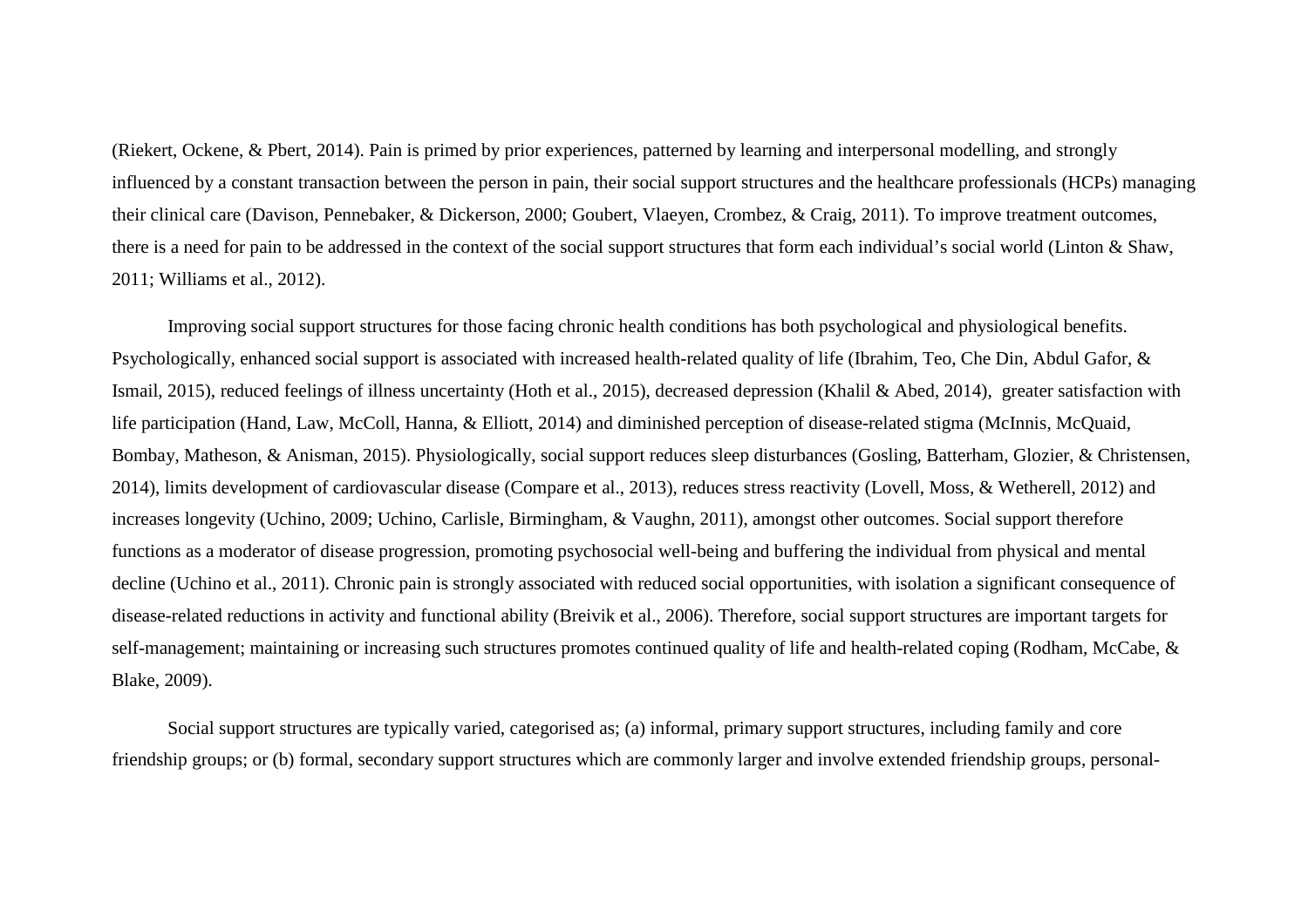interest groups and work colleagues (Thoits, 2011). It is possible that the reported outcomes of healthcare-based support groups are variable because the definition of a support group differs widely within the literature. There is heterogeneity over what constitutes a 'support group': healthcare-based (face-to-face) support groups may be (i) HCP-led, (ii) HCP-facilitated, (iii) peer-led, or, (iv) a combination of these approaches. Peer-led CPSGs are predominantly based in the community and provide social events, visiting speakers and informal peer-to-peer networking and health advice on a monthly or bi-monthly basis (XXX & XXX, 2016). Where support groups are set up in affiliation with healthcare services, it is most common that they are HCP-led, with group activity/interaction guided and planned by the HCP, for example in health education support groups (such as Linton, Hellsing, & Larsson, 1997) or nurse-led patient-carer support groups (Nichols & Wright, 2015). If HCP-facilitated, participants are engaged in the organisation and content of the group, under the guidance of HCPs (for example Subramaniam, Stewart, & Smith, 1999). HCP-led and HCP-facilitated groups have been widely utilised and often formalised in terms of recommendations for content delivery, therefore constituting a cross-over between clinical interventions and social support (see for examples, Pratt, MacGregor, Reid, & Given, 2012; Zordan et al., 2015). In HPC-led or HPC-facilitated groups there is obviously a key role for healthcare professionals in contributing to the success of the group in terms of engagement, participation, and potential benefits to participants (Subramaniam et al., 1999). Healthcare-based, clinically-initiated but peer-led support groups are less common, though they exist widely online (Kraut & Resnick, 2011; Mehta & Atreja, 2015).

Social support may be both instrumental (practical) and emotional (psychological support), with emotional support thought to provide greater health-related benefits (Morelli, Lee, Arnn, & Zaki, 2015). Within healthcare contexts, the promotion of social support typically involves secondary structures through the creation of disease-specific support groups. In the context of chronic pain, these are called chronic pain support groups (CPSGs). CPSGs often originate in association with Pain Management Programmes (PMPs), with CPSGs designed to ease the transition from PMP to community-based care (British Pain Society, 2013).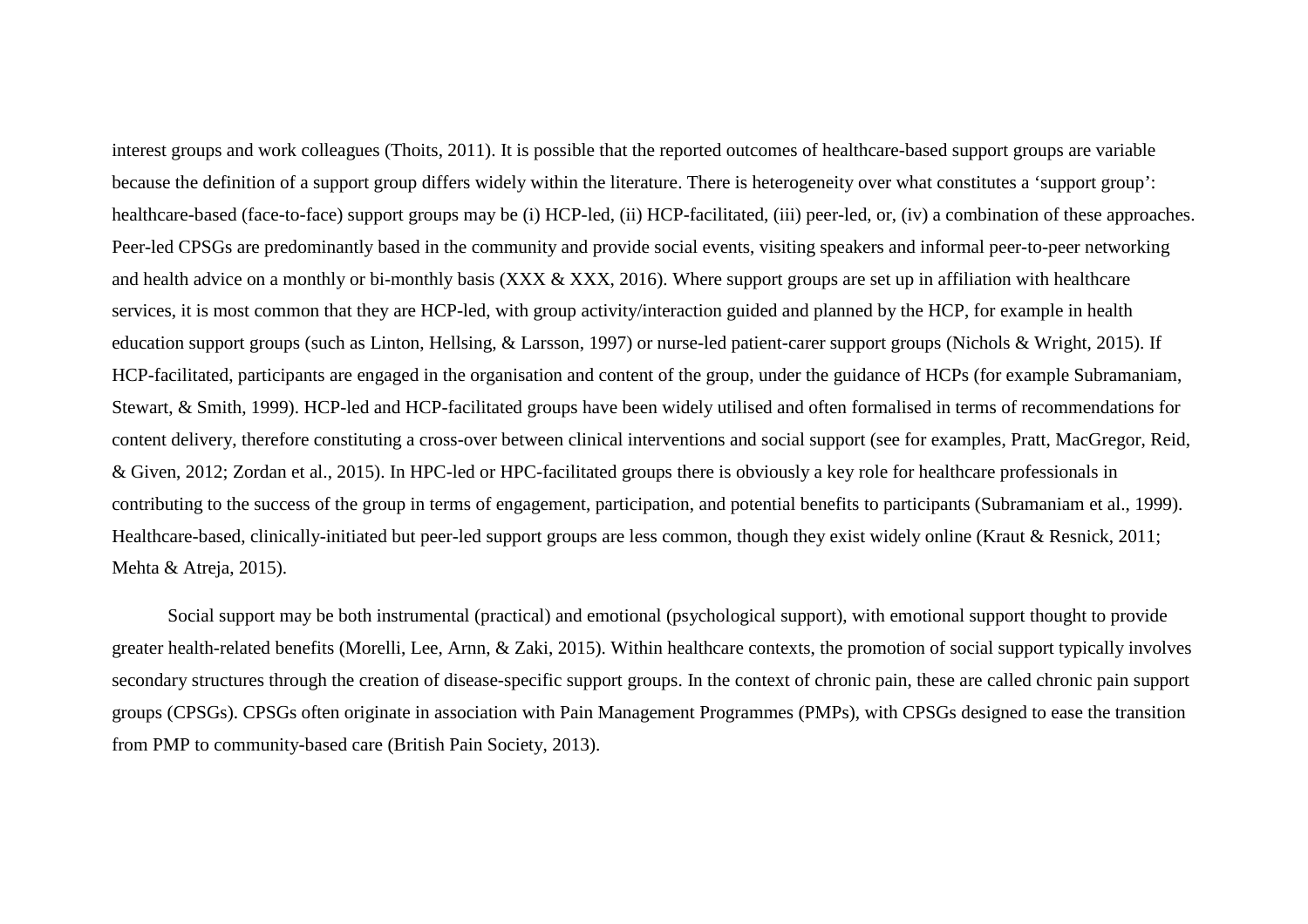Research has shown that CPSGs enhance willingness to adopt self-management strategies, increase social contact and life satisfaction (Arthur & Edwards, 2005), and enhance self-esteem and functional activity levels (Subramaniam et al., 1999). However, uptake of CPSGs appears low, therefore there is a need to improve engagement (Subramaniam et al., 1999), potentially enhancing long-term patient outcomes as a consequence (Arthur & Edwards, 2005). Barriers to joining CPSGs include perceived stigma (Slade, Molloy, & Keating, 2009) and negative preconceptions about the potentially mood-lowering discussions that may occur during meetings (XXX & XXX, 2016). Ultimately, engaging with a support group does not necessarily *guarantee* improvements in health or well-being (see for example, Linton, Hellsing, & Larsson, 1997), yet to neglect exploring them as a potential avenue for increasing social support may be short-sighted.

Peer-led support groups are thought to provide significant emotional and practical support for those facing health-related disability, increasing agency and autonomy (Arthur & Edwards, 2005; Cowan, 2013). In line with an increasing need for patient-centred care and selfmanagement (NICE, 2012), such peer-led support groups represent a key target for greater integration into healthcare provision. Though progress has been made through recruitment of 'Peer Support Workers' (PSWs), tasked with organising disease-specific but informal support structures (Repper & Carter, 2011), there is room for growth. Even in peer-led groups there remains an important role for HCPs, which can include, for example, acting themselves as expert speakers, providing informal advice, offering guidance for the Committee either in person or from a distance, supporting in the registration for charitable status, developing appropriate and accountable financial structures, signposting the group towards recent research and nominating potential visiting speakers from the healthcare domain.

Due to the role that health care professionals (HCPs) often have in instigating and setting up chronic pain support groups, and encouraging initial attendance (XXX & XXX, 2016), HCPs could potentially influence the nature and quality of social support provided by CPSGs. HCP influences have the potential to operate both explicitly in terms of practical creation and development of groups, and implicitly through priming behaviour and attitudes within the group. There is little available evidence regarding recommended structure or content for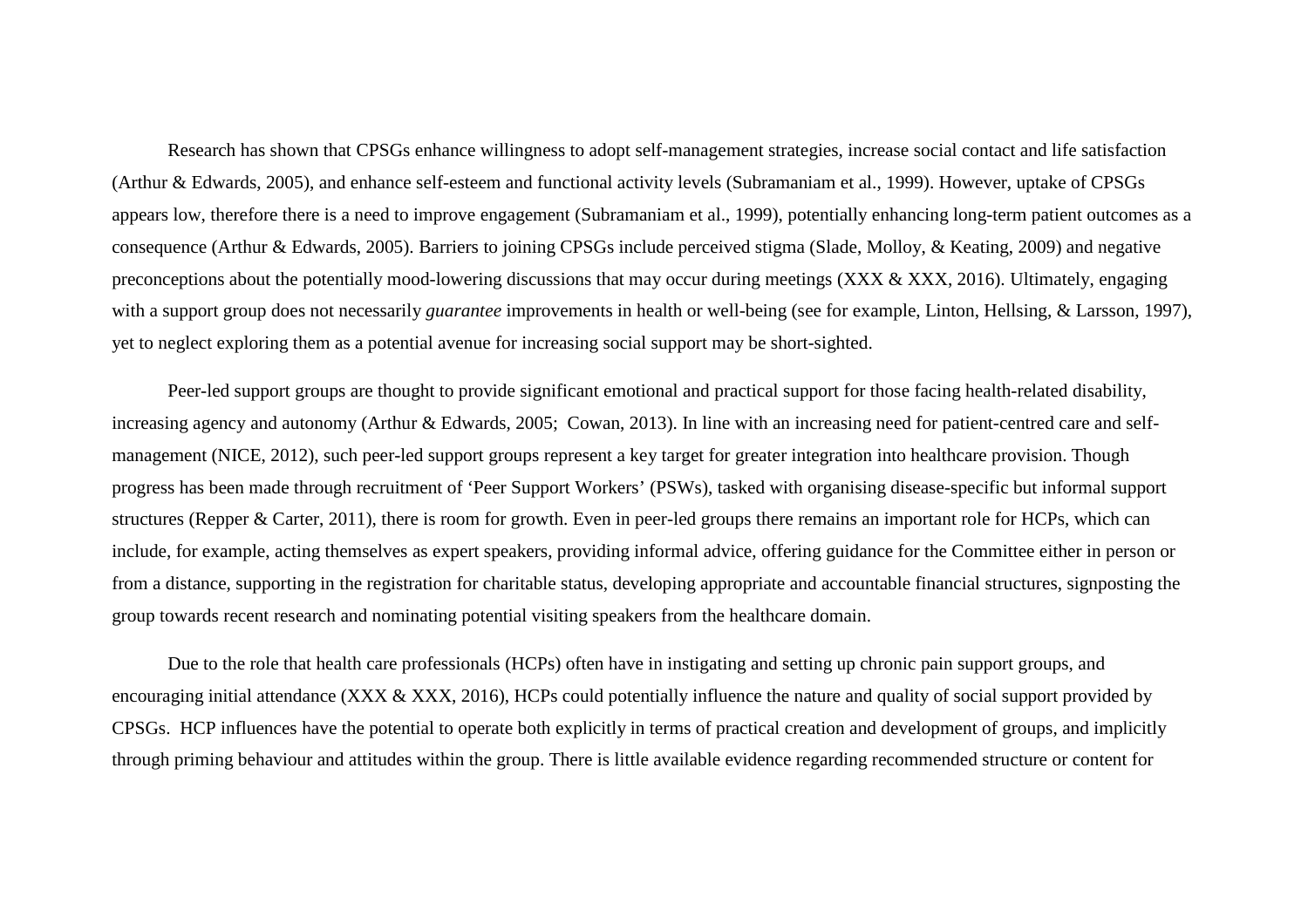creating effective peer-led chronic pain support groups: knowledge about the actual social/interpersonal mechanisms and processes involved in providing effective long-term social support could inform how HCPs initiate and interact with peer-led support groups. This could help to foster groups in which participants collectively and effectively build an attractive, healthy, functioning social support structure.

The current study aimed to investigate the mechanisms of social support involved in a successful CPSG and how these are activated. In particular, mechanisms facilitating long-term support, engagement and participation that could be primed by HCPs as they help to set up and/or manage support groups. The research also aimed to identify within-group structures that were felt by participants to constitute a successful support group, in order to develop recommendations for HCPs and prospective support group members to maximise integration and engagement. The context of the study was a successful CPSG that has been meeting for over a decade, and interviews were conducted with long-term, engaged members of the group. Interpretative Phenomenological Analysis (IPA) was used to explore the social support mechanisms and processes active within the CPSG as it provides an in-depth insight into the individual and internal world experienced by participants (Smith, Flowers, & Larkin, 2009), maintaining an idiographic stance whilst reflecting the collective perspectives expressed by group members (Smith, 2011).

#### **Method**

#### *Participants*

Participants were recruited through a Chronic Pain Support Group (CPSG) in the South-East of England. Twelve participants (8 females, 4 males) were purposively sampled (following Smith, Flowers, & Larkin, 2009). Inclusion criteria were: chronic, non-malignant pain, attendance at the CPSG for two or more years, attendance at a minimum of 50% of meetings over the past 12 months and fluency in English. All participants were not currently working, due to unemployment, retirement or health status. Eleven participants were White British and one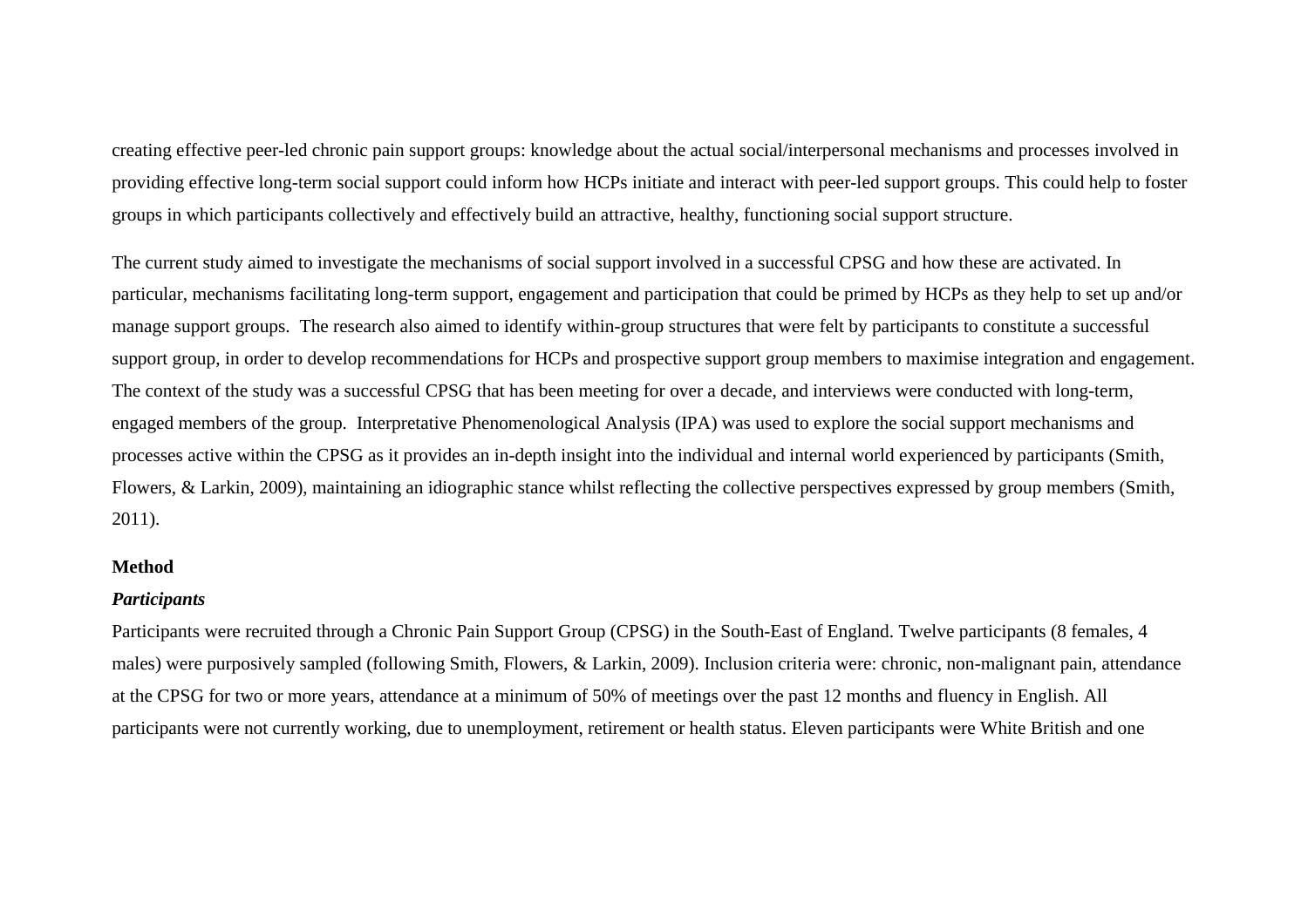participant was of Pakistani origin. Demographic characteristics are shown in Table 1. All identifying information has been changed. Due to their long-standing CPSG attendance, all participants were familiar with each other.

## *\*\*\*Insert Table 1 about here: Participant characteristics and pain history\*\*\**

#### *Milton Keynes Chronic Pain Support Group (CPSG)*

The CPSG was set up in 2004 in association with the Health Psychology Department within the NHS Foundation Trust. Referrals to the group were initially restricted to members who had completed a full hospital-based Pain Management Programme (6 weeks, 12 half-day sessions, 36 hours), but were subsequently extended to those screened as appropriate for membership after a period of treatment with the Hospital multidisciplinary Pain Team. The CPSG was HCP-led for the initial formative period (3 years), and then informally HCP-facilitated (5 years) with the majority of input being participant-led, before becoming a self-governing, self-funding and peer-led CPSG in 2012. Meetings lasting approximately 2.5 hours, are held monthly in a local community centre and are structured as follows: 30 mins informal chat, tea and coffee, 10 mins notices and welcome by CPSG Committee, 1 hour visiting speaker or activity, 50 mins contingency time for speaker/activity, refreshments and informal discussion. Attendance at meetings ranges between 20 and 40 regular attendees, with larger numbers for the annual Christmas Dinner. The Committee consists of five elected members (range  $N = 3-6$  over the history of the group), including Chair, Treasurer and Secretary and they meet monthly in addition to the CPSG. The group run a peer-written newsletter which is produced monthly and sent electronically to a readership of 120 members. The Group has developed off-shoot groups centred on card-making, crafting, walking, swimming and social events, which meet weekly or bi-monthly with smaller groups of CPSG members. Members pay a small, monthly membership fee, and this income, supplemented by other fund-raising activities, is used to pay for room hire, visiting speakers, and to subsidise the annual Christmas Dinner. *Procedure*

Following formal review and ethical approval through the University of XXX, Department of Psychology Research Ethics Committee, the CPSG Committee was approached to discuss the study and provide appropriate permissions for recruitment of their members. Following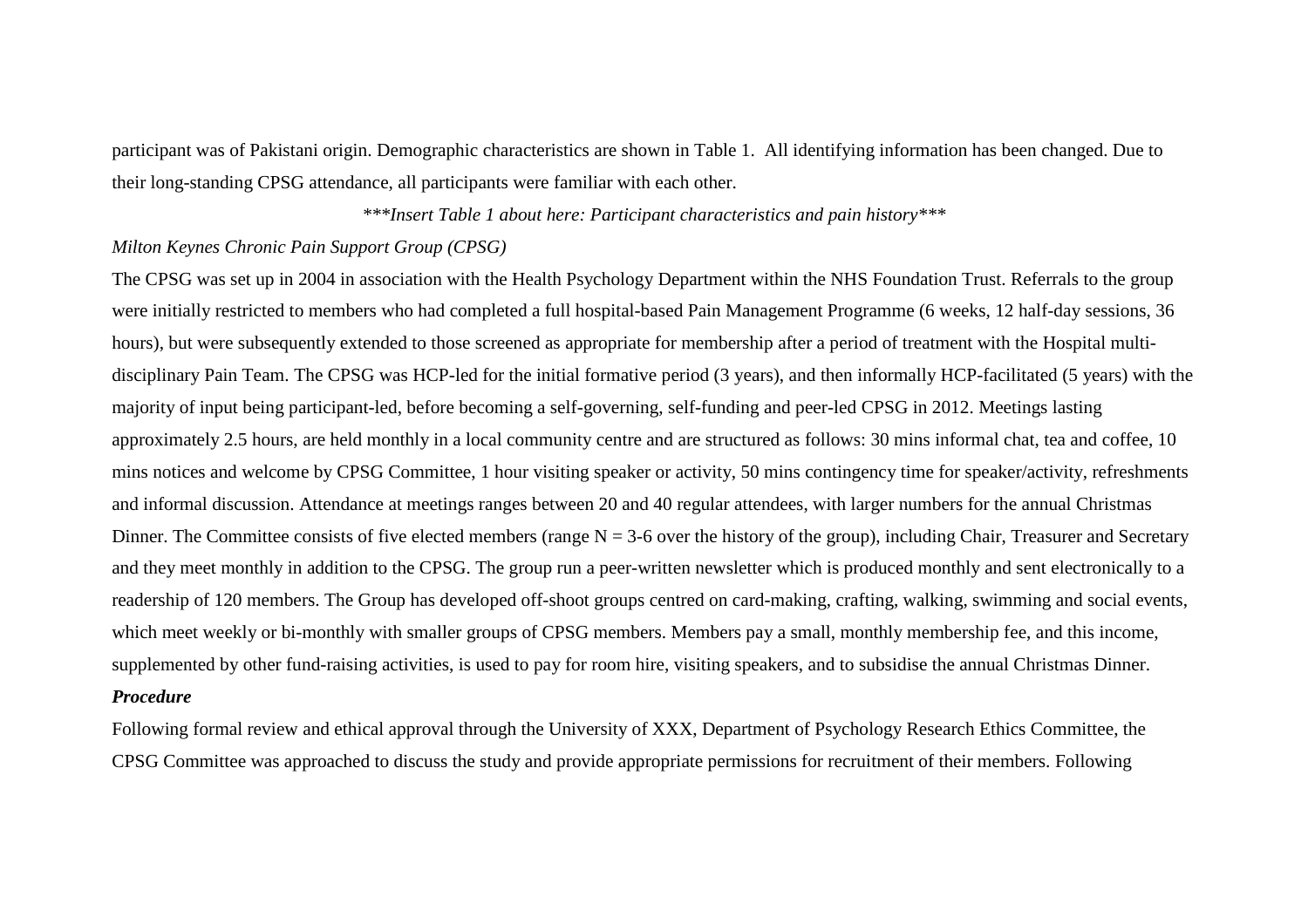permissions, participants were approached through the CPSG newsletter and via an informal presentation at a support group meeting. Prospective participants were given the study information sheet and asked to approach the researcher if they wished to take part in an interview.

After obtaining written, informed consent, interviews were conducted in participants' homes ( $N = 11$ ) or at the Department of Psychology, University of XXX ( $N = 1$ ). Interviews lasted between 45 and 120 minutes in length. Participants additionally completed a demographic and pain history questionnaire. All participants received a £30 gift voucher as recognition for their time and travel costs were paid, if appropriate.

#### *Data Collection and Analysis*

An open-ended, semi-structured interview was used to promote an atmosphere of openness within interviews, enabling participants to lead the interview through discussion of issues and questions most pertinent to their experiences (following Smith et al., 2009). In accordance with the need for dynamic exploration of thoughts and ideas, participants were encouraged to take ownership of the interview and make sense of their own experiences by raising topics important to them. The researcher retained freedom to probe further on participant-generated subjects which reflected the aims of the research (Smith, 2011; see Table 2 for interview schedule). Interviews began with an open-ended question about chronic pain in order to initiate naturalistic discussion, before moving to exploration of participants' thoughts regarding their CPSG. Interview questions were kept open, and deliberately did not address HCP support or social structures, to minimise the risk of emergent researcher-led content. All interviews were encrypted and audio-recorded and transcribed verbatim. Identifying information, including names and places, has been changed throughout.

## *\*\*\*Insert Table 2 about here: Interview Schedule\*\*\**

Each transcript was analysed separately in full, to maintain a 'bottom-up', idiographic stance. This allowed the experiences of each participant to be reflected in their entirety, also providing space for the researcher's reflection and reflexive practice (Smith et al., 2009). Transcripts were analysed through a process of constant comparison between the transcripts and emergent themes to firmly ground the analysis in the data.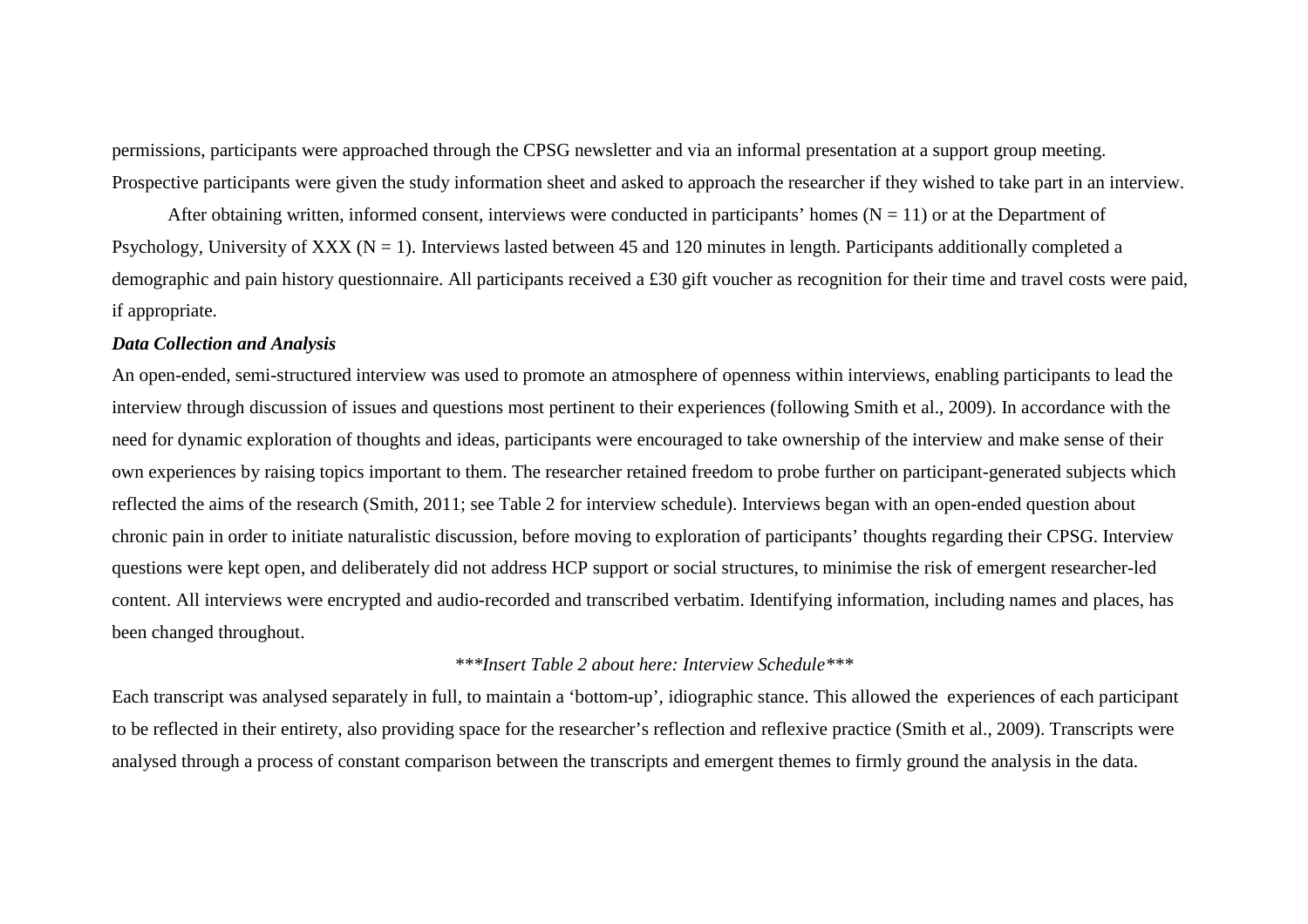Transcripts were analysed at multiple levels; they were first read for familiarity and then analysed at descriptive, linguistic and conceptual levels. The collected content of these levels of analysis, in addition to a reflective log kept by the researcher, facilitated development of emergent themes for each individual case. After concluding individual analyses, a cross-case analysis was completed, again maintaining a recursive stance, working closely with emergent themes and all transcripts to abstract superordinate themes and associated, clustered, subordinate themes. Themes represent one possible interpretation of the data, representing convergences, divergences and relationships evident in the data at the time of analysis (Smith et al., 2009). Quotations included in results represent the best examples of the theme under discussion. This study forms the second part of a qualitative research project investigating CPSGs (see also XXX & XXX, 2016 [names obscured for anonymity]).

#### *Quality and Rigour*

Throughout the research, caution was employed to ensure that the lived experiences of participants were sensitively reflected and analyses transparent, coherent and rigorous (Yardley, 2007). An idiographic and iterative stance was maintained, ensuring that fidelity to original transcripts kept paramount. Emergent, clustered, subordinate and super-ordinate themes were triangulated by an independent auditor with significant experience both in chronic pain research and IPA. The auditor maintained analytical proximity with transcripts to ensure the representativeness of thematic content. All interpretations were discussed within the Research Team to ensure they were representative of the original data and that clarity of interpretation was strong. The 'double-hermeneutic' recognises that different contextual backgrounds may generate individuated interpretations of the data, therefore the current interpretation may not be the only interpretation of data (Yardley, 2007). However, a reflective log and discussion within the research team supported researchers in their efforts to 'bracket-off' assumptions and preconceptions which could impact on analyses (following Smith et al., 2009). This research is therefore deliberately grounded in the data and has sought to avoid an imposition of 'top-down' theory on transcripts (Vangeli & West, 2012).

### **Results**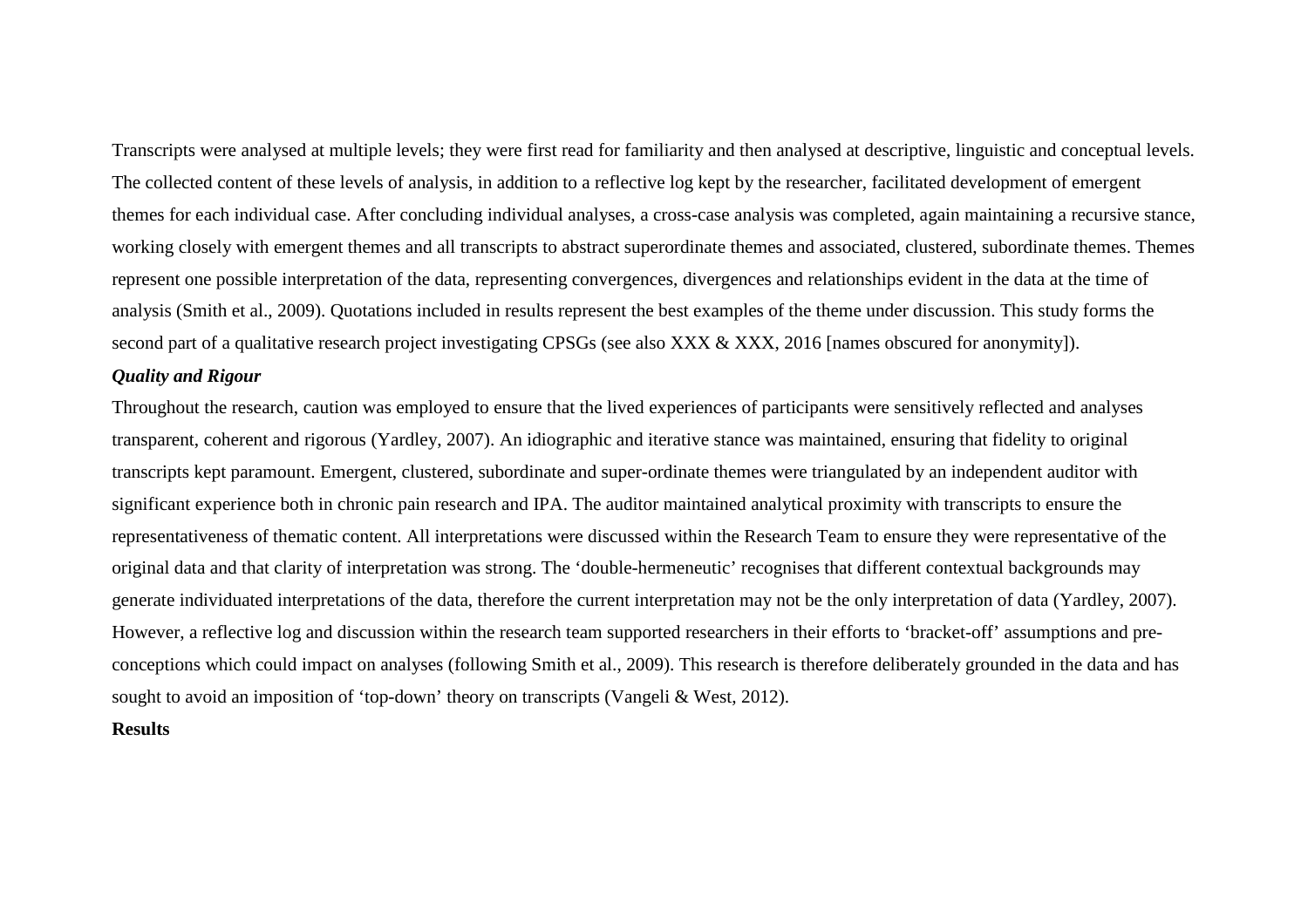Analysis of transcripts resulted in three superordinate themes: (1) Investing in the new normal; (2) The nurturing environment; (3) Growth facilitation through social evolution. Superordinate and subordinate themes are presented in Table 3. They identify structures, processes and mechanisms that are associated with effective social support and that have emergent implications for support group members and HCPs.

# *\*\*\*Insert Table 3 Here: Outline of Themes\*\*\**

## *Investing in the new normal*

The first superordinate theme was expressed by all participants and represented increasing personal and social investment in the support group; by engaging with the organisational structure and interpersonal relationships within the group, participants were able to foster a positive and collective new identity in which functional disability was no longer abnormal. This also provided insights into some of the processes through which positive, supportive aspects of the group had developed, such as the ways that participation in the group supported members in their individual transitions to new identities as people living well with pain, and how the differences among group members paradoxically gave the group members a sense of strength and stability, promoting a desire to invest and engage with this further.

## *Developing a collective identity through communal coping*

Due to a shared health status and regular attendance at the CPSG, a collective identity is fostered within the group. Despite varying medical diagnoses, nine of twelve participants used the phrase 'all in the same boat': the universal experience of chronic pain acts as a collective point of reference, facilitating understanding of others. A cohesive identity as a people living with pain was reflected: 'Everybody sorta being on the same wavelength with the pain and that. I think it just brings everybody together, basically. Because we're all in t'same boat, we're all in pain' (Alison). This sense of togetherness facilitated communal coping embodied through non-judgemental acceptance and inclusivity, creating a genuine atmosphere of openness which was felt unusual and freeing and which enabled identity exploration. For example, Louise gained selfconfidence and a sense of value and identity, which she then felt able to express by increasingly voicing her opinions: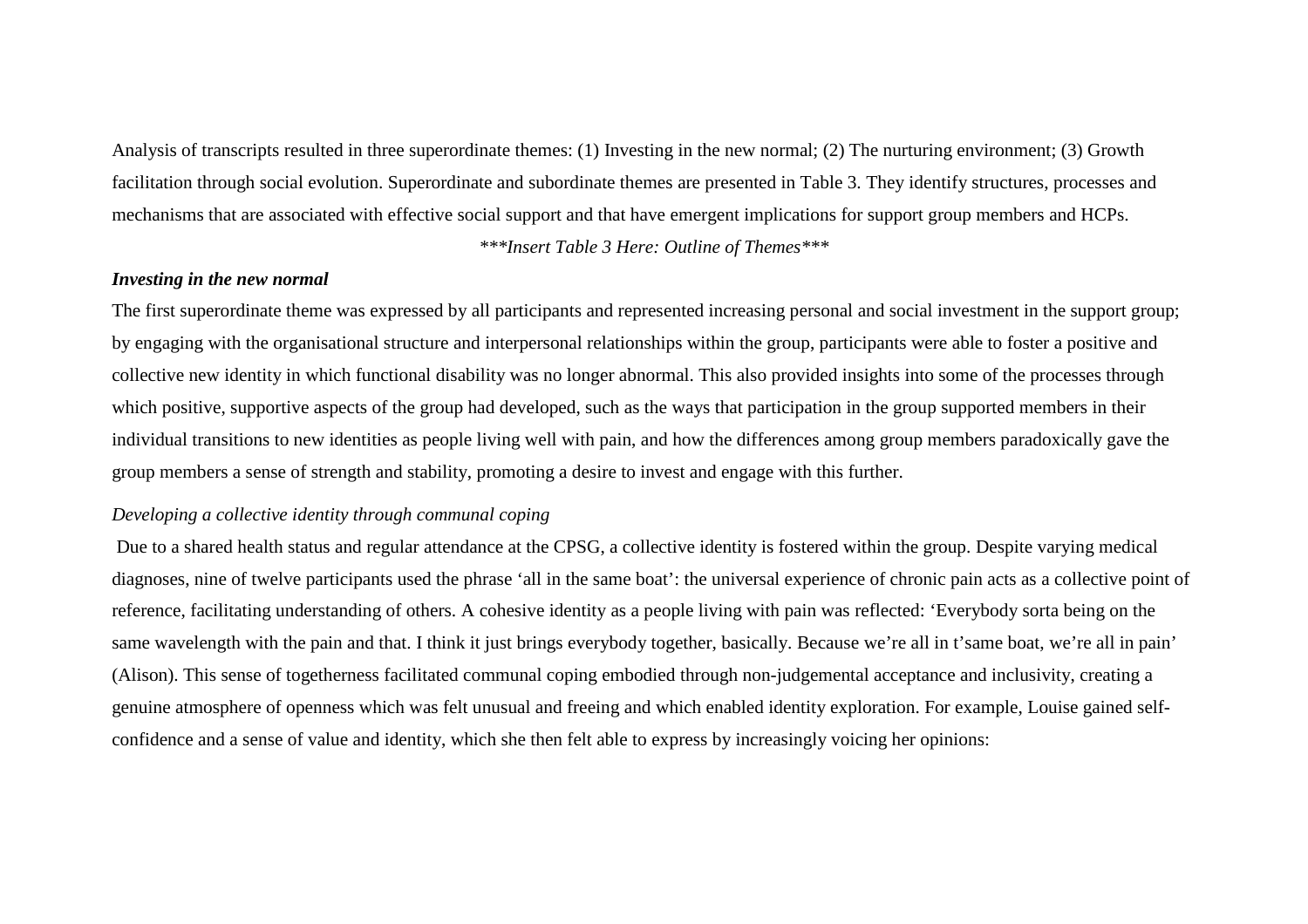So going there, it enabled me to realise that I was a person in my own right at the support group and that I was valuable. I did have interesting things that I could talk about or say my views were just as important as others peoples' and of course I began to make friends.

Acceptance was practically initiated, with new members carefully welcomed, mentored, introduced to others and placed near others with potentially similar interests: 'I think that's what the support group's all about, going up to them, talking to them, including them. 'Cause nobody comes in and sits on their own ever.' (Jasmine). Inclusion was very deliberate, expressed in all participant accounts as a priority need, nurturing the growth and social health of the group. Consequently, a universal atmosphere of pain acceptance and genuine social support was apparent, whether or not members were coping well or poorly with their pain, and with members sharing pain management strategies for mutual benefit:

It is a support group for people who are in chronic pain […] I'm in pain 24 hours a day, it never goes away, it just gets worse, but you deal with it. There's not that many people who can understand that or handle it, but my [CPSG] friends, they do. They know. They handle it, they teach me different ways to handle it, I teach them different ways o' handling. (Ron)

Participants contrasted 'pain friends' against 'normal friends', stating that 'pain friends' through their health identity, are knowledgeable and accepting of limits facing others in pain.

The people that I count my friends now are people within the support group. 'Coz they understand, as well, they understand that if I say um 'yeah, I'll come for a coffee, I might phone up ten minutes before and say I am sorry, I just can't do it'… Whereas if you've got a circle of normal friends and you do that, they think 'oh God, again? What's the matter now'? But you never get that with pain support friends. (Jasmine)

Through a recognition of the difference in friendships, the collective identity is consolidated, validated and recognised. Collective identity was developed through a process in which members recognised what they shared with other members and, over time, came to identify and value this, so they could look back from their perspective at the time of the study to see how earlier actions and experiences had led to the benefits they described: 'it's nice to see people grow and uh um you can see you can see how you yourself have grown over time' (Louise). This was a social transition in which the group members' previous social ties to people not living with pain were replaced with social ties to people who had pain in common with one another, and the participants recognise how this had affected their perception of what is 'normal'.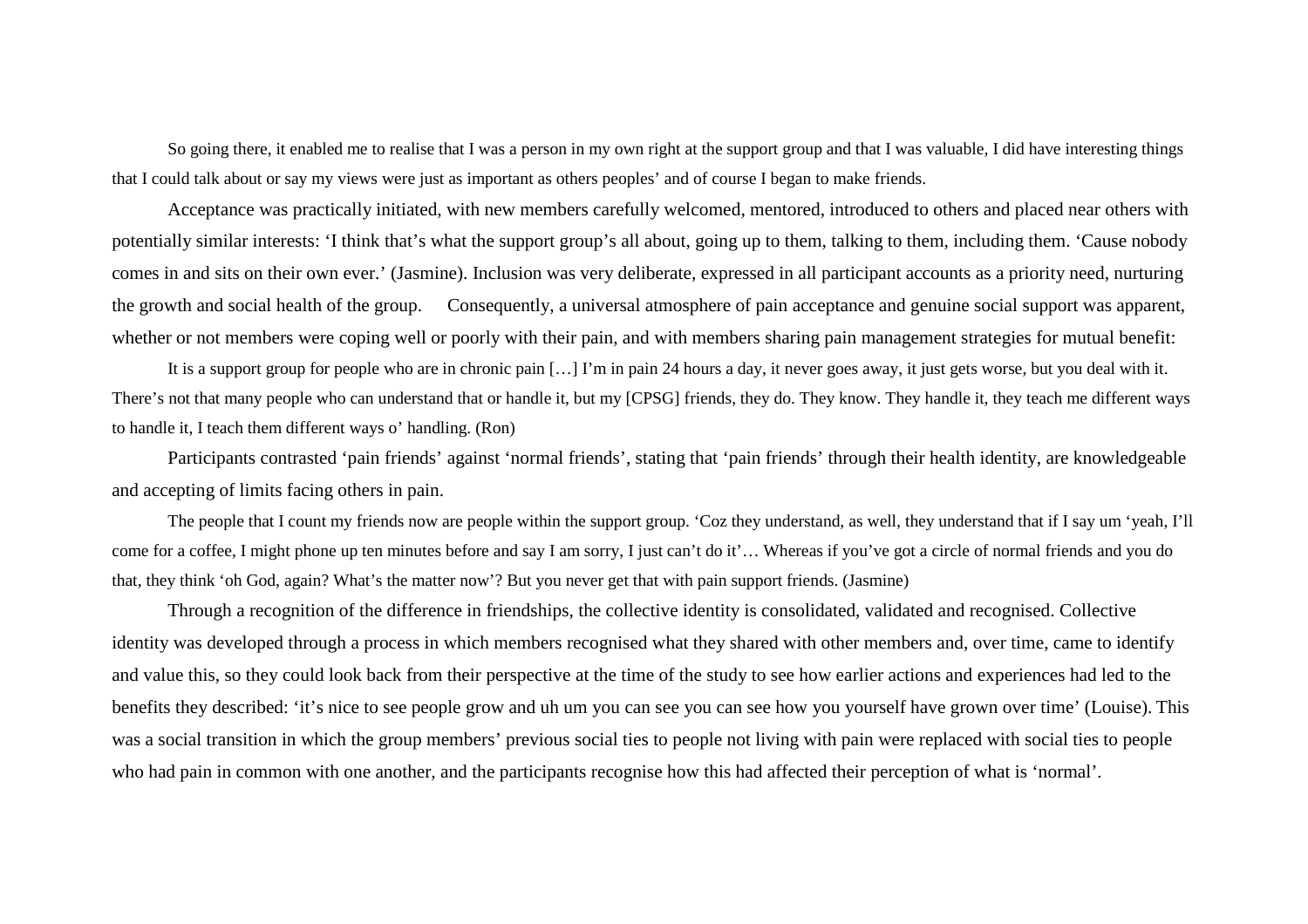#### *Stability in diversity*

The natural diversity of the CPSG was considered by participants to be unusual yet beneficial, giving strength and stability: 'You've got all these people from all over the place, completely different. In normal circumstances these people should not be in the same room together. They just wouldn't' (Jane)*.* Participants articulated the paradox of how the interpersonal mix offered strength, and the range of life experience presented participants with new perspectives and opportunities to draw alongside others struggling with pain. For example, Louise described how she experienced the differences between group members as a 'stabilising force' in her continued membership and participation: 'The support group kept on pulling me back because the fact is we've got people that are in their early twenties that go right up to their late seventies […] so that was always a stabilising force there'. Such quotes represent this paradox of stability in diversity, reflecting group members' recognition that their shared experience of chronic pain was more significant and salient to them than their differences in terms of age or social position: 'it means so much to me to be able to go and be able to speak to all these different people' (Rebecca).

Traditional socio-economic variations came to appear more superficial as their new shared identity and conception of what is normal developed, for example Nicole stated: 'I don't know, I just felt welcome, I felt (.) part of like a family maybe a little bit dysfunctional, all different types of people in there from all different cultures, age groups...' (Nicole)

Outside of the group, chronic pain was conceptualised as the cause of isolation and difference from the norm due to a struggle to locate the self within a society that did not fully understand pain. Yet within the group, pain became peripheral and lost its salience as it was a unifying feature that could be assumed and therefore disregarded: 'it's [the CPSG] nothing to do with pain, but everybody is aware because everybody is in the same, everybody is dealing with a similar [pain state] … all for different reasons, all for completely different reasons' (Jane).The CPSG created a 'new normal', where functional disability was no longer unfamiliar and the feeling of being different diminished: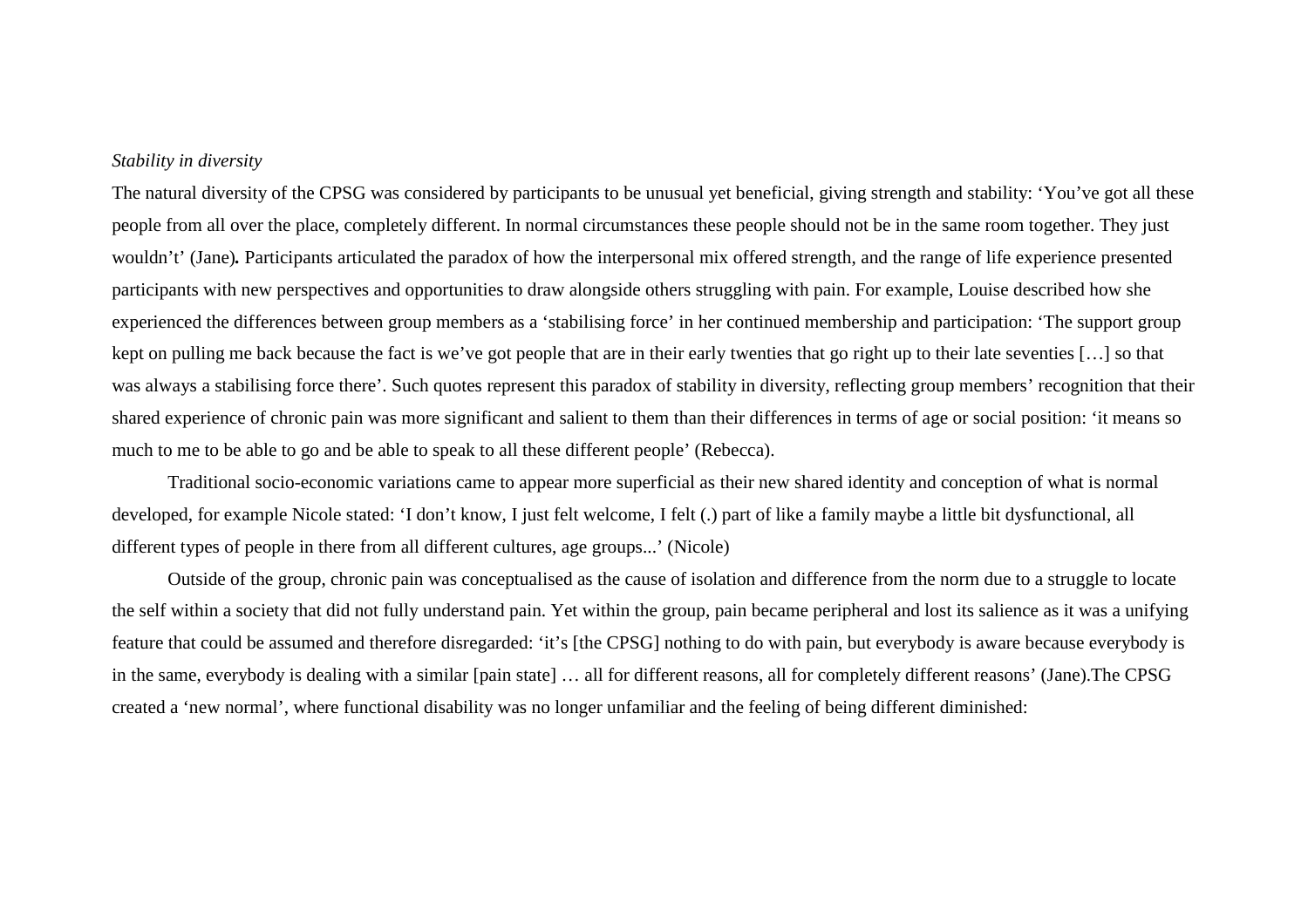Some of the ladies, like, and men, if they've had to use their sticks or they're having to use their crutches, that can feel really intimidating that you've gotta go on the street like that. […] But they come in with their walkers and their crutches and they don't feel any different. They know they can do that without feeling that [...] 'everyone is gonna look at me because I'm having to use crutches'. Nobody looks at yuh. y'know (Rebecca).

Through within-group stability in difference, and the creation of a new normality, the CPSG functioned as a safe base from which to explore life, despite pain.

### *The ownership snowball*

Participants expressed an active sense of ownership of their CPSG, which grew in strength with increased confidence and length of membership. This was particularly evident in the statements of committee members, as they reflected back on their initial decision to take on the management of the group:

Sarah [Consultant Health Psychologist] actually said to a couple of us that she felt we could do it […] would we like to take over as a Committee. So we said yes […] it just took off from there. I mean I'm Chairman now, would you believe. (Jasmine)

Committee members expressed pride in their status and their organisational involvement is attractive to others. Growth in ownership was evident; as new members gained confidence they felt able to get involved in guiding future directions. Nicole expressed such growth clearly: 'If it gets to the point that they need people to be part of the committee, I'd be more than welcome to step up now that I feel confident enough to do that.' (Nicole). Her willingness to sit as a committee member in the future was based on her personal growth in confidence; a growth she felt the group itself had facilitated. Pride in ownership was also demonstrated through satisfaction in self-funding:

We've got to fund ourselves. We don't get any help from anybody else. I think we did at one time, but obviously with all the cuts and that. There's enough of us with enough get up and go to get it up and running. (Alex)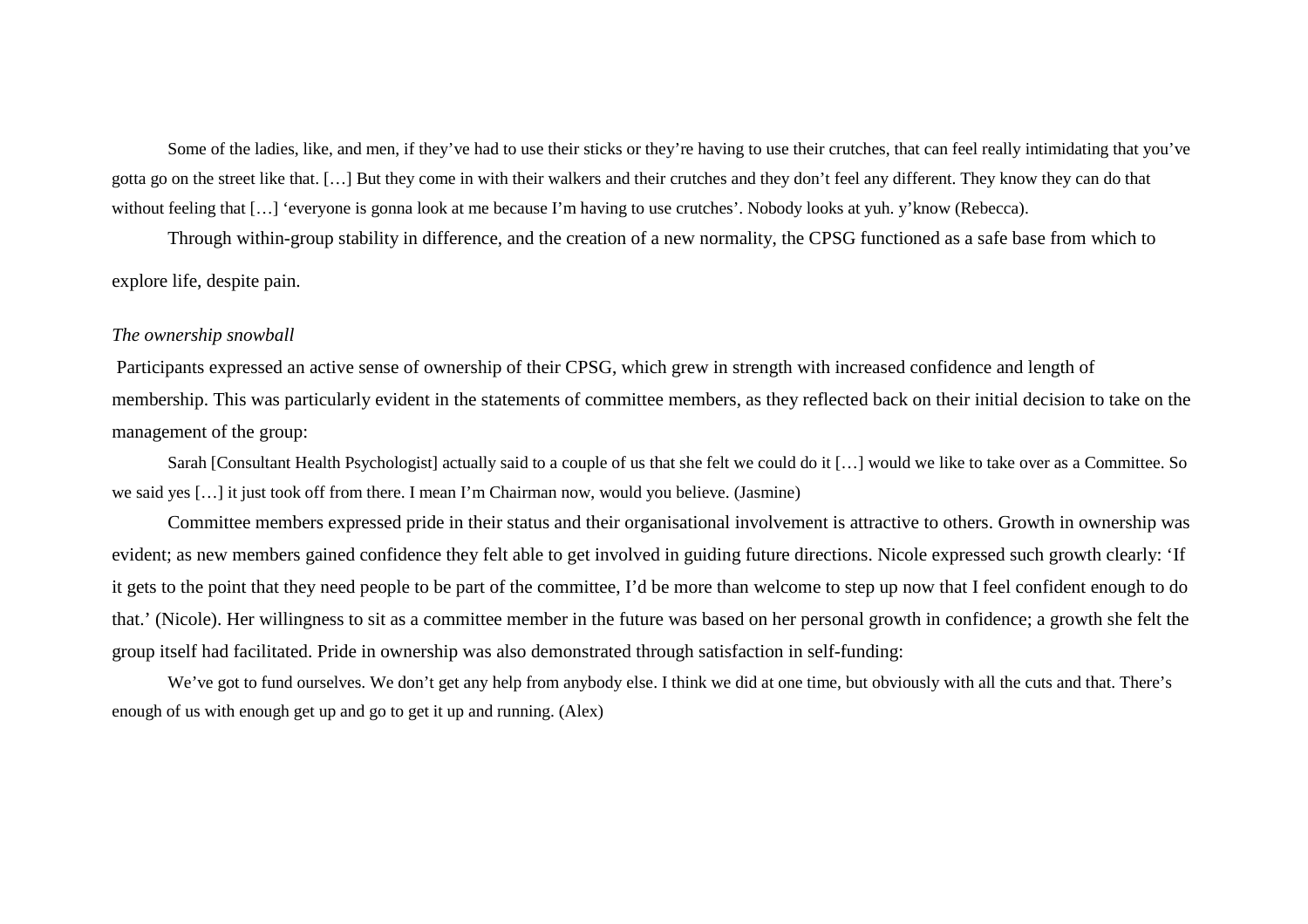Alex valued personality differences within the group, recognising that in spite of different energy levels and health statuses, the workload could be shared and goals achieved. For him, this invoked a sense of satisfaction in succeeding collectively, running the CPSG as a cohesive group, without external support. As a consequence of the self-governance and sense of investment in the group, participants felt empowered to make suggestions to alter and enhance meetings, for example in room layouts:

I did tell them about the way that they were organising the tables, the thing is you need to make it more of a circle … you don't want a group over there and a little group over there and a group over there. You want to have everybody so you can have a conversation with that one over there or that one over there. They said 'awww that's a good idea'. (Jane)

Through evident pride, ownership, commitment to fund-raising, attendance and support for the committee, the investment of all participants in the CPSG was clearly apparent.

#### *The Nurturing Environment*

The second superordinate theme was strongly and repeatedly expressed by all participants, emphasising the importance of adopting the countercultural group ethos, which challenges pre-conceptions of CPSGs. For all members, pain talk was peripheral and deliberately avoided, as they felt it predisposed people towards a negative spiral which would become unhelpful; instead participants actively engaged with the giving of emotional and practical support to other group members. Such support was sustainable and positive through the maintenance of distinct and protective boundaries.

#### *Disrupting the pain-talk spiral*

Central to CPSG core principles and counter to standard preconceptions of support groups, all participants highlighted the explicit choice made by members not to talk about pain within meetings. This was because members were aware that discussion about pain can often lead from one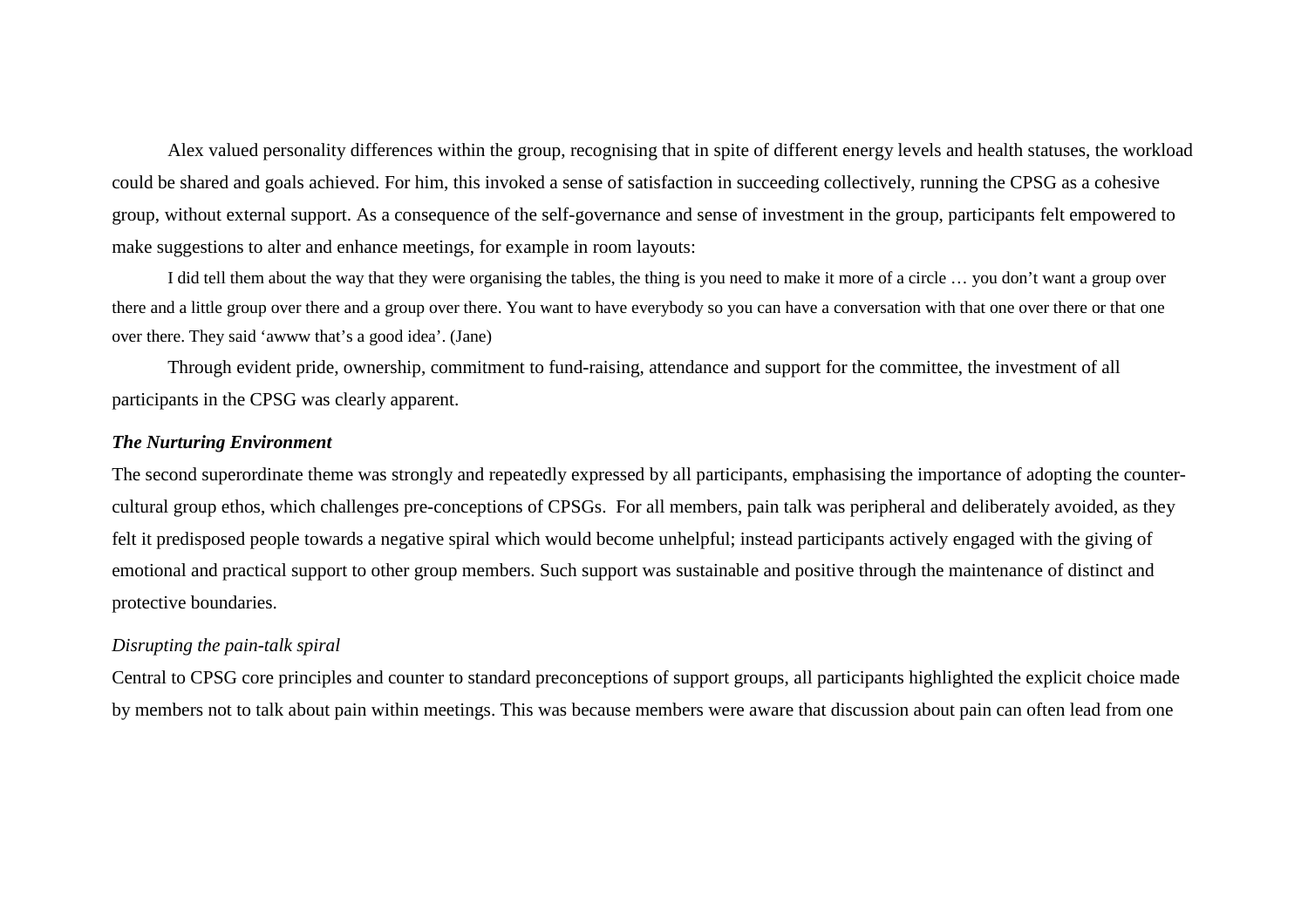negative topic to another, with increasingly negative and depressing emotional tone, hence the use of the term 'spiral'. The negative spiral process, and the reasons for avoiding it, was carefully described by Neil:

We never discuss our pain. Isn't that amazing? We never discuss our pain. I mean I think discussing pain, if you start pressing button A then B will want to prompt in, then C would want to tell you about their pain and before you realise, you're brought down to ground. And you think 'I didn't come here to listen to people's pain problems. I came here to be cheered up'. But that's why we don't talk about it.

By avoiding talking about pain, participants were able to make pain peripheral, focusing instead on positive and social activity, avoiding a negative pain-related spiral. Being exempted from the need to talk about pain challenged what 'normal others' often expected: outside of the group, members were regularly asked about pain, and such intrusion was often unwelcome:

I went along and it was like-minded people and it's nice to be in a room of people who all have chronic pain who when you sit down if you go 'ahhh' as you sit, they don't say [enacts whiney voice] 'oooh, what's the matter, oh what's wrong with with you, oh you look alright…' You know you don't want to lay out your whole medical history. We rarely talk about pain, which is nice. (Jasmine)

Disrupting the pain-talk spiral, did not, however, limit empathic recognition of pain in others: when others were seen to be struggling, this was dealt with in a one-on-one context rather than communally during meetings:

It's strange because nobody talks about their pain. Nobody talks about their pain. But there is a situation where you can tell if somebody's in agony, so one of us, one of the Committee will catch hold of that person, say 'do you wanna come and sit at the back and have a chat wi' me?' (Neil)

Therefore, group meetings recognised pain, empathetically responded, but maintained an alternate focus, rendering pain impotent in the group context.

#### *The laughter drug*

All participants were expansive in their discussion of laughter and humour occurring during group meetings, enjoying this and actively desiring more of it. This was considered central to the group's success: 'I think the reason why our support group actually works is there's a sense of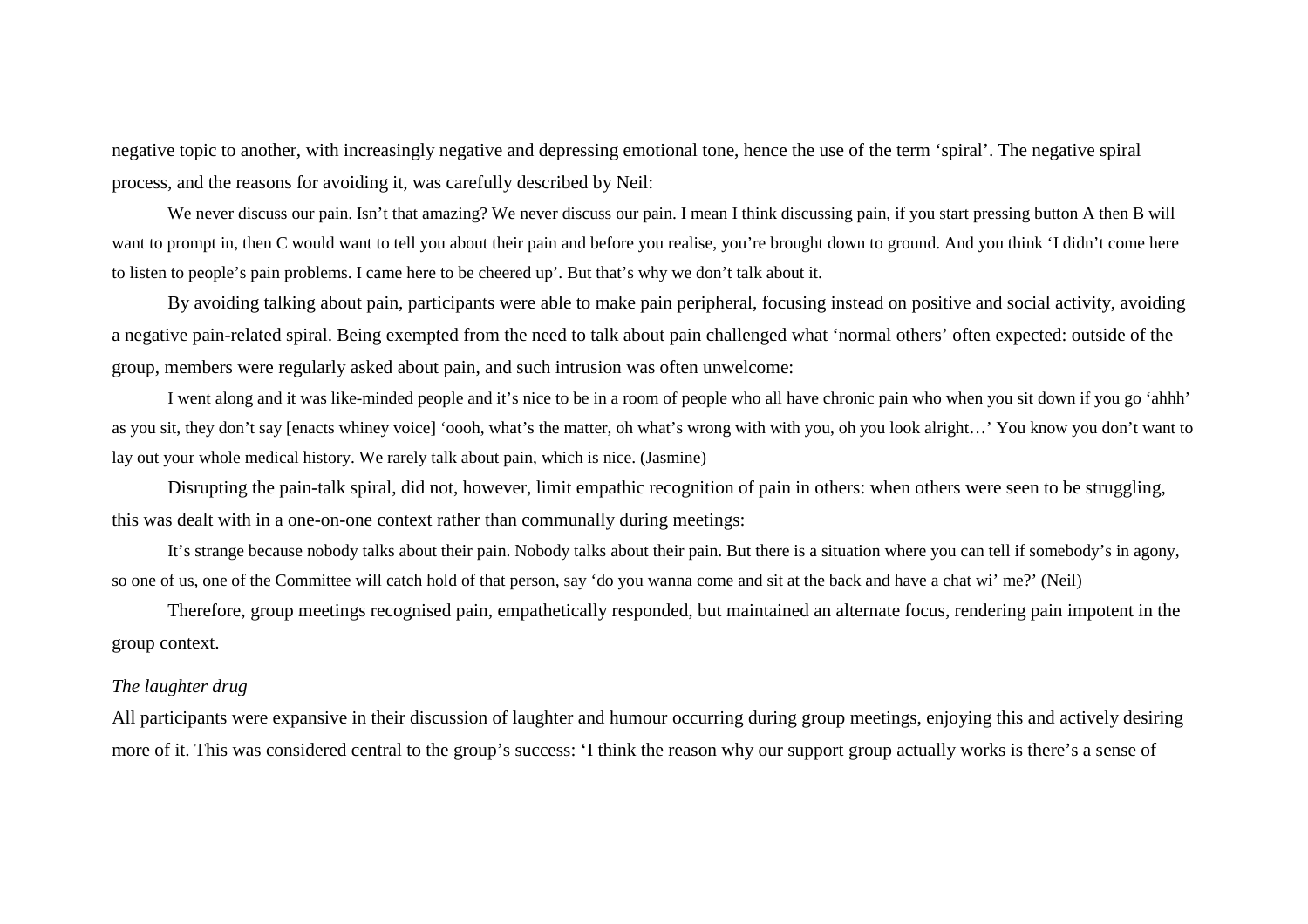humour. We laugh, we're in enough pain to be able to sit there and cry all day long, but we don't. We laugh.' (Ron). Meetings were therefore multidimensional; practically supportive and engaging but also mood-enhancing, with every participant highlighting their desire for laughter as a further reason for attending meetings regularly. Importantly this humour was not standard practice or personality driven, but was collectively generated in the group context. For example, Rebecca noted her ability to laugh, which had been previously impossible, had been restored through the group:

I couldn't laugh, I'd lost it all, so to get all that back from the support group, I mean I wouldn't have done it without that. It gets me to tears, sorry [weeping quietly, laughing]. It's just remembering it innit. (Rebecca)

Where chronic pain had robbed Rebecca of humour, the CPSG provided opportunity for regaining perspective, something which provoked emotion both in grateful response to the renewal of her positivity and through revisiting the difficult memories of the struggles which came before this. Laughter emerged very naturally within support group meetings, facilitated by common humour regarding side-effects of pain medication or pain-related brain fog, challenges faced similarly by others:

I start talking to some others and we all feel about the same but then we start cracking jokes and laughing and [recounting story] 'you should have heard what I did yesterday; I couldn't even remember how to spell my name [laughs]'. And we'll laugh at it. (Laura)

Prioritisation of laughter within the group was such that they worked to create humour for those members who could not attend meetings, including 'funnies' within the newsletter: 'I try and put in all sorts of things like the disabled swimming available, Reiki at the Well, and the end of it is just jokes because laughter's the best medicine' (Jasmine). Importantly, such laughter countered stereotypical negative perceptions of disabled people as humourless: 'There's a sense of humour. You can laugh, you might be disabled, but you can laugh. You don't have to not laugh, y'know... Just because you're disabled doesn't mean you can't laugh' (Ron). Ron felt that there was an external expectation of humourlessness, which he felt unjust and inaccurate, particularly in the context of a group of 'disabled' people gathered together. Counter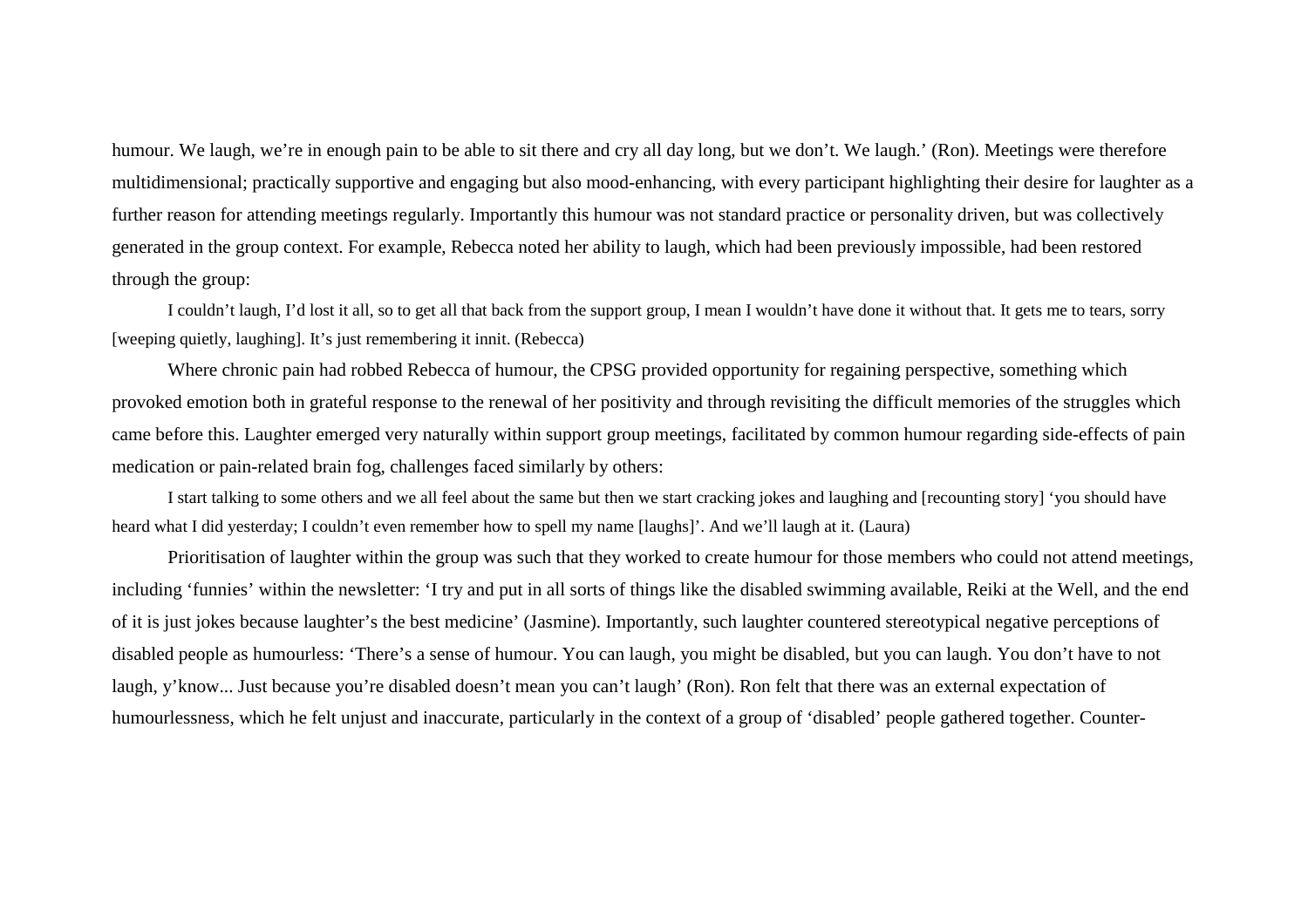stereotypical laughter therefore was resonant through all testimonies and all meetings, working as 'the best medicine' for all participants. Humour was actively sought out and collectively initiated for mutual inclusivity.

#### *Boundaried altruism*

Many participants expressed sadness at their side-lining by society due to chronic pain; they felt that pain restrictions rendered them potentially incapable of being worthwhile or capable. Yet the support group provided a forum in which they could extend and explore altruistic purpose through practical, emotional and social support:

It is a support group. And we do support each other… It's 'ard work sometimes because somebody's in a real black 'ole. And you need to pull 'em out. You need to drop 'em a lifeline. If they wanna grab the rope, they can. (Ron)

Ron felt that within the group there was gentle recognition of other people's well-being, and a desire to support those who were struggling. Yet this remained optional; though participants were keen to support others, autonomy was considered paramount, with each at liberty to accept or reject help. The group made careful, active choices about support-giving and it was therefore boundaried, matched to the capacity/health status of members. Altruism was represented in practical ways, such as car-pooling for lifts to meetings and advice: the group made collective committee-led decisions about the support (not) offered:

We do support each other because when we go to support group, if we see that people are having problems, we try and cheer them up. [...] We don't fill out disability forms and we don't fill out ESA forms, but we do give advice. (Jasmine)

Jasmine felt that the group were therefore actively choosing the remit of their social support, enabling boundaried altruism, which was collectively achievable and mutually beneficial for givers and receivers. A broader, home-bound audience was reached through an active, committee-compiled 'Chronic-all' newsletter, which many members contributed to, engendering a sense of giving back to the CPSG as a consequence. It was widely appreciated by members: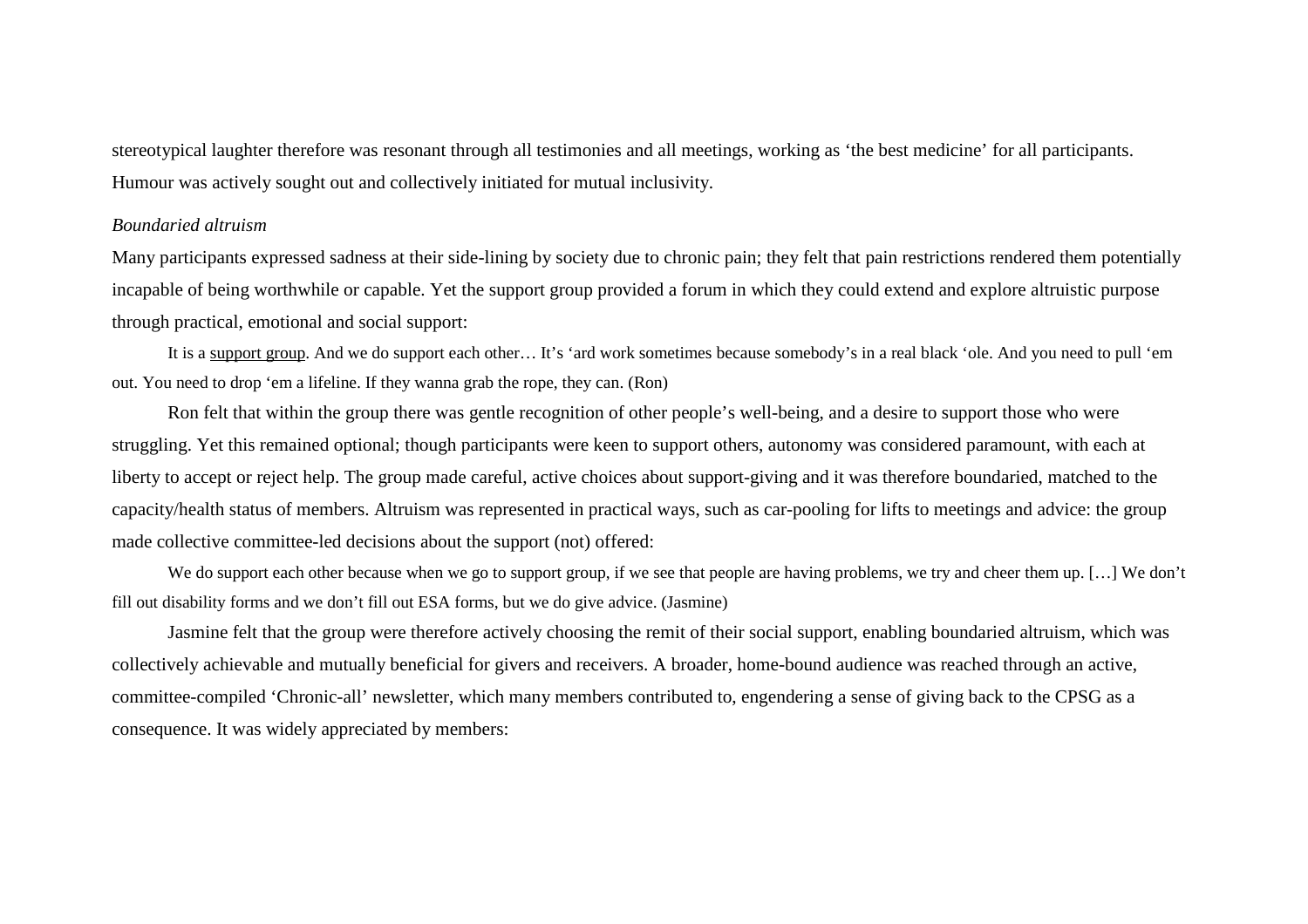Neil told me that he keeps his [newsletter] and he waits until the middle of the night when he's in such pain that he doesn't know what to do with himself, and then he looks at his Chronic-all. […] So that sort of response means so much to me. (Jasmine)

Neil was therefore using the newsletter as a method of coping with his pain at a difficult period of time, and Jasmine found that this renewed her commitment to writing the newsletter and to providing instrumental social support. Group members consistently verbalised their appreciation of such practical/emotional/social support and expressed, with satisfaction, the powerful impact that receiving such appreciation from CPSG colleagues caused. Consequently, support was extended for current and missed members: embodied in the group ethos is a system of gentle follow-ups, an important system of which Louise felt proud: 'If we haven't heard about somebody for a while then we'll do a little a bit of digging and just see how they are' (Louise). Those members in receipt felt follow-ups validated their status as an important member of the group at a time when they were experiencing personal difficulties: 'I didn't realise I was so thought of' (Neil). Being sought after confirmed the importance of Neil's group membership and consolidated his sense of collective identity. Boundaried altruism was therefore embedded, activated and appreciated within the CPSG at multiple levels, practically, emotionally and socially.

## *Growth facilitation through social evolution*

The final superordinate theme demonstrated a future-oriented approach: participants reflected upon the ability of the CPSG to give perspective, reactivating personal passions and enabling leisure-based activity. This superordinate theme reflected an ability to live well with pain, supporting self-care strategies through developing a repertoire of pain management skills, fostered through peer-to-peer learning.

# *Passion, purpose and perspective*

Living well with chronic pain requires that pain is not focal, but is instead peripheral. This allows personal interests to continue and ensures that social integration is prioritised: through the CPSG and the previous PMP, participants were enabled to recognise that their condition did not isolate them from society as a whole.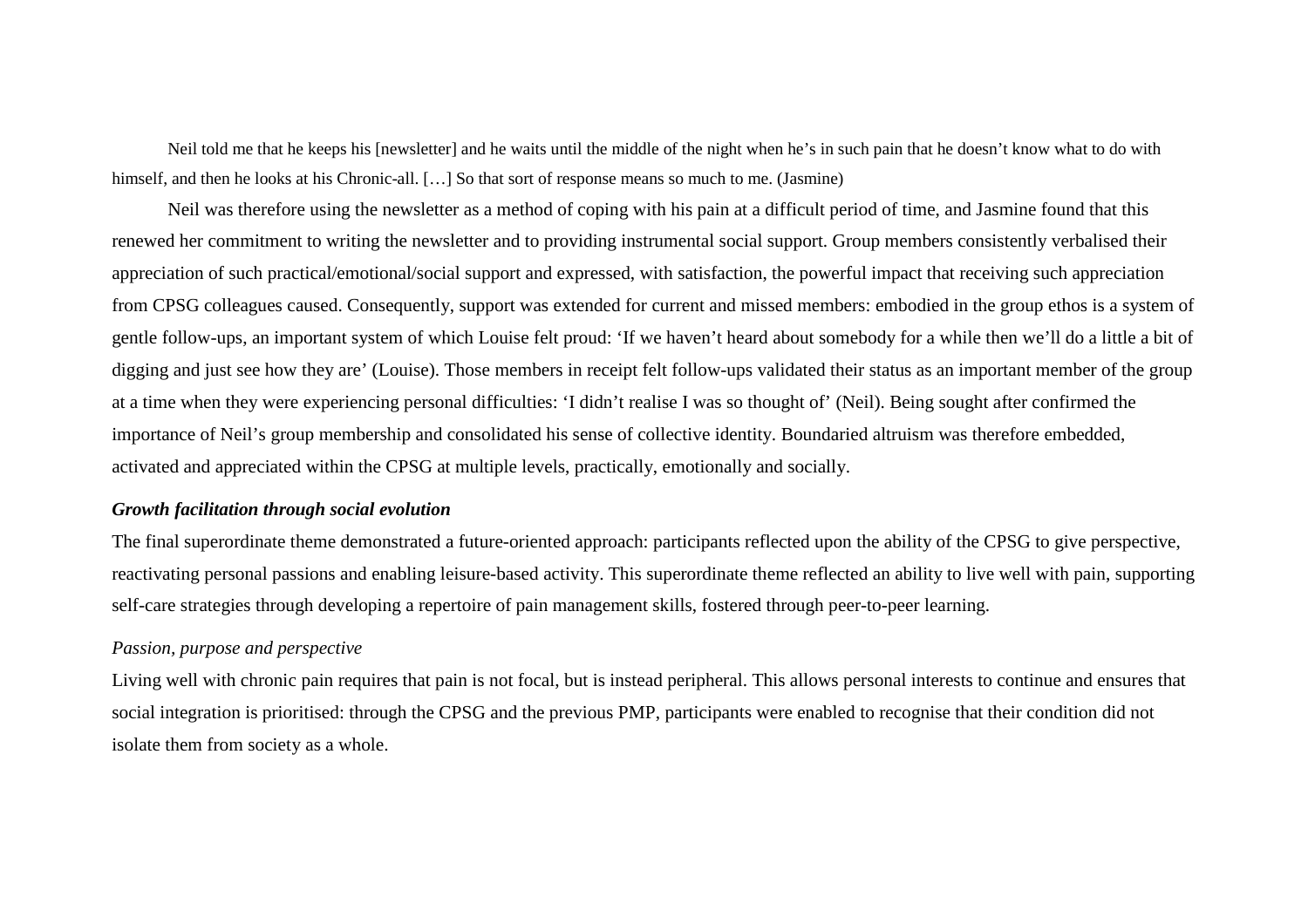Being on the pain support program it enabled me to realise there was lots of people like me, I wasn't a failure (.) I wasn't somebody that was on the outskirts of society 'cause often I felt very much like that, um and I was a very valuable member of society as well. (Louise).

Through a CPSG-initiated perspective shift, Louise regained a sense of herself as valued and valuable, in spite of her chronic pain. For Neil, the support group empowered him to recognise that though pain had a significant impact, he had an active part to play in asserting authority over pain, supported by CPSG colleagues:

I always wondered what chronic pain meant. […] It's not gonna vanish from your life completely, but it's how you deal with it. It can get into your mind and you can get very, very down, but it's how you bring yourself out of it. So that's what happens at the support group. (Neil).

Beyond perspective, support group members also felt that their attendance had expanded social opportunities: CPSG attendance (re)ignited new or dormant interests, which led to joining hobby-based or social interest groups. Directly emerging from the CPSG were smaller social off-shoots, ranging from swimming, to card making, and a general crafting group known as 'Crafty Cripps'. Participants generated a sense of agency in developing their passions, starting off-shoots where they felt they were needed:

Eventually I started a craft group because more and more people wanted to craft with us. Crafty Cripps has gone on from being just ten of us in a shelter scheme to I've opened a second group because that was full and we also meet in Age UK buildings once a month, 1pm-5pm, so that's two full afternoons a month of crafting. So that, plus the pain support group, plus committee meetings, and I do Arts on Prescription, those are the important things in my life. (Jasmine).

For Jasmine, off-shoots provided a fusion of passion and purpose and a scaffold for daily living. Such groups held wider appeal, attracting ever-increasing memberships and significantly extending the social schedules of support group members. Such passions returned to the CPSG as they were integrated into group meetings: members with particular hobbies taught their colleagues and shared their enthusiasm:

It's all these different people have took the step to come to the support group and we encourage them to talk about what it is they like doing. 'Coz it's took a few years to persuade Jane to do a talk on her gardening y'know like. So she's relaxing with that (Rebecca).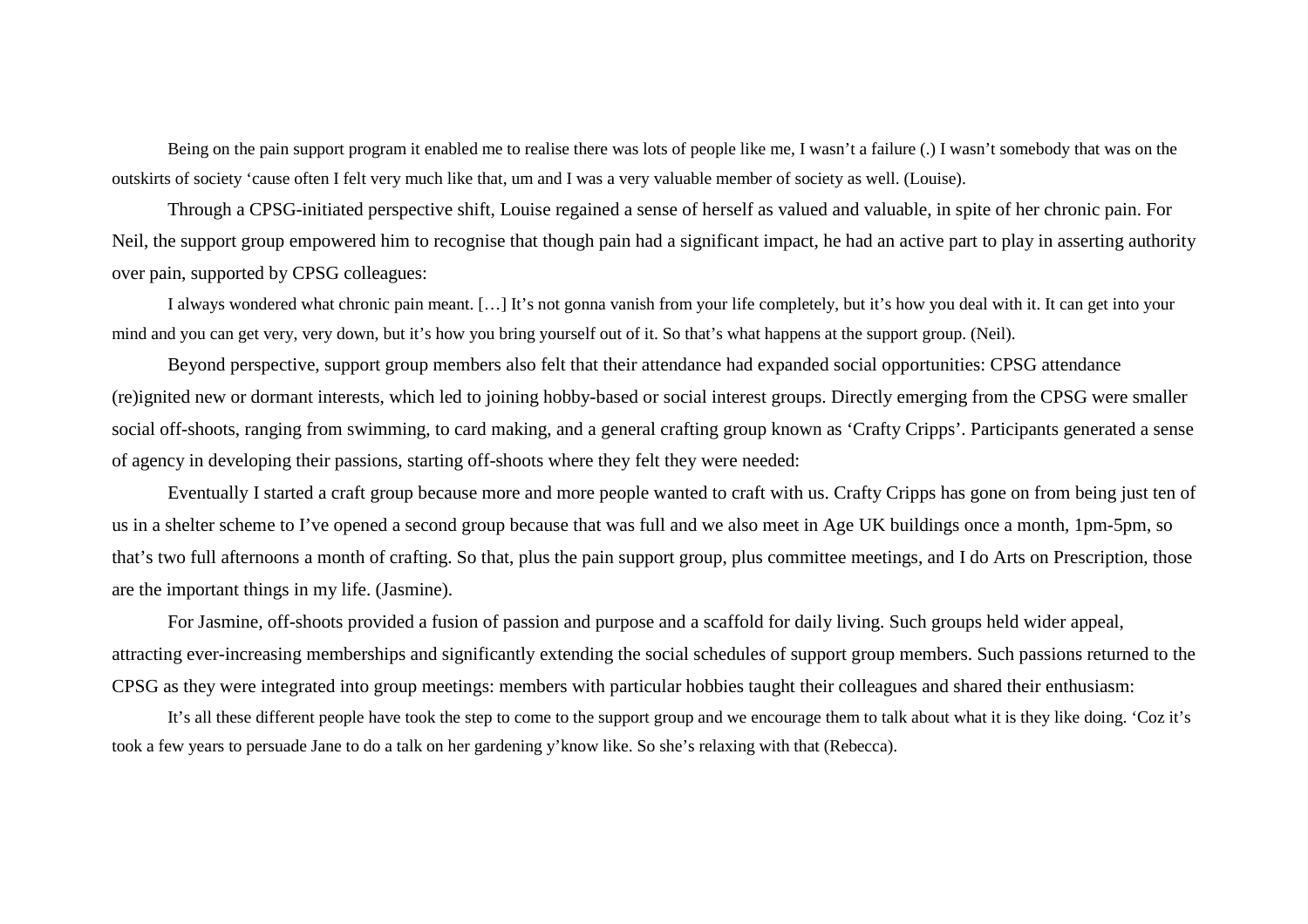Respect for others' individualised skills and deliberate integration of these passions into the fabric of the group collectively nurturing perspective in terms of living with chronic pain. Rebecca highlighted that it could take a while to encourage individuals to share their expertise, but she was active in facilitating that process and felt satisfaction when members reached a point where they could relax fully, sharing their vocations freely. Clearly evidenced was that activities and passions that could thrive in spite of a daily struggle with pain.

#### *Fighting passivity with activity.*

Membership of the group was considered by all participants to be a way of avoiding the, often insidious, decline in activity as a result of chronic pain. Eight participants discussed deliberately using the group as a trigger to leave the house:

It's my way of making myself get up, get going and go out and go to this group. […] It's 'I am going to the pain group, I don't care what's going on, I don't care what's going on in my life, I don't care how much pain I'm in today, I'm getting washed, I'm getting dressed, ok I'm exhausted now, I can recover 'coz it doesn't start 'til then, I am going, I made it. Phew, ok'. (Laura).

Laura worked strategically through a process in order to get herself ready for the group, challenging her own passivity step-by-step, setting the group meeting as the end-goal. Despite often fighting physically or psychologically to ensure their attendance, the group offered a way of keeping busy, through engaging activities and meetings:

I'm still going because I love it, because it's different activities every month, like I said, from bingo to potting your plants for the garden. They 'ave somebody different coming in every month, somebody doing something. And if they don't 'ave somebody doing things, then obviously they play bingo and do quizzes and things like that which is really, really good. And it makes me feel 'appy. When I go there I feel really relaxed whereas I'm always like tense everywhere else. (Alison)

By engaging with activity through the CPSG and associated off-shoots, participants better managed moods and emotions and the group acted restoratively, reigniting an ability to continue to cope with pain, challenges and stress.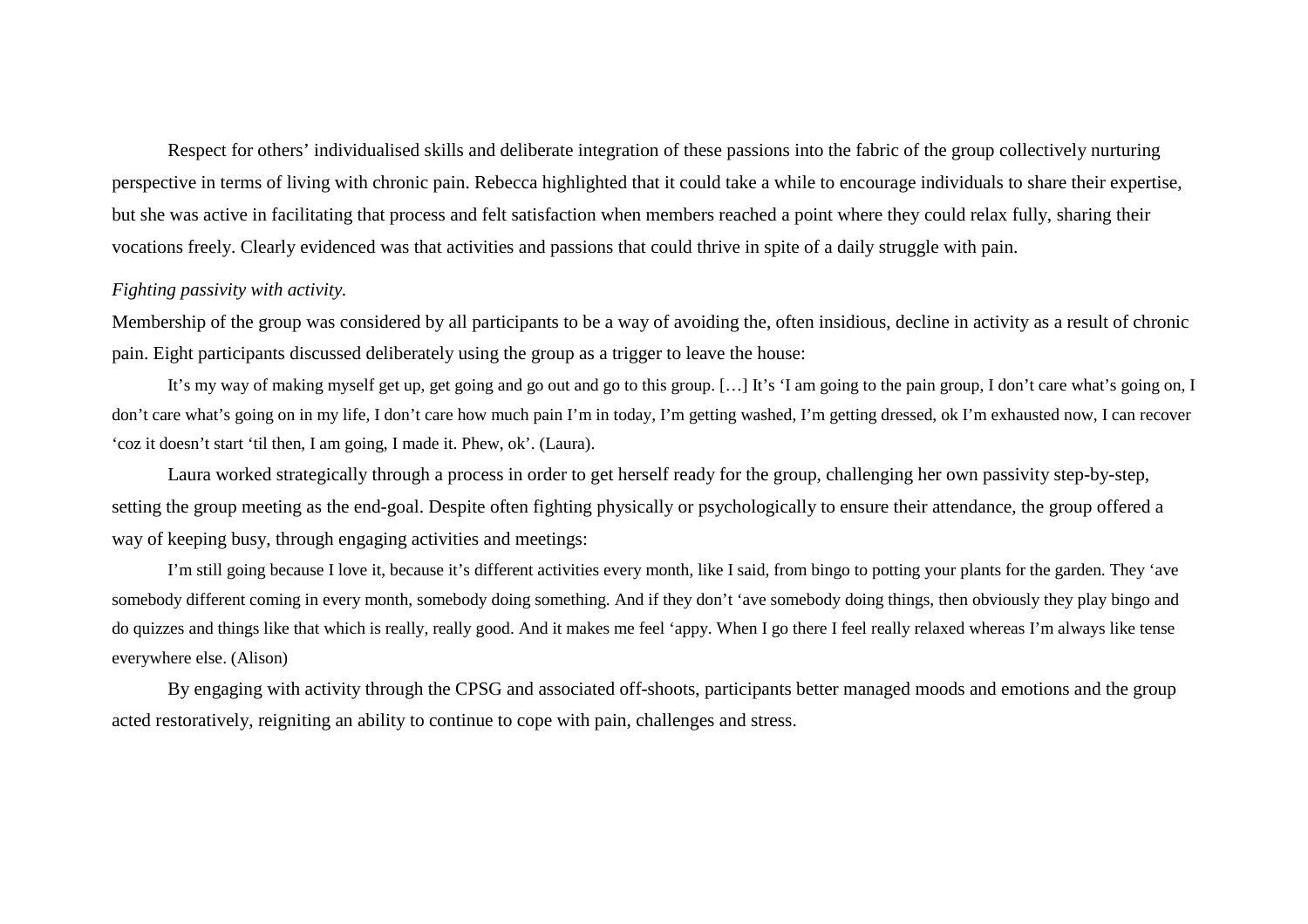*Peer-to-peer learning and the peer-pain network.* The CPSG evidenced a strength in shared knowledge between group members, knowledge which supported the self-care of other members. Sharing pain management techniques was typically informal, but cumulatively highly beneficial for participants:

So y'know it's little things like that that do y'know the little things add up and mean quite a lot, y'know little bits and pieces that you pick up. Someone may come out with a comment and you think 'I'll try that' y'know, just very good really. (Charlotte)

Collectively, knowledge grew, and group members paid close attention to the suggestions of others with a longer or different pain history. The group represented an open forum in which the exchange of ideas was free-flowing and members routinely encouraged others to seek additional support from Healthcare Professionals where they could see a need, primarily in relation to pharmacological medicine.

Really just sort of knowing what others are taking and also knowing that within this pain group there is a drop-in that we can go to for the pain that is at the treatment centre and they've encouraged me to go there to get my medication sorted out y'know, they've all said 'oh you should go'. So I went down and had a very, very good result. (Charlotte).

Charlotte here demonstrated the network of knowledge that was present between group members, and expressed satisfaction that utilising this collective network facilitated better care and outcomes than she had expected, validating her perception of the peer-to-peer learning operating within the group as important and highly beneficial. Peer-to-peer learning often centralised core issues embodying the daily struggle with chronic pain, for example members discussed side-effects of pain medication. By expressing empathy and sharing experience, they were able to identify when side-effects were normal or when difficulties needed to be challenged.

One of the greatest conversations in support group is meds. And um 'do you find that this, are you on Amitryptiline, do you find it turns you into a zombie for eight hours'? 'Yeah'. 'Oh good, it's not just me then'. And it's that; oh thank God it's not just me then. That helps, it helps tremendously. (Ron)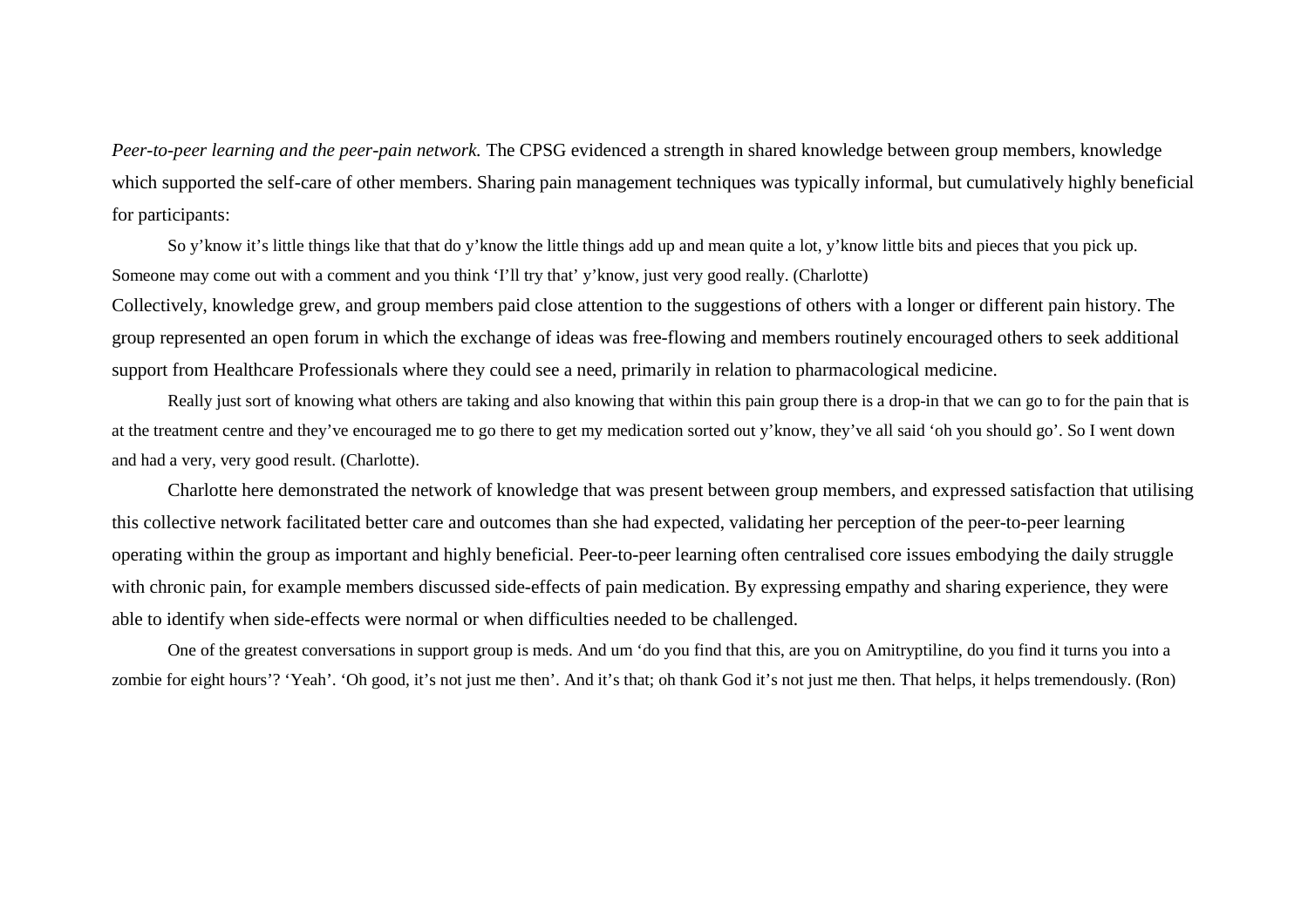The collective knowledge base offered relief from worry for Ron and other members, offering a point of reference for each individual to assess the 'normality' of their concerns, thereby creating a peer-pain network, in which peer mentoring and support enabled fears to be allayed and core information to be exchanged for mutual benefit and enhanced pain management.

## **Discussion**

This study investigated mechanisms and processes involved in the successful organisation and structure of a long-standing, peer-led CPSG. The results demonstrated the emergence of three superordinate themes: Investing in the new normal; The nurturing environment; and Growth facilitation through social evolution. Together, these themes illustrated the internal processes and structures that allowed the support group to function and develop effectively, in relation to the management and promotion of positive, effective intra-group social support, healthy interpersonal dynamics and practical self-care.

By choosing to *invest in the new normal* through a CPSG, participants were reclaiming a sense of agency and reactivating their internal locus of control; effectively reasserting authority over chronic pain. The collective identity within their support group allowed the members to perceive universality in their (pain) experiences, despite significant (e.g. personality/demographic/health status) diversity. Participants' willingness to strongly identify with a potentially stigmatised group can be defined as 'outness' and is predictive of enhanced physical and mental health (Weisz, Quinn, & Williams, 2015). Exhibiting such strong group identification has been found to foster positive mental health to a greater extent than group contact (defined as frequency of interactions and participation in social activities; Sani, Herrera, Wakefield, Boroch & Gulyas, 2012).

That CPSG members, when reflecting on their continued group participation, prioritised the importance of similarity and belonging, was a key finding. This enabled members to feel accepted, adopt the group identity and invest in the group. Group members projected positive relational ties onto CPSG colleagues, despite knowing some group members only superficially or collectively (Swann, Jetten, Gómez,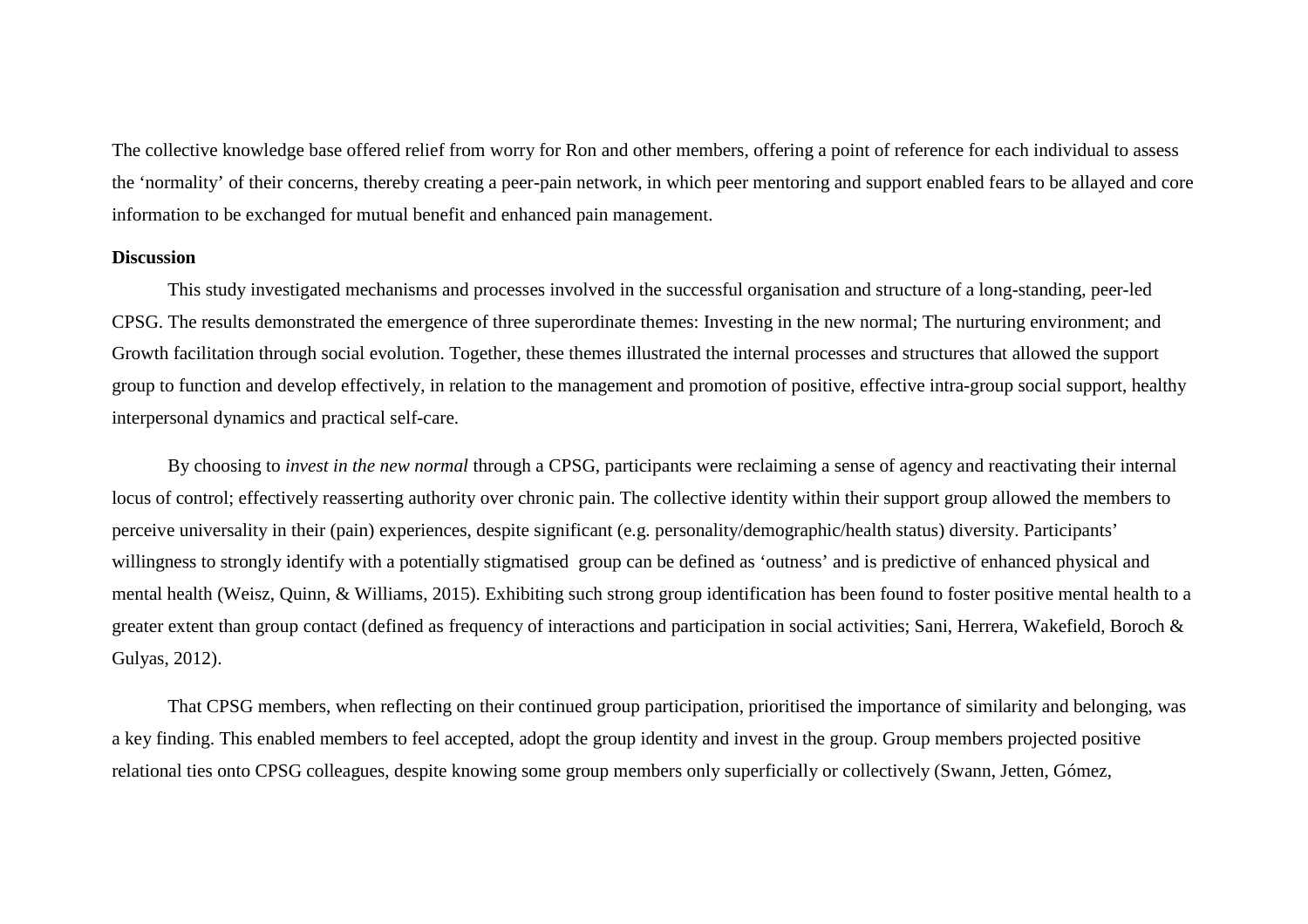Whitehouse, & Bastian, 2012). In this way, diversity became peripheral and within-group cohesion was felt to be more salient. Such identity fusion encouraged individuals to engage more deeply with the group, motivating pro-group behaviour, directing personal effort and agency, and developing strong relational ties between group members (Swann et al., 2014). Investment was found to be progressive; snowballing and enhancing members' ability to live well with pain. The positive, yet evolving nature of CPSG acceptance models the progressive qualitative changes participants expressed in response to pain management programmes (Nizza, Smith, & Kirkham, 2017). It seems, therefore, that the CPSG was able to foster the continual process of moving members towards a sustained and enhanced quality of life despite chronic ill health. The new group identity then insulated participants from the corrosive impact of pain on participants' personal sense of identity (Smith & Osborn, 2007).

In the current study, group members referred to feelings of acceptance in a number of different ways: (1) Acceptance of chronic pain (as a persistent, life-altering but manageable condition), alongside (2) acceptance of the self and (3) acceptance and adoption of group membership. This triumvirate of acceptance steps beyond the self-oriented acceptance that is often considered paramount for positive adjustment to chronic health conditions (McCracken, 2010). Instead it views acceptance as a fusion between the development of a positive personal identity (selfacceptance despite pain) and active acceptance within social support structures such as the CPSG. Conceptualising acceptance as a fused transaction between the individual and their social environment reflects a way in which acceptance can be translated into an effective 'engaged' social support mechanism through a peer-led support group. (Trompetter et al., 2013). Acceptance has been found to be paramount for minimising pain self-enmeshment (Mathias, Parry-Jones, & Huws, 2014; Morley, Davies, & Barton, 2005; Snelgrove, Edwards, & Liossi, 2013), and this was validated in the current research with the CPSG providing members with a positive space for developing or refreshing self, health and social acceptance.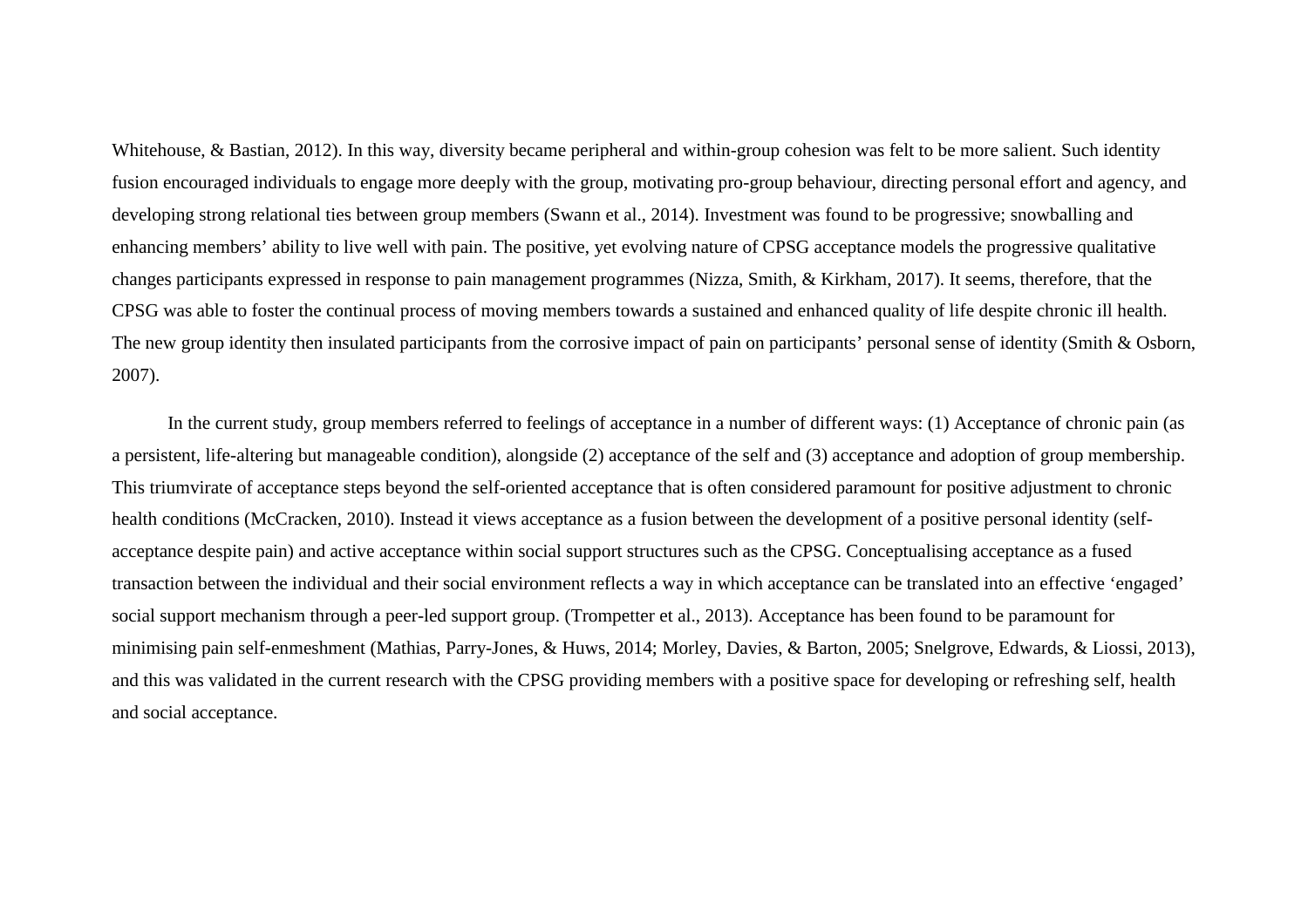From acceptance, CPSG membership promoted cumulative growth in individual confidence, evidenced through members' increased selfefficacy and involvement in organisational structures/management. That the CPSG encourages progressive development in personal agency is fundamental for successful self-management, as health locus of control is predictive of physical and mental health *following* multidisciplinary PMPs (Keedy, Keffala, Altmaier, & Chen, 2014). Self-investment and ownership were found in this research to be key processes, encompassing engagement, participation and social support and resulting in enhanced psychological flexibility (Yu & McCracken, 2016). The *nurturing environment* allowed for self-exploration, minimising pain-talk, instead enabling learning, networking and activity. Participants found that the CPSG represented a foundational base of advice, modelling and learning, from which social support could be sought and paced activity levels restored in a healthy way, avoiding the risks of overactivity or underactivity (Andrews, Strong, Meredith, Gordon, & Bagraith, 2015).

The CPSG, in essence, formed a library of peer-based expertise and a model through which participants could observe others living well with chronic pain. The current study, in conjunction with the findings surrounding the initial and early decisions to attend the CPSG (xxx & xxx, 2016, [names obscured for peer review]) suggested that standards set within a Pain Management Programme (PMP) may implicitly prime a CPSG. During pre-screening and early weeks of a PMP, talking negatively or complaining about pain is actively discouraged. This ethos was adopted by the CPSG, potentially reducing pain solicitude, a key concern for the management of within-group discussions, as greater interpersonal solicitousness is a strong predictor of continued disability (McWilliams, Higgins, Dick, & Verrier, 2014). By minimising the paintalk spiral and reducing discussion about pain, standards set by the PMP were translated into avoidance of negativity and complaining within the CPSG, instead facilitating openness and acceptance, factors considered fundamental within social support contexts (Thoits, 2011). Consequently, by exempting members from pain-talk, the CPSG environment challenged anecdotal pre-conceptions about CPSGs as forums for negativity.

Negativity was in fact rare: the emergence of humour and laughter as a core aspect of the group meetings strongly countered a negative CPSG stereotype. The shared pain experience provided room for *collective* humour about the side-effects of daily living with pain; humour shared as a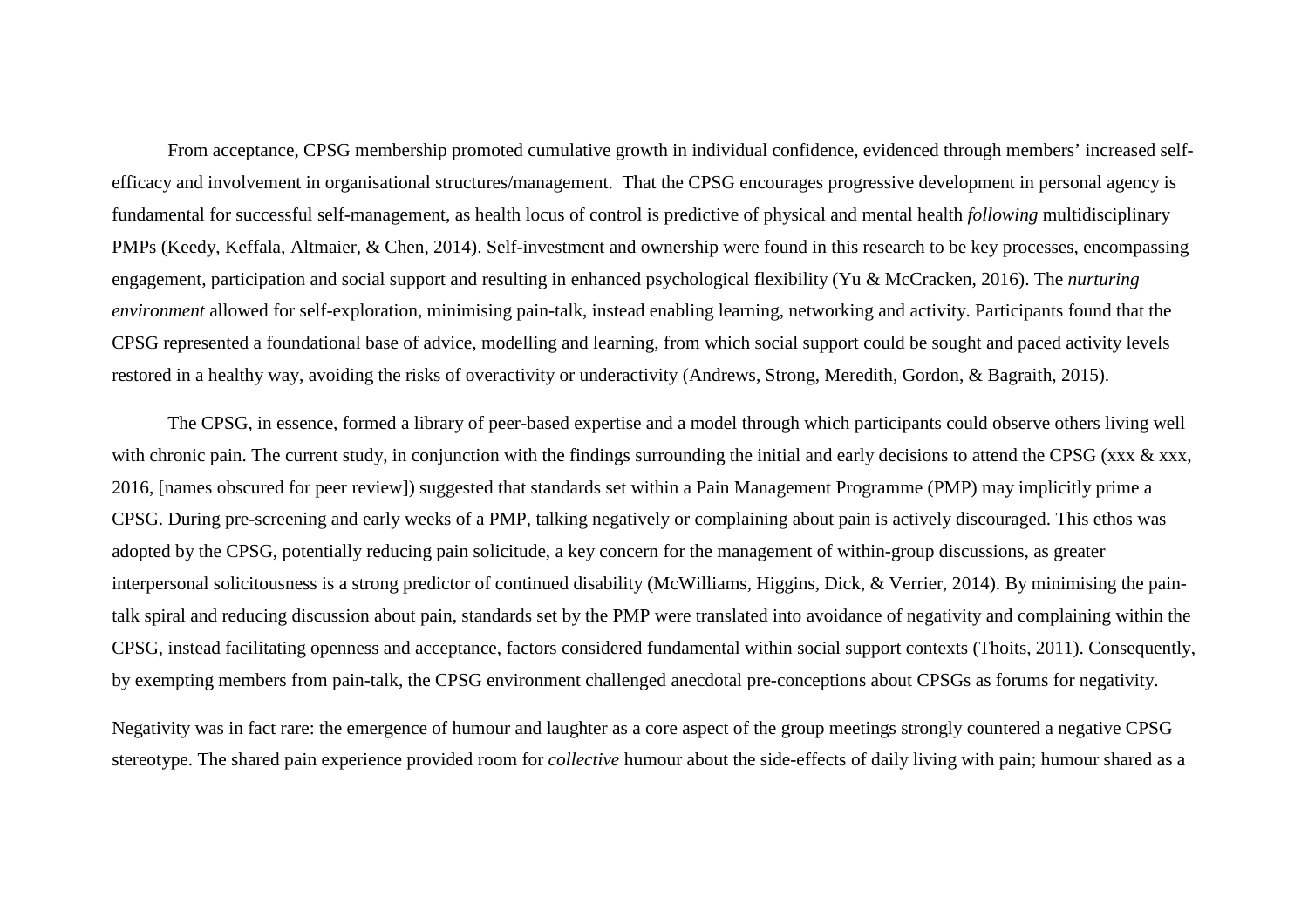group with the whole group (Lebowitz, Suh, Diaz, & Emery, 2011). Humour promoted social bonding, allowing for prosocial exploration of common concerns and alleviation of tension (Yoels & Clair, 1995). In this way inclusivity was prioritised and laughter became infectious, restoring perspective, renewing permission to laugh at oneself and increasing positive affect. Laughter has long been associated with psychosomatic well-being and research has validated the benefits of collective humour in geriatric contexts (Ganz & Jacobs, 2014), chronic health conditions (Bennett et al., 2014; Lebowitz et al., 2011) and pain management (Weisenberg, Tepper, & Schwarzwald, 1995; Zweyer, Velker, & Ruch, 2004). Humour is associated with pain modulation, anxiety and depression reduction, improved general well-being, increased pain persistence, mood elevation and use of distraction as a coping strategy (Ganz & Jacobs, 2014; Weisenberg et al., 1995; Zweyer et al., 2004). As behavioural activation of positive affect, humour is associated with an 'upward spiral', enhancing pain resilience and self-management and buffering any maladaptive cognitive/affective coping strategies (Finan & Garland, 2015).

The atmosphere of humour, informality and openness within the CPSG created a peer-pain social support network, reflected in the final superordinate theme, '*Growth facilitation through social evolution'*. Participants discussed empathetic and accountable friendships and the increased social capital the CPSG made available in the context of potentially contracting social worlds. These friendships facilitated emotional support and access to resources and information (instrumental support; Glover & Parry, 2008). The results demonstrated that social support acted as a buffer, mediating the impact of health-related or situational stressors on group members and enhancing resources needed for effective coping (Hodnett, Gates, Hofmeyr, & Sakala, 2013; Thoits, 2011). The social support offered by the group was therefore paramount for enabling adjustment to ill-health and generating a sense of inclusion, where exclusion by others without pain a common and unpleasant experience, as exhibited in other chronic pain populations (Hearn, Cotter, Fine, & Finlay, 2015).

Communal coping was exhibited in the current research through members activating boundaried altruism. Giving, but with respect for one's personal limits and autonomy, has been found to promote longevity, quality of life and well-being: literally, helping helps the helper (Post,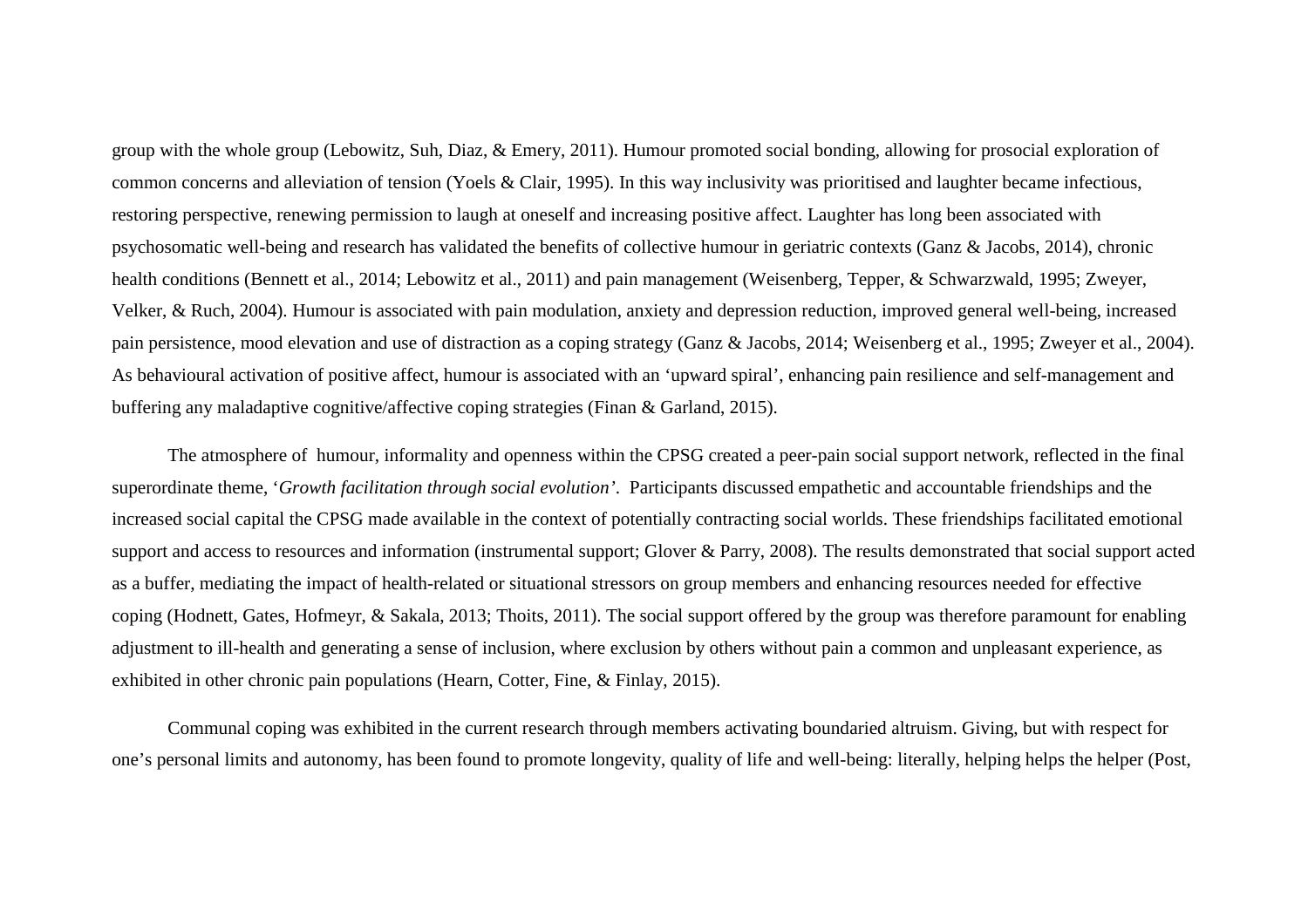2005; Weinstein & Ryan, 2010). Maintaining boundaries in terms of personal limitations within the CPSG facilitates boundary-setting in wider familial contexts, potentially reducing the boom-bust cycle of pain-related fatigue and flare-ups, instead promoting steady progression towards goal attainment (Van Damme & Kindermans, 2015). Therefore boundaried altruism offers an opportunity to foster self-regulatory practices which are strongly associated with improved health-related and quality of life outcomes (Kabat-Zinn, Lipworth, & Burney, 1985). Altruism enabled participants to maintain a sense of control over their pain and activity levels, control which is so often lost due to the invasive nature of chronic pain (Hearn et al., 2015). Ultimately, the CPSG functioned restoratively for participants: the findings of the current research displayed the beneficial health, personal and practical outcomes generated by committed membership of a CPSG.

### **Implications for Healthcare Professionals**

The findings from this research provide strong insights into the experience of long-term CPSG members' rationales for continued attendance, but they also offer significant insights that could inform the work of HCPs to enable, facilitate and promote CPSGs. In the interviews, participants explored their rationale for continued attendance at the CPSG and their perceptions of the core factors which collectively comprise the successful functioning of the group. Such features of the group could provide targets for HCPs working both explicitly and implicitly with CPSGs, as they strive to progress group development and encourage members towards a life lived well with pain (Richardson, Moore, Bernard, Jordan, & Sim, 2015). These explicit and implicit HCP targets and the group-specific CPSG processes emergent in the results are represented in Figure 1. \*\*\* Insert Figure 1 about here\*\*\*

As a primary goal, HCPs should aim to foster participants' sense of group ownership in accordance with self-determination theory (Ryan & Deci, 2000): i) Promoting awareness and access to the self; ii) Fostering ownership/autonomy alongside responsibility and group identification and; iii) Promoting non-defensive psychological processing of events, cognitions and actions (following Weinstein, Przybylski, &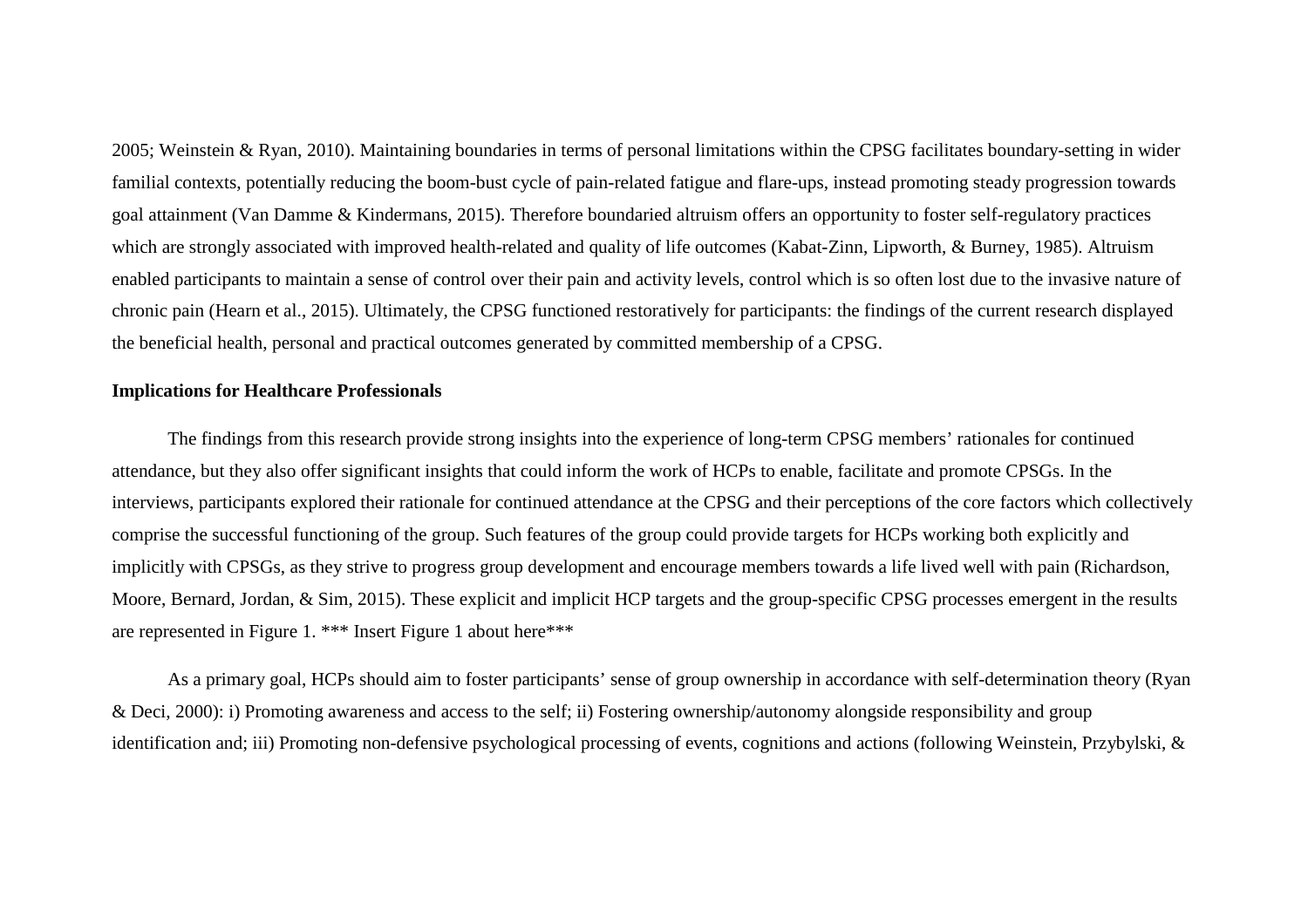Ryan, 2013). Practically, HCPs can initiate the three integrative processes through setting up strong governance and committee structures, priming a positive PMP to CPSG transition (Weinstein & Ryan, 2010), and offering discreet and practical advice and guidance *where invited*, consistently respecting and verbally/behaviourally reinforcing the autonomy of the group (Sandman, Granger, Ekman, & Munthe, 2012).

The structural nature of the group, with its inclusion and appreciation of diversity, demonstrate the need for HCPs and peer-led CPSGs to emphasise belonging and interpersonal engagement to initiate stability within the group, minimising difference and maximising communal coping. This is modelled explicitly through acceptance and non-judgement in PMPs (Kaiser et al., 2015) and therefore the way in which HCPs conduct PMPs implicitly primes the atmosphere of social support. HCPs could contribute to the consolidation of a strong CPSG implicitly or explicitly by introducing ideas and concepts related to self-, other- and pain-acceptance into the support group ethos and activities, bringing these values across from those taught in PMPs.

HCPs also have a key role to play in the promotion of the group and framing it to potential members who are completing PMPs. When advertising CPSGs, HCPs could aim to frame the group in terms of opportunities to expand friendship networks and increase social prospects, rather than as a negative forum in which members expound on their pain or their struggles to cope. HCPs must challenge (strong) pre-existing negative stereotypes of health support groups to elevate their perceived attractiveness to future group members. As part of this, CPSGs need to be characterised not as a single entity and an end-point for social involvement, but as an important foundation upon which increased social opportunities can be built.

HCPs could support CPSG committees as they work to change negative stigmas about support groups, by prioritising positive group meetings. These could be enabled by training committee members in how to deal with pain-talk and, if invited, participating as an observer/group member periodically, offering feedback for future group development. HCPs need to maintain an awareness of the need for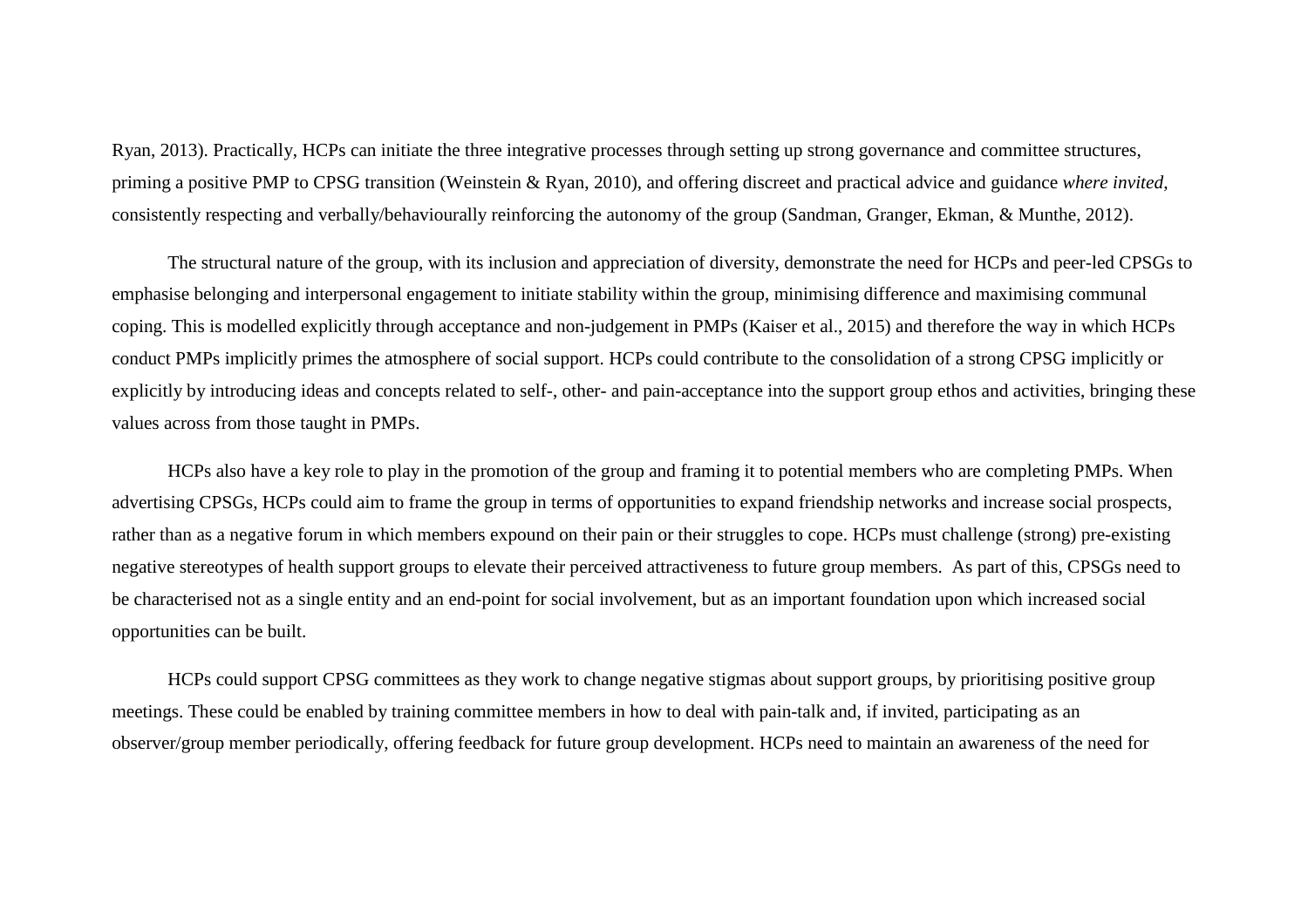levity in group meetings, and to support the development of a flexible timetable/structure that facilitates this. Practically, this may include ensuring that there is adequate space for socialisation within group meetings, recognising and encouraging potential committee members and balancing personalities within leadership roles. It is important that HCPs play a key role in communicating, modelling, setting and adhering to personal and professional boundaries, then ensuring these translate into support group settings. HCPs could model transparent and respectful maintenance of personal and professional boundaries even where the group (or individuals) may push against these (Powell & Davies, 2012).

HCPs could also consider rotating personnel, sending different HCP team members to meetings, or matching the developmental stage of the group (e.g. new or established) to staff members with appropriate levels of expertise, therefore maintaining diverse, positive and flexible involvement. HCPs could maintain a stance as an open forum for discussion (if sought) to balance peer-to-peer informal advice with expert advice. HCPs could enable growth through the provision of dynamic speakers, dissemination of up-to-date medication or education-related healthcare information, promotion of hobbies/talents/giftings within the group membership, and, importantly, championing of the group even in difficult times.

#### **Limitations**

In working with an existing CPSG, this research offers an insight into the organisation and structure of a successful, well-established peer-led support group. Yet it is recognised that this sample therefore represents a subset of committed attendees; ultimately, those who are attend the CPSG are those who have chosen to do so (Embuldeniya et al., 2013). Future research could consider the perspectives of those who may have been eligible to join a CPSG but have chosen not to attend. Due to the use of interpretative phenomenological analysis within this study, an interpretative lens was required to fully reflect the interviews. The analyses may not, therefore, be the only interpretations of the data (Smith et al., 2009), but are intended as grounded, dynamic representations of the experiences and thoughts of participants during the course of the study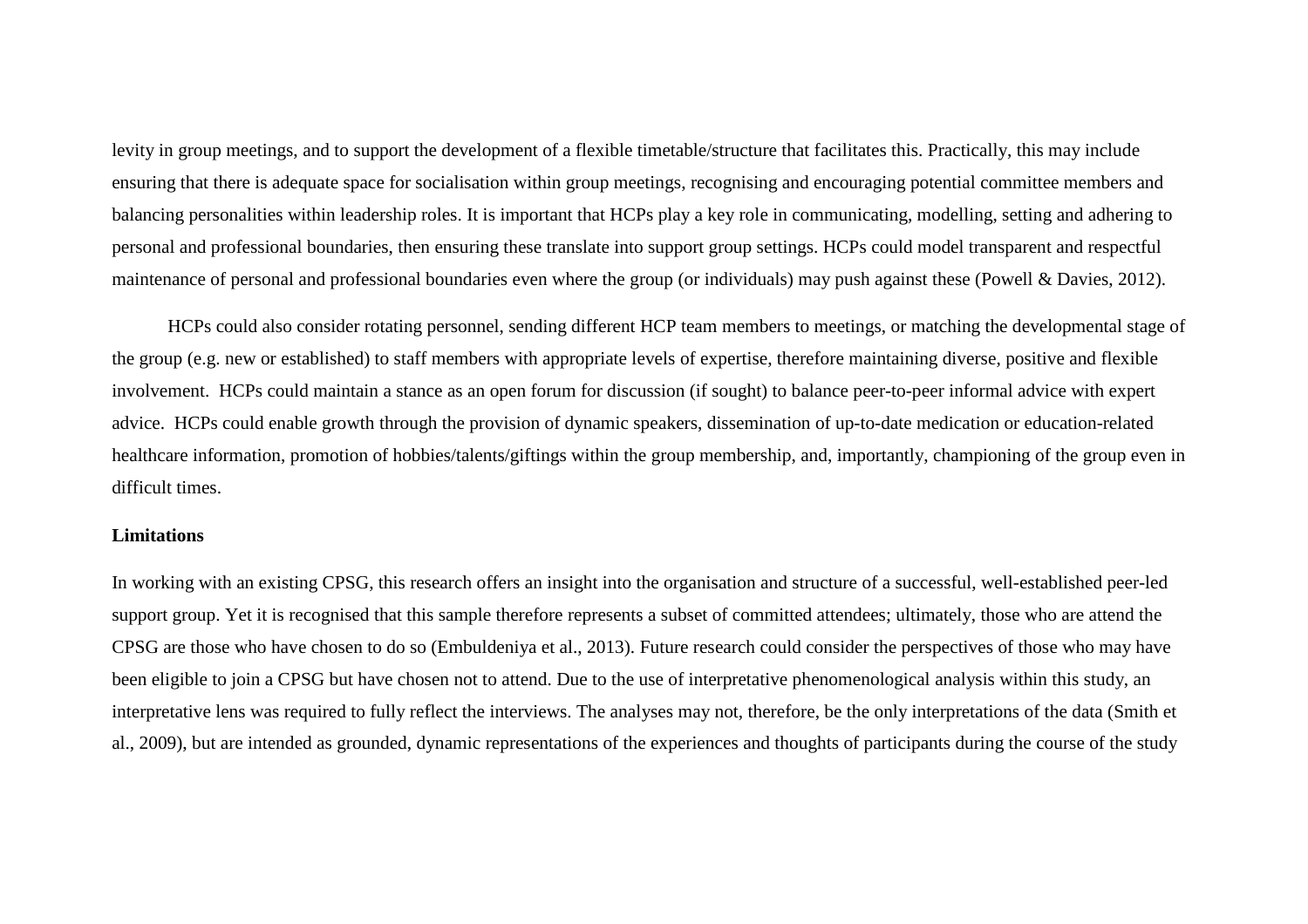(Osborn & Smith, 1998). The HCP recommendations are derived from the qualitative data, offering an insightful opportunity to consider the practical roles that may be played by HCPs developing CPSGs.

Another limitation was that although the primary focus of the paper was to understand the processes involved in the development of a successfully functioning and supportive CPSG, the data were collected at a point in time at the end of this process, and participants were looking back retrospectively from that position, therefore they made their own interpretations and attributions about the historical causes or processes from their current standpoint. Analysis of the data was intended to provide psychological insights into the processes of development through which the positive characteristics of the group at the time of the study (as described by the themes) came into being. However, the goal of obtaining insights about process must be balanced with caution about causal over-interpretation. Future qualitative research is needed to directly address the issues pertaining to the priming of CPSG atmosphere, structures and procedures by previous exposure to pain management programmes and advice from healthcare professionals.

#### **Conclusions**

The current research has demonstrated the intricate mechanisms of social support involved in a successful CPSG and the potential role of the HCP in priming long-term engagement and, consequently, an enhanced ability to live well with chronic pain. CPSG structures which promoted a heightened sense of agency, internal locus of control and self-efficacy were demonstrated practically through increased member investment and ownership. As a result, the CPSG represented a social foundation by which pain acceptance could be explored multi-dimensionally, fusing personal and social acceptance of pain and identity. Vicarious learning in a peer-pain network facilitated socialisation through open and engaged living, communal coping, levity and altruism. Healthcare professionals creating or working with CPSGs have a unique opportunity to invest both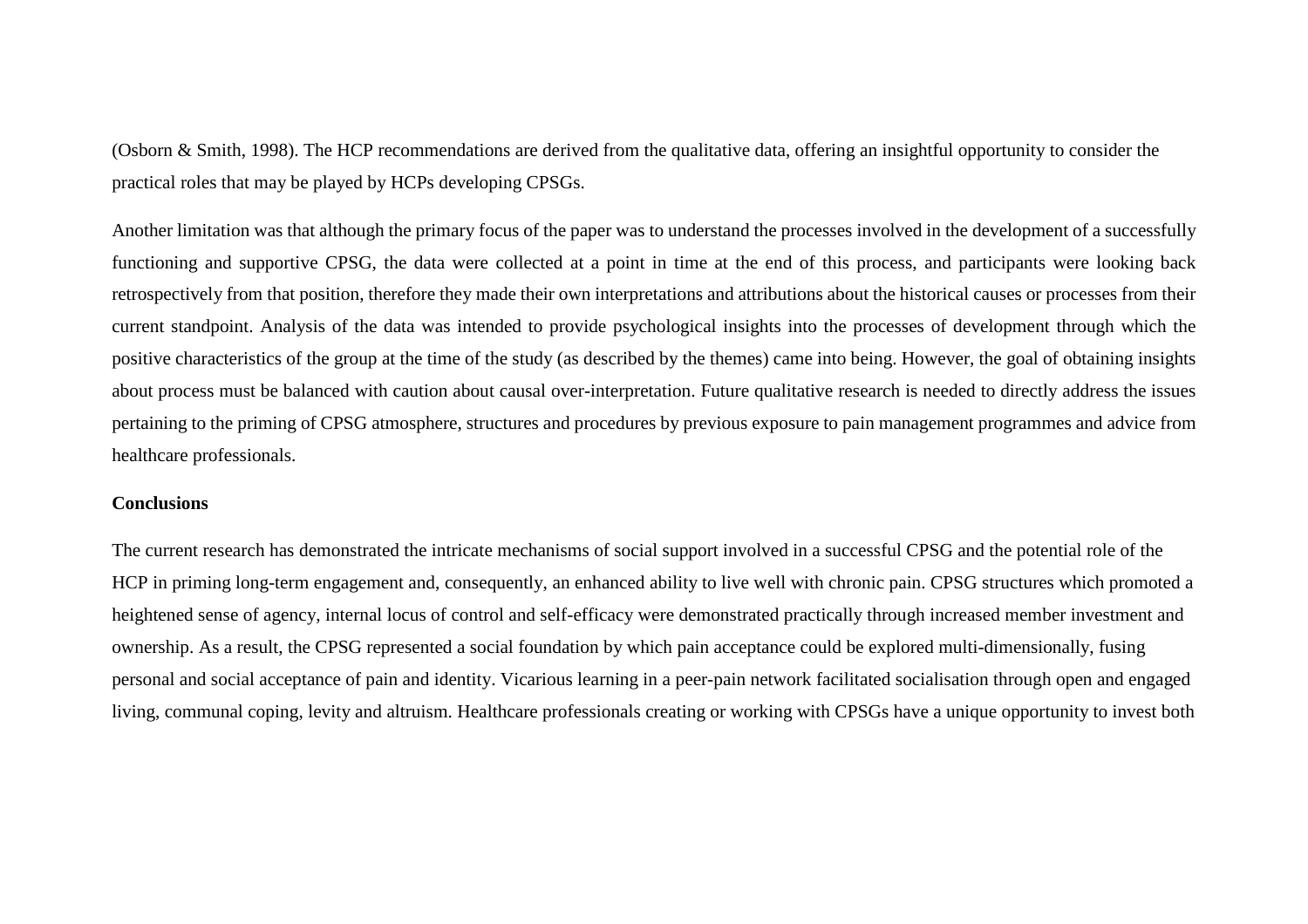explicitly and implicitly in a dynamic forum by which day-to-day living with chronic pain in the community can by changed and living well with chronic pain can become a socially-constructed reality.

#### **References**

- Andrews, N. E., Strong, J., Meredith, P. J., Gordon, K., & Bagraith, K. S. (2015). "It's very hard to change yourself": an exploration of overactivity in people with chronic pain using interpretative phenomenological analysis. *PAIN*, *156*(7), 1215. https://doi.org/10.1097/j.pain.0000000000000161
- Arthur, A. R., & Edwards, C. (2005). An evaluation of support groups for patients with long-term chronic pain and complex psychosocial difficulties. *European Journal of Psychotherapy & Counselling*, *7*(3), 169–180. https://doi.org/10.1080/13642530500249761
- Bennett, P. N., Parsons, T., Ben-Moshe, R., Weinberg, M., Neal, M., Gilbert, K., … Hutchinson, A. (2014). Laughter and Humor Therapy in Dialysis. *Seminars in Dialysis*, *27*(5), 488–493. https://doi.org/10.1111/sdi.12194
- Breivik, H., Collett, B., Ventafridda, V., Cohen, R., & Gallacher, D. (2006). Survey of chronic pain in Europe: prevalence, impact on daily life, and treatment. *European Journal of Pain*, *10*(4), 287–333.
- British Pain Society. (2013). *Guidelines for Pain Management Programmes for Adults*. London: BPS.
- Compare, A., Zarbo, C., Manzoni, G. M., Castelnuovo, G., Baldassari, E., Bonardi, A., … Romagnoni, C. (2013). Social support, depression, and heart disease: a ten year literature review. *Frontiers in Psychology*, *4*, 384. https://doi.org/10.3389/fpsyg.2013.00384
- Cowan, P. (2013). Support Groups for Chronic Pain. In R. Moore (Ed.), *Handbook of Pain and Palliative Care: Biobehavioral Approaches for the Life Course* (pp. 639– 648). Rocklin, CA: Springer Science + Business Media.
- Davison, K. P., Pennebaker, J. W., & Dickerson, S. S. (2000). Who talks? The social psychology of illness support groups. *American Psychologist*, *55*(2), 205–217.
- Embuldeniya, G., Veinot, P., Bell, E., Bell, M., Nyhof-Young, J., Sale, J. E. M., & Britten, N. (2013). The experience and impact of chronic disease peer support interventions: A qualitative synthesis. *Patient Education and Counseling*, *92*(1), 3–12. https://doi.org/10.1016/j.pec.2013.02.002
- Finlay, K. A., & Elander, J. (2016). The decisional balance: an interpretative phenomenological analysis reflecting the transition from pain management services to chronic pain support group attendance. *British Journal of Health Psychology*, *21*(3), 660–676.

Ganz, F. D., & Jacobs, J. M. (2014). The effect of humor on elder mental and physical health. *Geriatric Nursing*, *35*(3), 205–211. https://doi.org/10.1016/j.gerinurse.2014.01.005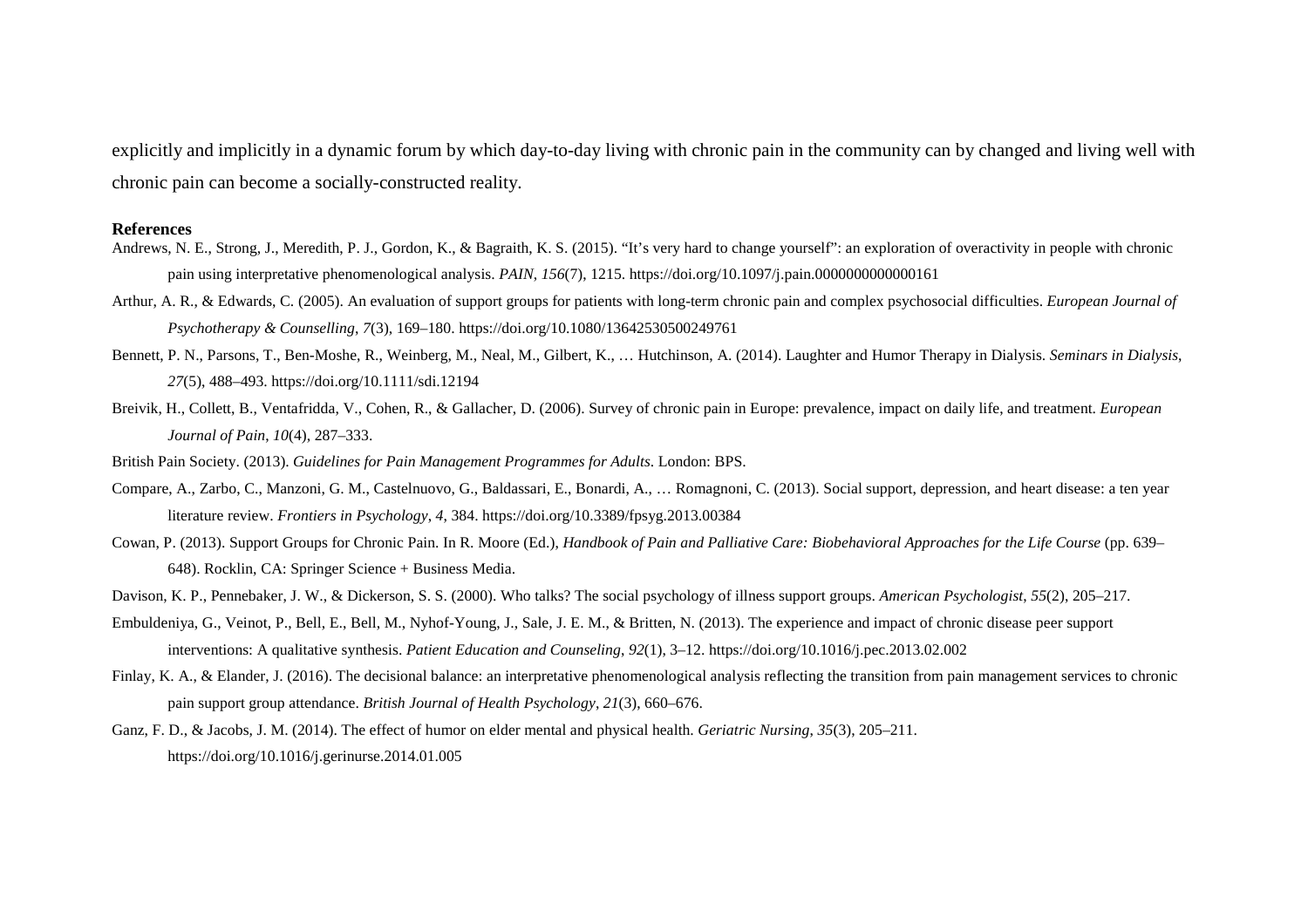- Glover, T. D., & Parry, D. C. (2008). Friendships developed subsequent to a stressful life event: The interplay of leisure, social capital, and health. *Journal of Leisure Research*, *40*(2), 208–230.
- Gosling, J. A., Batterham, P. J., Glozier, N., & Christensen, H. (2014). The influence of job stress, social support and health status on intermittent and chronic sleep disturbance: an 8-year longitudinal analysis. *Sleep Medicine*, *15*(8), 979–985. https://doi.org/10.1016/j.sleep.2014.04.007
- Goubert, L., Vlaeyen, J. W. S., Crombez, G., & Craig, K. D. (2011). Learning About Pain From Others: An Observational Learning Account. *The Journal of Pain*, *12*(2), 167–174. https://doi.org/10.1016/j.jpain.2010.10.001
- Hand, C., Law, M., McColl, M. A., Hanna, S., & Elliott, S. (2014). An examination of social support influences on participation for older adults with chronic health conditions. *Disability and Rehabilitation*, *36*(17), 1439–1444. https://doi.org/10.3109/09638288.2013.845258
- Hearn, J. H., Cotter, I., Fine, P., & Finlay, K. A. (2015). Living with chronic neuropathic pain after spinal cord injury: an interpretative phenomenological analysis of community experience. *Disability and Rehabilitation*, 1–9. https://doi.org/10.3109/09638288.2014.1002579
- Hodnett, E. D., Gates, S., Hofmeyr, G. J., & Sakala, C. (2013). Continuous support for women during childbirth. In The Cochrane Collaboration (Ed.), *Cochrane Database of Systematic Reviews*. Chichester, UK: John Wiley & Sons, Ltd. Retrieved from http://doi.wiley.com/10.1002/14651858.CD003766.pub5
- Hoth, K. F., Wamboldt, F. S., Ford, D. W., Sandhaus, R. A., Strange, C., Bekelman, D. B., & Holm, K. E. (2015). The Social Environment and Illness Uncertainty in Chronic Obstructive Pulmonary Disease. *International Journal of Behavioral Medicine*, *22*(2), 223–232. https://doi.org/10.1007/s12529-014-9423-5
- Ibrahim, N., Teo, S. S. L., Che Din, N., Abdul Gafor, A. H., & Ismail, R. (2015). The Role of Personality and Social Support in Health-Related Quality of Life in Chronic Kidney Disease Patients. *PLOS ONE*, *10*(7), e0129015. https://doi.org/10.1371/journal.pone.0129015
- Kabat-Zinn, J., Lipworth, L., & Burney, R. (1985). The clinical use of mindfulness meditation for the self-regulation of chronic pain. *Journal of Behavioral Medicine*, *8*(2), 163–190. https://doi.org/10.1007/BF00845519
- Kaiser, R. s. ( 1 ), Mooreville, M. ( 2 ), & Kannan, K. ( 3 ). (2015). Psychological interventions for the management of chronic pain: A review of current evidence. *Current Pain and Headache Reports*, *19*(9), 8p. https://doi.org/10.1007/s11916-015-0517-9
- Keedy, N. H., Keffala, V. J., Altmaier, E. M., & Chen, J. J. (2014). Health locus of control and self-efficacy predict back pain rehabilitation outcomes. *The Iowa Orthopaedic Journal*, *34*, 158–165.
- Khalil, A. A., & Abed, M. A. (2014). Perceived Social Support is a Partial Mediator of the Relationship Between Depressive Symptoms and Quality of Life in Patients Receiving Hemodialysis. *Archives of Psychiatric Nursing*, *28*(2), 114–118. https://doi.org/10.1016/j.apnu.2013.11.007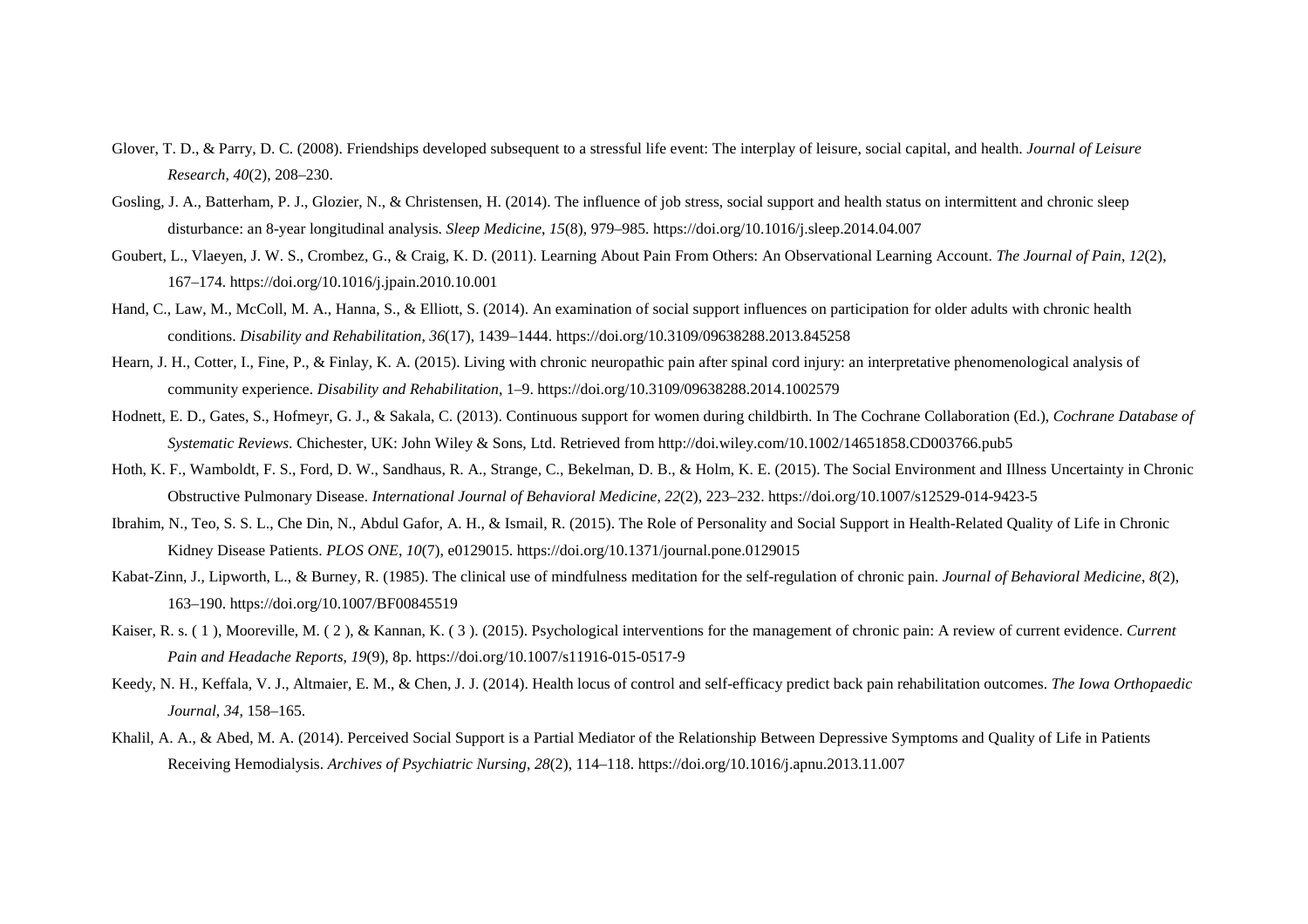Kraut, R. E., & Resnick, P. (2011). *Building successful online communities: Evidence-based social design*. Boston, US: MIT Press.

- Lebowitz, K. R., Suh, S., Diaz, P. T., & Emery, C. F. (2011). Effects of humor and laughter on psychological functioning, quality of life, health status, and pulmonary functioning among patients with chronic obstructive pulmonary disease: A preliminary investigation. *Heart & Lung: The Journal of Acute and Critical Care*, *40*(4), 310–319. https://doi.org/10.1016/j.hrtlng.2010.07.010
- Linton, S. J., Hellsing, A. L., & Larsson, I. (1997). Bridging the Gap: Support Groups Do Not Enhance Long-Term Outcome in Chronic Back Pain. *The Clinical Journal Of Pain*, *13*, 221–228.
- Linton, S. J., & Shaw, W. S. (2011). Impact of Psychological Factors in the Experience of Pain. *Physical Therapy*, *91*(5), 700–711.
- Lovell, B., Moss, M., & Wetherell, M. A. (2012). With a little help from my friends: Psychological, endocrine and health corollaries of social support in parental caregivers of children with autism or ADHD. *Research in Developmental Disabilities*, *33*(2), 682–687. https://doi.org/10.1016/j.ridd.2011.11.014
- Mathias, B., Parry-Jones, B., & Huws, J. C. (2014). Individual experiences of an acceptance-based pain management programme: An interpretative phenomenological analysis. *Psychology & Health*, *29*(3), 279–296. https://doi.org/10.1080/08870446.2013.845667
- McCracken, L. M. (2010). Toward understanding acceptance and psychological flexibility in chronic pain. *Pain*, *149*(3), 420–421. https://doi.org/10.1016/j.pain.2010.02.036
- McInnis, O. A., McQuaid, R. J., Bombay, A., Matheson, K., & Anisman, H. (2015). Finding benefit in stressful uncertain circumstances: relations to social support and stigma among women with unexplained illnesses. *Stress*, *18*(2), 169–177. https://doi.org/10.3109/10253890.2014.1001975
- McWilliams, L. A., Higgins, K. S., Dick, B. D., & Verrier, M. J. (2014). A Longitudinal Investigation of Pain-related Social Support Preferences in a Chronic Pain Treatment Sample: *The Clinical Journal of Pain*, *30*(8), 672–678. https://doi.org/10.1097/01.ajp.0000435446.89019.f3
- Mehta, N., & Atreja, A. (2015). Online social support networks. *International Review of Psychiatry*, *27*(2), 118–123. https://doi.org/10.3109/09540261.2015.1015504
- Morelli, S. A., Lee, I. A., Arnn, M. E., & Zaki, J. (2015). Emotional and instrumental support provision interact to predict well-being. *Emotion*, *15*(4), 484–493. https://doi.org/10.1037/emo0000084
- Morley, S., Davies, C., & Barton, S. (2005). Possible selves in chronic pain: self-pain enmeshment, adjustment and acceptance. *Pain*, *115*, 84–94.
- NICE. (2012). *Patient experience in adult NHS services* (Clinical Guidance, Vol. 138). NICE.
- Nichols, L., & Wright, K. (2015). Implementing a Primary Healthcare Framework: The Importance of Nursing Leadership in Developing and Maintaining a Brain Tumor Support Group. *Clinical Journal of Oncology Nursing*, *19*(4), 463–467. https://doi.org/10.1188/15.CJON.463-467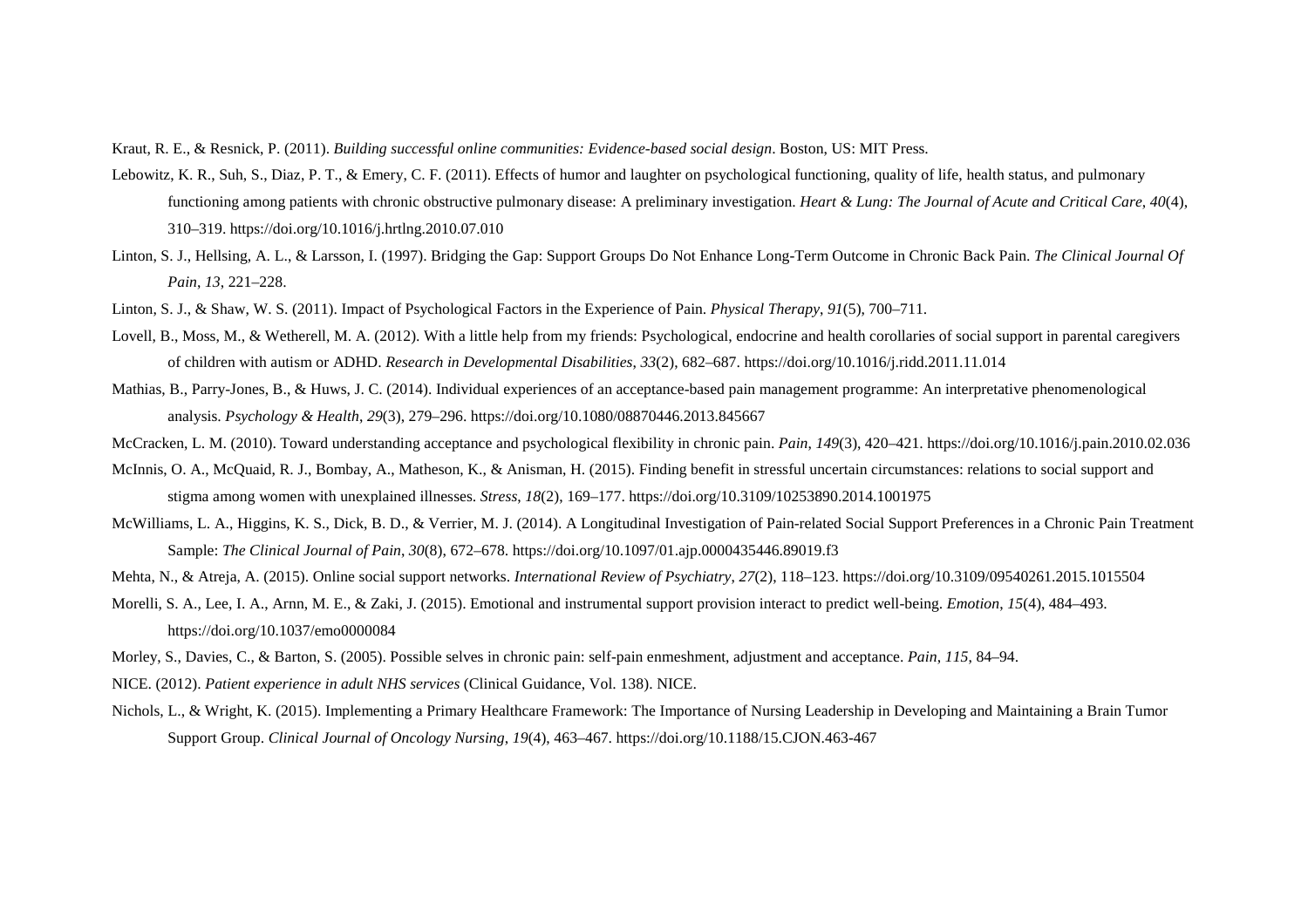- Nizza, I., Smith, J. A., & Kirkham, J. (2017). Put the illness in a box: a longitudinal interpretative phenomenological analysis of changes in a sufferer's pictorial representations of pain following participation in a pain management programme. *British Journal of Pain*. Retrieved from http://journals.sagepub.com/home/bjp
- Osborn, M., & Smith, J. A. (1998). The experience of chronic benign lower back pain: An interpretative phenomenological anslysis. *British Journal of Health Psychology*, *3*, 65–83.
- Post, S. G. (2005). Altruism, happiness, and health: it's good to be good. *International Journal of Behavioral Medicine*, *12*(2), 66–77. https://doi.org/10.1207/s15327558ijbm1202\_4
- Powell, A. E., & Davies, H. T. O. (2012). The struggle to improve patient care in the face of professional boundaries. *Social Science & Medicine*, *75*(5), 807–814. https://doi.org/10.1016/j.socscimed.2012.03.049
- Pratt, R., MacGregor, A., Reid, S., & Given, L. (2012). Wellness Recovery Action Planning (WRAP) in self-help and mutual support groups. *Psychiatric Rehabilitation Journal*, *35*(5), 403–405. https://doi.org/10.1037/h0094501
- Repper, J., & Carter, T. (2011). A review of the literature on peer support in mental health services. *Journal of Mental Health*, *20*(4), 392–411. https://doi.org/10.3109/09638237.2011.583947
- Richardson, J. C., Moore, A. J., Bernard, M., Jordan, K. P., & Sim, J. (2015). Living Well With Chronic Pain in Later Life: The Role and Meaning of Activity and Involvement. *Activities, Adaptation & Aging*, *39*(3), 200–213. https://doi.org/10.1080/01924788.2015.1063329
- Riekert, K. A., Ockene, J. K., & Pbert, L. (Eds.). (2014). *The handbook of health behavior change* (4th ed.). New York: Springer.
- Rodham, K., McCabe, C., & Blake, D. (2009). Seeking support: An interpretative phenomenological analysis of an Internet message board for people with Complex Regional Pain Syndrome. *Psychology & Health*, *24*(6), 619–634. https://doi.org/10.1080/08870440802563245
- Ryan, R. M., & Deci, E. L. (2000). Self-determination theory and the facilitation of intrinsic motivation, social development, and well-being. *American Psychologist*, *55*(1), 68–78. https://doi.org/10.1037/0003-066X.55.1.68
- Sandman, L., Granger, B. B., Ekman, I., & Munthe, C. (2012). Adherence, shared decision-making and patient autonomy. *Medicine, Health Care and Philosophy*, *15*(2), 115–127. https://doi.org/10.1007/s11019-011-9336-x
- Sani, F., Herrera, M., Wakefield, J. R. H., Boroch, O., & Gulyas, C. (2012). Comparing social contact and group identification as predictors of mental health: *Social contact and group identification as predictors of mental health*. *British Journal of Social Psychology*, *51*(4), 781–790. https://doi.org/10.1111/j.2044-8309.2012.02101.x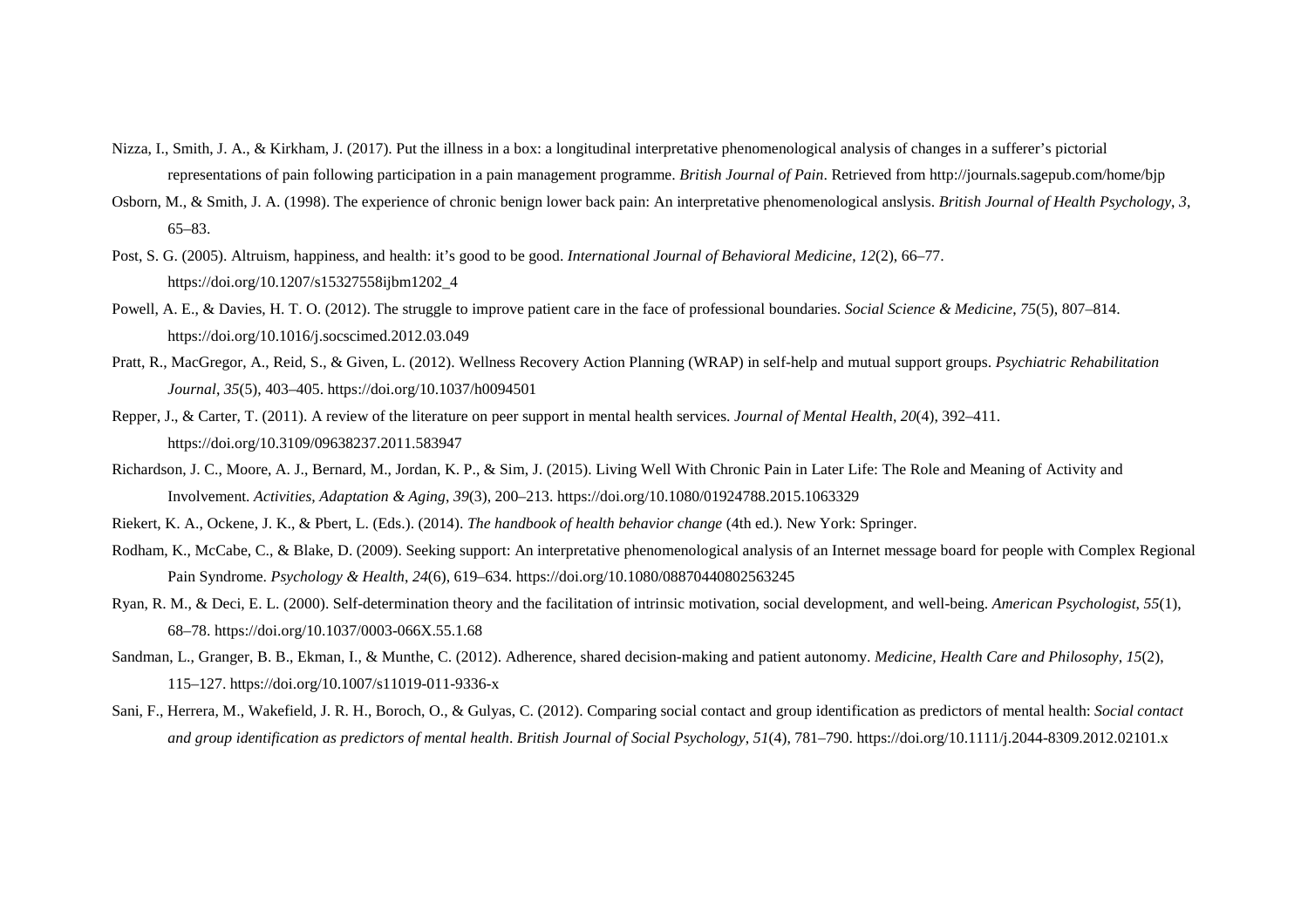- Slade, S. C., Molloy, E., & Keating, J. L. (2009). Stigma Experienced by People with Nonspecific Chronic Low Back Pain: A Qualitative Study. *Pain Medicine*, *10*(1), 143– 154. https://doi.org/10.1111/j.1526-4637.2008.00540.x
- Smith, J. A. (2011). Evaluating the contribution of interpretative phenomenological analysis. *Health Psychology Review*, *5*(1), 9–27. https://doi.org/10.1080/17437199.2010.510659
- Smith, J. A., Flower, P., & Larkin, M. (2009). *Interpretative phenomenological analysis: Theory, method and research*. London: Sage.
- Smith, J. A., & Osborn, M. (2007). Pain as an assault on the self: An interpretative phenomenological analysis of the psychological impact of chronice benign low back pain. *Psychology & Health*, *22*(5), 517–534. https://doi.org/10.1080/14768320600941756
- Snelgrove, S., Edwards, S., & Liossi, C. (2013). A longitudinal study of patients' experiences of chronic low back pain using interpretative phenomenological analysis: Changes and consistencies. *Psychology & Health*, *28*(2), 121–138. https://doi.org/10.1080/08870446.2011.630734
- Subramaniam, V., Stewart, M. W., & Smith, J. F. (1999). The Development and Impact of a Chronic Pain Support Group. *Journal of Pain and Symptom Management*, *17*(5), 376–383. https://doi.org/10.1016/S0885-3924(99)00012-3
- Swann, W. B., Buhrmester, M. D., Gómez, A., Jetten, J., Bastian, B., Vázquez, A., … Zhang, A. (2014). What makes a group worth dying for? Identity fusion fosters perception of familial ties, promoting self-sacrifice. *Journal of Personality and Social Psychology*, *106*(6), 912–926. https://doi.org/10.1037/a0036089
- Swann, W. B., Jetten, J., Gómez, Á., Whitehouse, H., & Bastian, B. (2012). When group membership gets personal: A theory of identity fusion. *Psychological Review*, *119*(3), 441–456. https://doi.org/10.1037/a0028589
- Thoits, P. A. (2011). Mechanisms Linking Social Ties and Support to Physical and Mental Health. *Journal of Health and Social Behavior*, *52*(2), 145–161. https://doi.org/10.1177/0022146510395592
- Trompetter, H. R., ten Klooster, P. M., Schreurs, K. M. G., Fledderus, M., Westerhof, G. J., & Bohlmeijer, E. T. (2013). Measuring values and committed action with the Engaged Living Scale (ELS): Psychometric evaluation in a nonclinical sample and a chronic pain sample. *Psychological Assessment*, *25*(4), 1235–1246. https://doi.org/10.1037/a0033813
- Uchino, B. N. (2009). Understanding the Links Between Social Support and Physical Health: A Life-Span Perspective With Emphasis on the Separability of Perceived and Received Support. *Perspectives on Psychological Science*, *4*(3), 236–255. https://doi.org/10.1111/j.1745-6924.2009.01122.x
- Uchino, B. N., Carlisle, M., Birmingham, W., & Vaughn, A. A. (2011). Social Support and the Reactivity Hypothesis: Conceptual Issues in Examining the Efficacy of Received Support During Acute Psychological Stress. *Biological Psychology*, *86*(2), 137–142. https://doi.org/10.1016/j.biopsycho.2010.04.003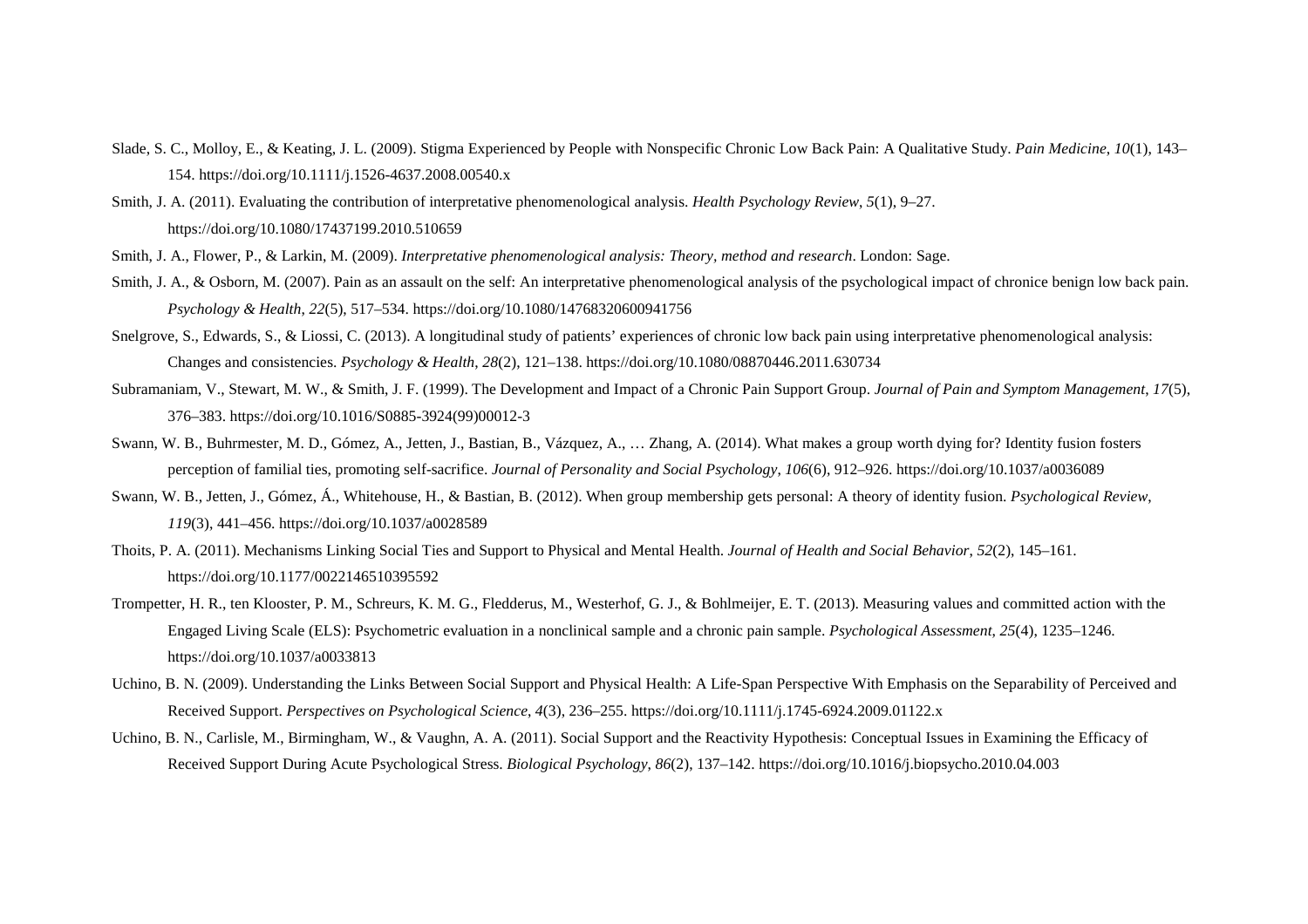- Van Damme, S., & Kindermans, H. (2015). A Self-Regulation Perspective on Avoidance and Persistence Behavior in Chronic Pain: New Theories, New Challenges? *The Clinical Journal of Pain*, *31*(2), 115–122. https://doi.org/10.1097/AJP.0000000000000096
- Vangeli, E., & West, R. (2012). Transition towards a "non-smoker" identity following smoking cessation: An interpretative phenomenological analysis: Transition towards a "non-smoker" identity. *British Journal of Health Psychology*, *17*(1), 171–184. https://doi.org/10.1111/j.2044-8287.2011.02031.x
- Weinstein, N., Przybylski, A. K., & Ryan, R. M. (2013). The Integrative Process New Research and Future Directions. *Current Directions in Psychological Science*, *22*(1), 69–74. https://doi.org/10.1177/0963721412468001
- Weinstein, N., & Ryan, R. M. (2010). When helping helps: Autonomous motivation for prosocial behavior and its influence on well-being for the helper and recipient. *Journal of Personality and Social Psychology*, *98*(2), 222–244. https://doi.org/10.1037/a0016984
- Weisenberg, M., Tepper, I., & Schwarzwald, J. (1995). Humor as a cognitive technique for increasing pain tolerance. *Pain*, *63*(2), 207–212. https://doi.org/10.1016/0304- 3959(95)00046-U
- Weisz, B. M., Quinn, D. M., & Williams, M. K. (2015). Out and healthy: Being more "out" about a concealable stigmatized identity may boost the health benefits of social support. *Journal of Health Psychology*, 1359105315589392. https://doi.org/10.1177/1359105315589392
- Williams, A. C. de C., Eccleston, C., & Morley, S. (2012). Psychological therapies for the management of chronic pain (excluding headache) in adults. In The Cochrane Collaboration (Ed.), *Cochrane Database of Systematic Reviews*. Chichester, UK: John Wiley & Sons, Ltd. Retrieved from http://doi.wiley.com/10.1002/14651858.CD007407.pub3
- Yardley, L. (2007). Demonstrating validity in qualitative psychology. In J. A. Smith (Ed.), *A practical guide to research methods* (pp. 235–251). London: Sage.
- Yoels, W. C., & Clair, J. M. (1995). Laughter in the Clinic: Humor as Social Organization. *Symbolic Interaction*, *18*(1), 39–58. https://doi.org/10.1525/si.1995.18.1.39
- Yu, L., & McCracken, L. M. (2016). Model and Processes of Acceptance and Commitment Therapy (ACT) for Chronic Pain Including a Closer Look at the Self. *Psychological and Behavioral Aspects of Headache and Pain*, *20*(12), 1–7.
- Zordan, R., Butow, P., Kirsten, L., Charles, M., Hobbs, K., Batterby, E., … Juraskova, I. (2015). Supporting the supporters: A randomized controlled trial of interventions to assist the leaders of cancer support groups: A Randomized Controlled Trial of Interventions. *Journal of Community Psychology*, *43*(3), 261–277. https://doi.org/10.1002/jcop.21677
- Zweyer, K., Velker, B., & Ruch, W. (2004). Do cheerfulness, exhilaration, and humor production moderate pain tolerance? A FACS study. *Humor: International Journal of Humor Research*, *17*(1/2), 85–119.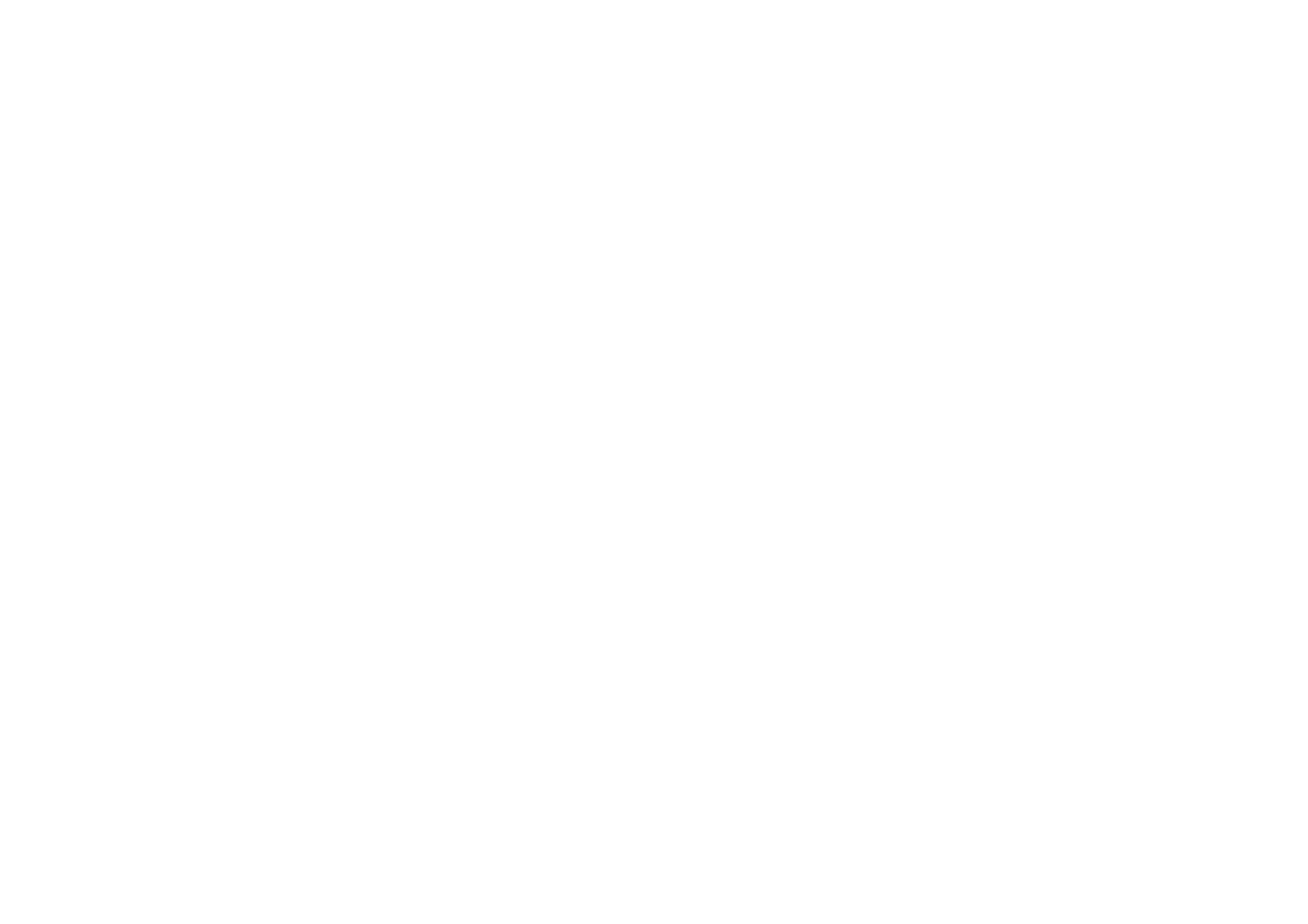

Figure 1. Core outcomes demonstrating HCP and CPSG member roles in promoting a socially supportive CPSG. Square elements of the figure are derived from thematic content and demonstrate the core peer-initiated factors experienced by participants as fundamental to the successful running of a socially supportive CPSG. External circular elements depict explicit, practical guidance sought from HCPs and implicit, ongoing influences that HCPs can maintain once the group becomes established.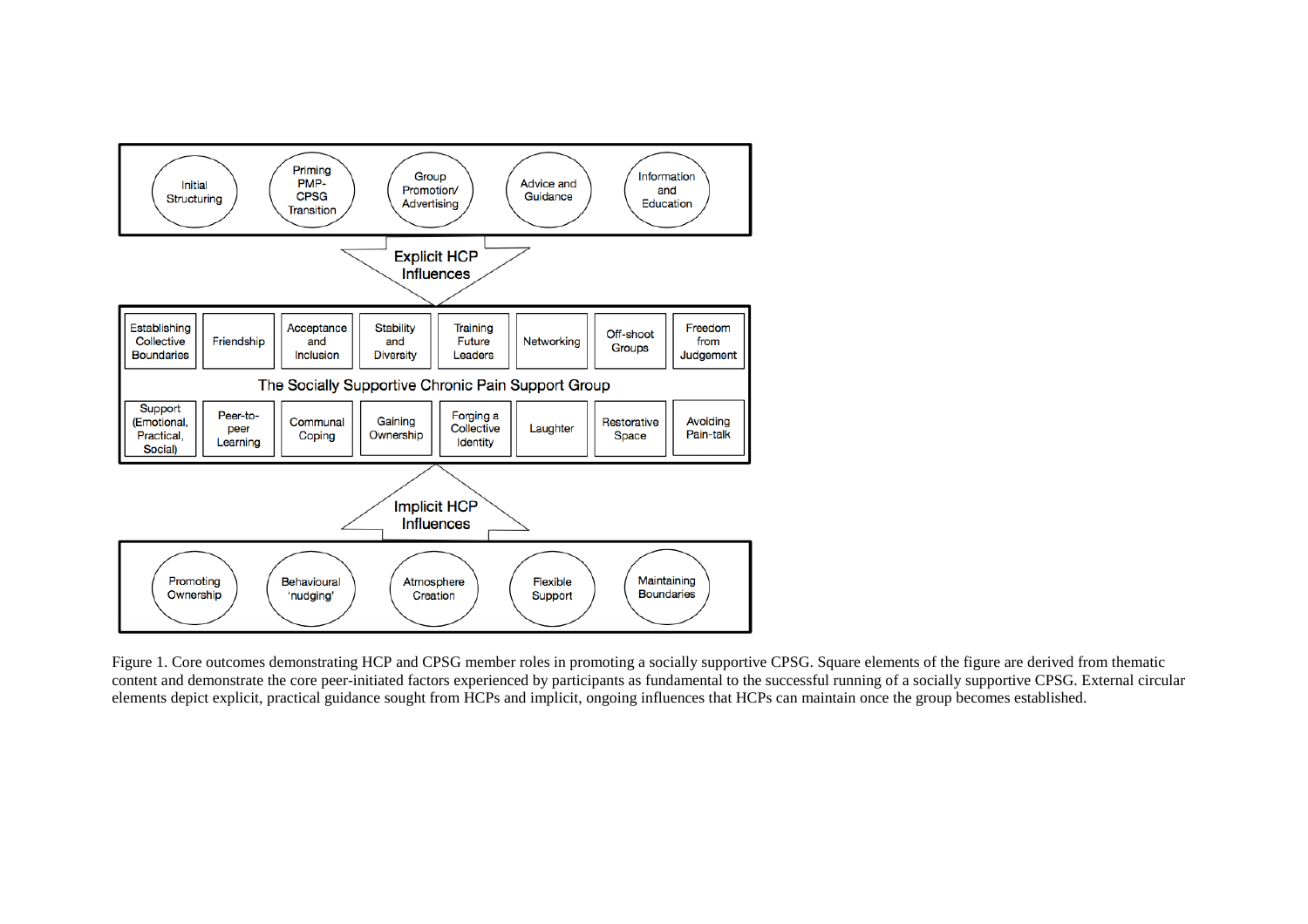## Table 1.

## *Participant characteristics and pain history*

| Alison       | Alex | Charlotte      | Jane   | Jasmine | Laura          | Louise | Nicole | Neil | Stuart | Ron  | Rebecca |
|--------------|------|----------------|--------|---------|----------------|--------|--------|------|--------|------|---------|
| Female       | Male | Female         | Female | Female  | Female         | Female | Female | Male | Male   | Male | Female  |
| 48           | 66   | Declined       | 55     | 61      | 56             | 56     | 45     | 73   | 57     | 58   | 50      |
| 25           | 16   | 20             | 6      | 36      | 8              | 23     | 18     | 4    | 9      | 8    | 13      |
| 2            | 3    | $\overline{2}$ | 3      | 11      | $\overline{4}$ | 8      | 3      | 3    | 5      | 6    | 12      |
| 2            | 3    | $\overline{2}$ | 3      | 11      | $\overline{4}$ | 8      | 3      | 3    | 5      | 6    | 12      |
| $\mathbf{r}$ | 12   | 10             | 6      | 12      | 6              | 11     | 12     | 10   | 9      | 6    | 12      |
|              |      |                |        |         |                |        |        |      |        |      |         |

Notes: Pain-related variables are scored using the Brief Pain Inventory (Cleeland, 1992) from 0-10.

CP = chronic pain; FM = Fibromyalgia; OA = Osteoarthritis; PMP = Pain Management Programme; SG = Support Group

SG attendance = total number of meetings attended in past 12 months; MPS = Mean Pain Severity (max. 10); MPI = Mean Pain Interference

(max. 10). Abbreviated from XXX & XXX (2016, BJHP).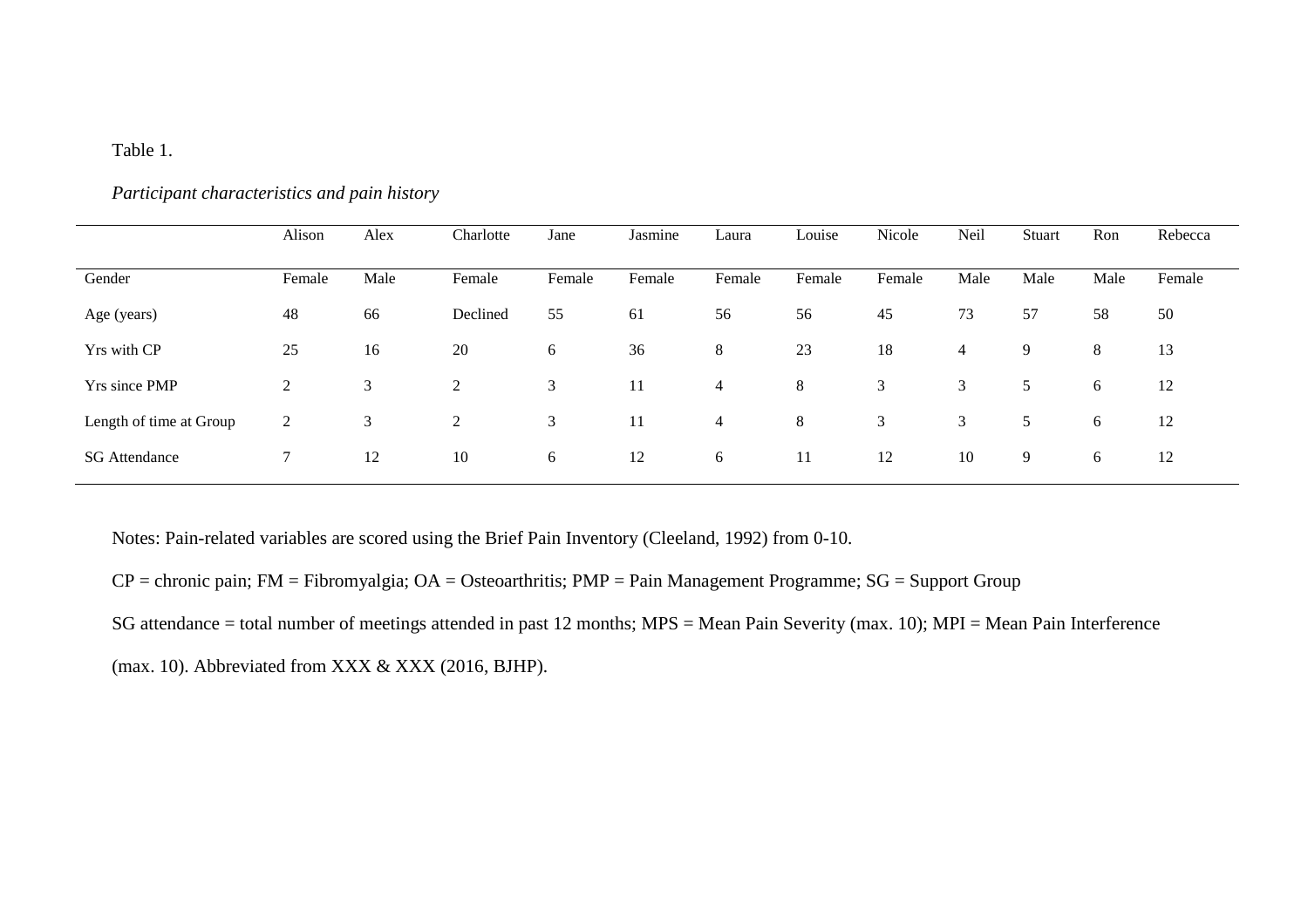## Table 2.

# *Interview Schedule*

1. Can you tell me about how you came to experience chronic pain?

- 2. Remembering back to your early visits to the CPSG, can you tell me about that time?
- 2. Thinking about your years/months attending the CPSG, can you tell me about why you're

continuing to attend?

- 4. Can you tell me about what it's like to be a member of a CPSG?
- 5. What does the CPSG mean to you?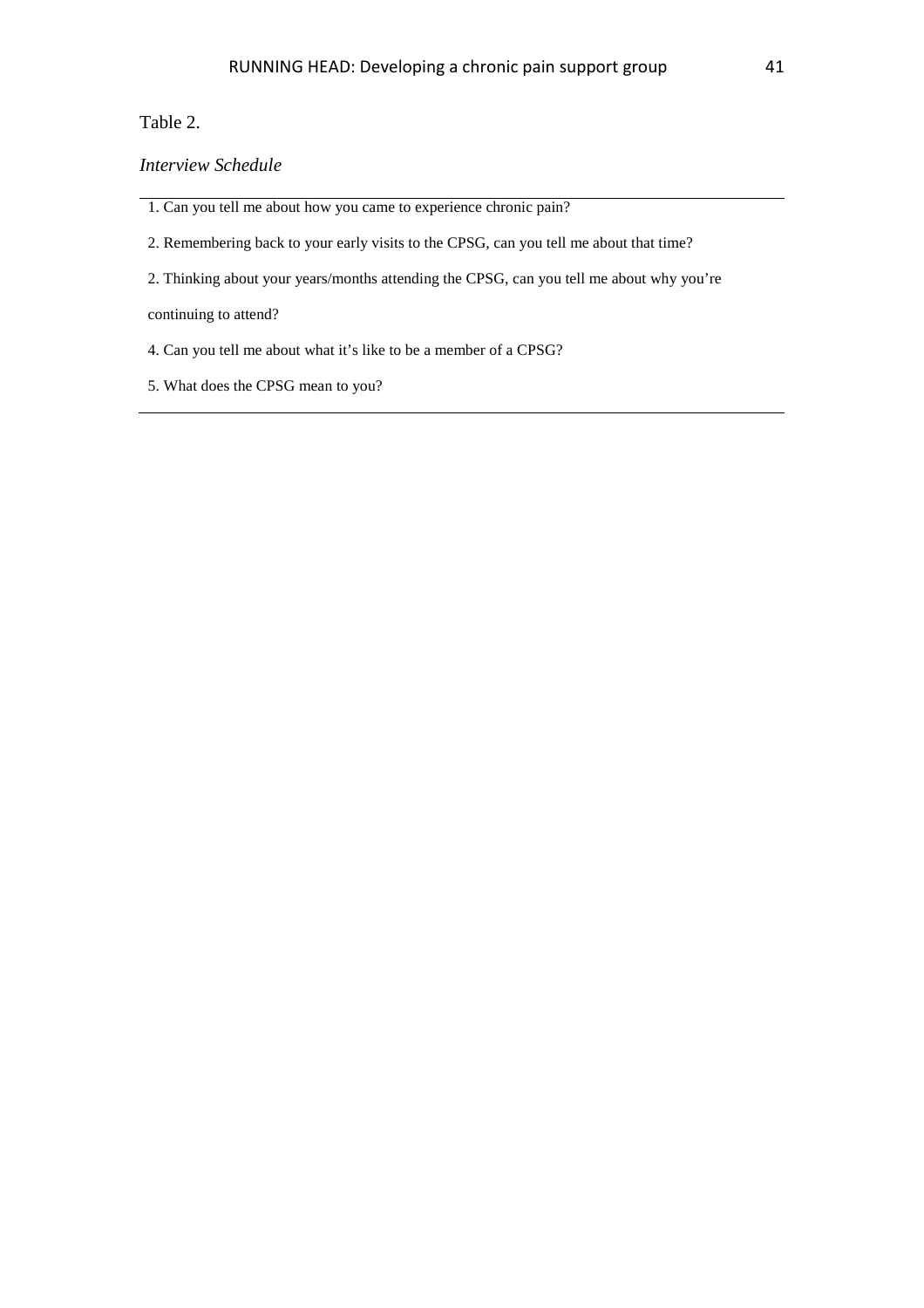# Table 3.

*Overview of thematic results*

| Superordinate Themes                         | <b>Subordinate Themes</b>                         |
|----------------------------------------------|---------------------------------------------------|
| Investing in the new normal                  | Developing a collective identity through communal |
|                                              | coping                                            |
|                                              | Stability in diversity                            |
|                                              | The ownership snowball                            |
| The nurturing environment                    | Disrupting the pain-talk spiral                   |
|                                              | The laughter drug                                 |
|                                              | Boundaried altruism                               |
| Growth facilitation through social evolution | Passion, purpose and perspective                  |
|                                              | Fighting passivity with activity                  |
|                                              | Peer-to-peer learning and the pain network        |
|                                              |                                                   |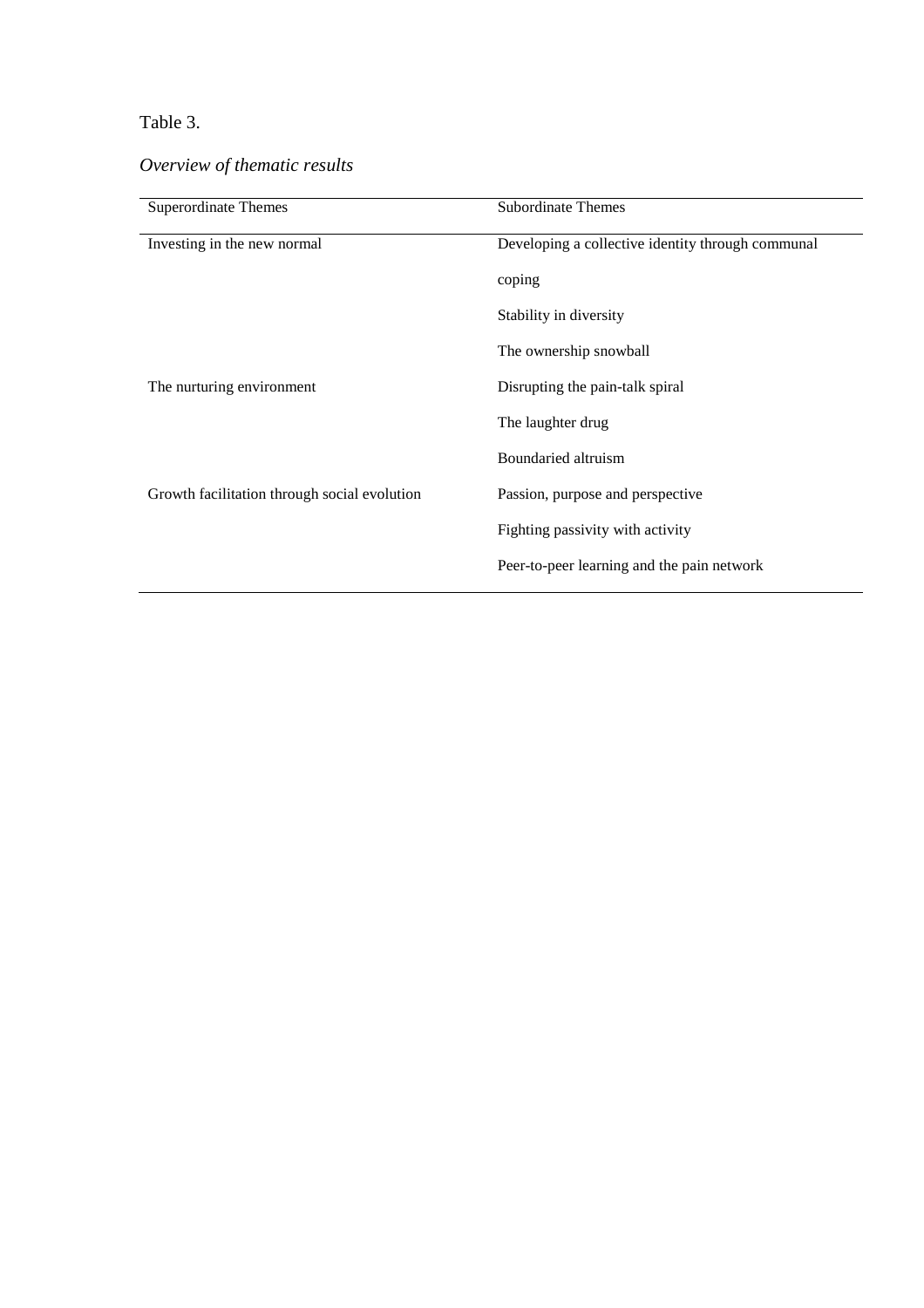-----Original Message-----

From: European Health Psychology Society [mailto:onbehalfof@manuscriptcentral.com] Sent: 19 December 2017 22:10 To: Katherine Finlay <katherine.finlay@buckingham.ac.uk> Subject: Psychology and Health - Decision on Manuscript ID GPSH-2017-0165.R1

19-Dec-2017

Dear Dr Finlay:

Ref: Developing successful social support: An interpretative phenomenological analysis of mechanisms and processes in a chronic pain support group

Our referees have now considered your paper and have recommended publication in Psychology and Health. We are pleased to accept your paper in its current form which will [now be forwarded to the publisher for copy](https://www.buckingham.ac.uk/research/chr) editing and typesetting.

You will receive proofs for checking, and instructions for transfer of copyright in due course.

The publisher also requests that proofs are ch[ecked and returned within 48 hours of recei](mailto:onbehalfof@manuscriptcentral.com)pt.

Thank you for your contribution to Psychology and Health and we look forward to receiving further submissions from you.

Sincerely, Dr Antonia Lyons Associate Editor, Psychology and Health a.lyons@massey.ac.nz

Reviewer(s)' Comments to Author:

Reviewer: 1

Comments to the Author Revisions directly address my concerns more than adequately.